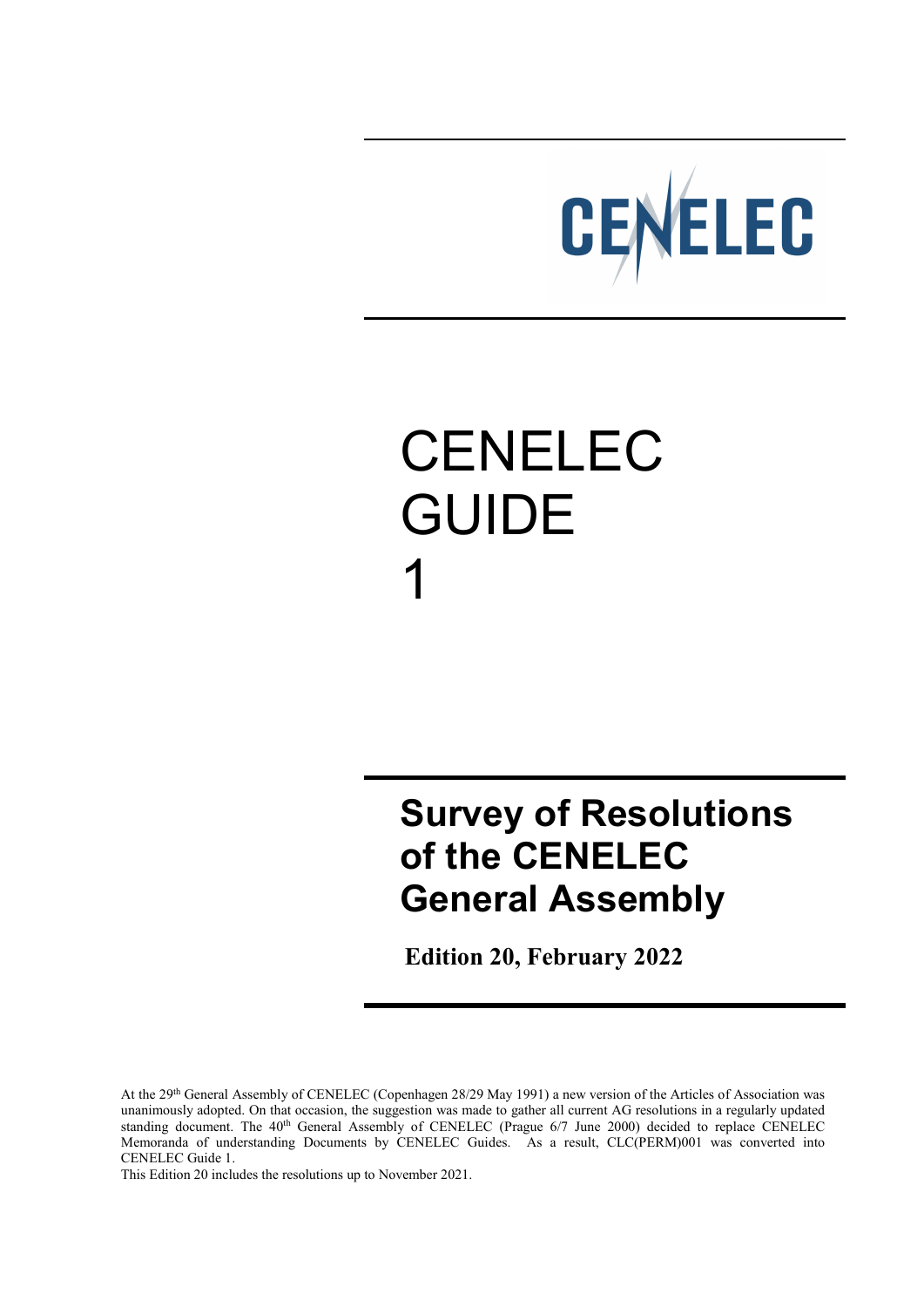

#### **European Committee for Electrotechnical Standardization**

Rue de la Science, 23

B – 1040 Brussels

Tel: +32 2 550 08 11

Fax: +32 2 550 08 19

[www.cencenelec.eu](http://www.cencenelec.eu/)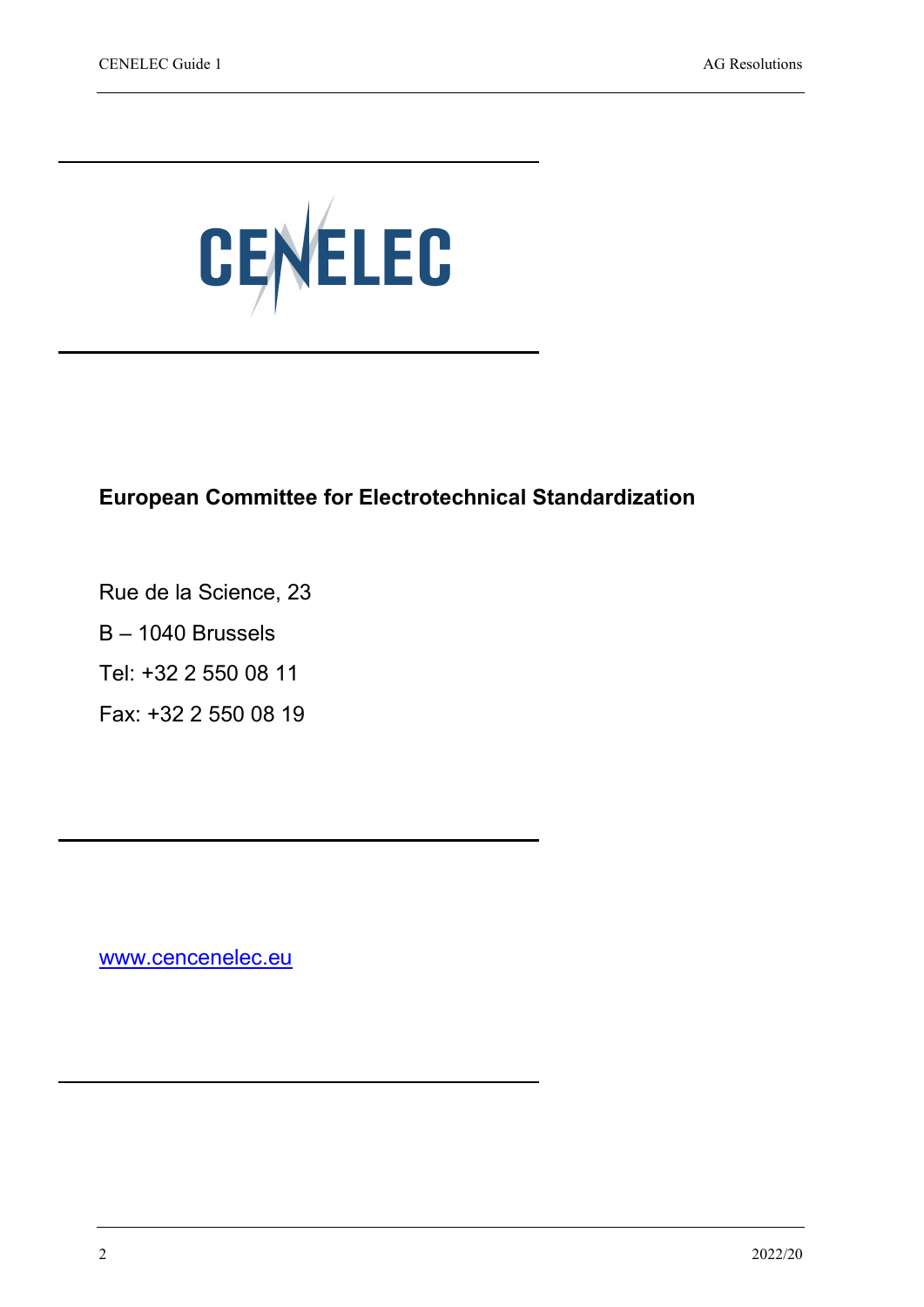## **List of AG Resolutions**

#### **RESOLUTION No. 1 - 26 November 1976**

The following has been unanimously agreed between the signatories of the Memorandum and Articles of Association of CENELEC, an International Scientific Association:

- A. If a natural person, a member in his personal capacity and in his capacity as leader of a National Electrotechnical Committee entrusted with standardization work, or of a national organization entrusted with electrotechnical standardization work not having a legal personality, ceases by right to be a member of CENELEC, by virtue of Article 6 of the Articles of Association, the National Electrotechnical Committee or the national organization entrusted with electrotechnical standardization which he represented will designate his successor who will be considered by CENELEC as a full-member until the next meeting of the General Assembly, which will decide on his membership in conformity with Article 7.
- B. The National Electrotechnical Committees and the national organizations entrusted with electrotechnical standardization work not having a legal personality which are represented within CENELEC by a leader as a natural person, will take care as far as possible to have the date of a possible replacement of the leader-member coincide with the date of a meeting of the CENELEC General Assembly.

NOTE By decision of 29 AG (May 1991), the content of Resolution No. 1, relating to the continuity in membership, was transferred to Article 6 of the Articles of Association.

#### **RESOLUTION No. 2 - 26 November 1976**

The following has been unanimously agreed between the signatories of the Memorandum and Articles of Association of CENELEC, an International Scientific Association:

All the decisions taken by the de facto Association CENELEC, in particular the acceptance of the existing Internal Regulations, remain valid for the National Electrotechnical Committees and the national organizations entrusted with electrotechnical standardization work, who were members of that de facto Association and are signatories of the Memorandum and Articles of Association of the CENELEC Association Internationale, unless cancelled under the provisions of these Articles of Association or by subsequent decisions of the competent bodies of CENELEC AI.

NOTE By decision of 29 AG (May 1991), the content of Resolution No. 2, relating to the decisions taken by the previous de facto association, was transferred to Article 1 of the Articles of Association.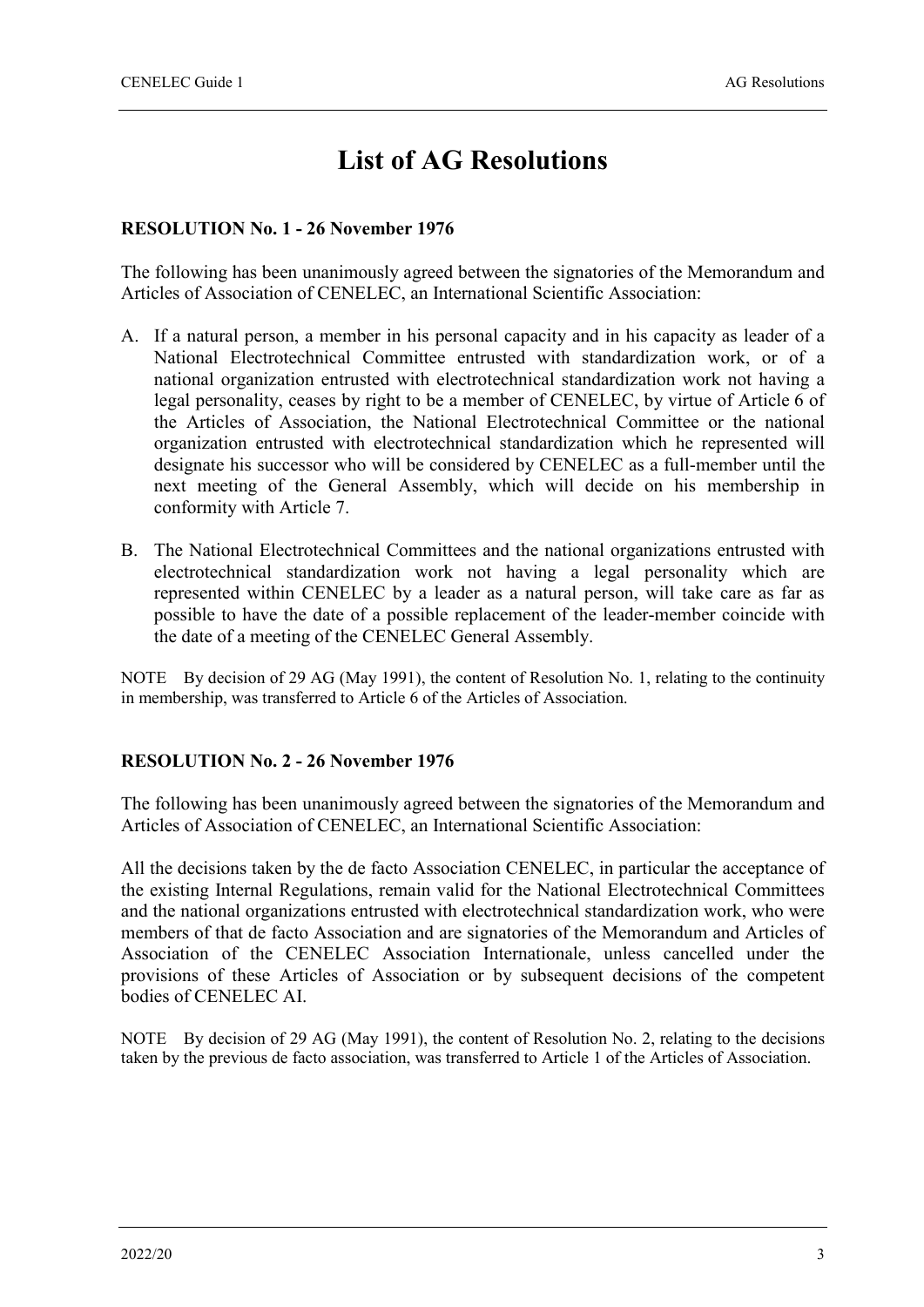#### **RESOLUTION No. 3 - 26 November 1976**

The following has been unanimously agreed between the signatories of the Memorandum and Articles of Association of CENELEC, an International Scientific Association:

The leaders of National Electrotechnical Committees or national organizations entrusted with electrotechnical standardization work, not having legal personality and who are members of CENELEC, will take care that all the decisions taken by CENELEC and made compulsory for the National Committees, shall be accepted and implemented by the committee or organization of which they are the leaders. They will make sure that their committee or organization makes the necessary provisions so that the latter cannot refuse to implement CENELEC decisions by stating that they themselves lack the capacity of membership.

NOTE By decision of 29 AG (May 1991), the content of Resolution No. 3, relating to the implementation of decisions, was transferred to Article 18 of the Articles of Association.

#### **RESOLUTION No. 4 - 2/3 May 1977 - 01 AG**

NOTE The General Assembly decided, on the proposal of the CENELEC member from the United Kingdom, to abandon Resolution No. 4 concerning an exclusion of liabilities.

#### **RESOLUTION No. 5 - 2/3 May 1977 - 01 AG**

The National Electrotechnical Committees, members of CENELEC, make sure that their annual contributions are paid not later than:

- $30<sup>th</sup>$  April each year, if they pay it in one part;
- $31<sup>st</sup>$  March and  $30<sup>th</sup>$  September each year, if they pay it in two parts;
- $28<sup>th</sup>$  February,  $31<sup>st</sup>$  May,  $31<sup>st</sup>$  August and  $30<sup>th</sup>$  November each year, if they pay it in four parts.

They agree to pay the contribution plus interest in all cases of payment later than the dates given above. The interest to be paid will amount to the interest necessary for a bank loan of the amount of contribution which is late, and for the amount of days which have elapsed between the deadline and the date of receipt from the bank dealing with the CENELEC account.

NOTE By decision of 29 AG (May 1991), the content of Resolution No. 5, relating to the payment of the annual contributions, was transferred to Subclause 2.12 of the CEN/CENELEC Internal Regulations Part 1B. By decision of 33 AG (June 1993), Resolution No. 5 was replaced by Resolution No. 25.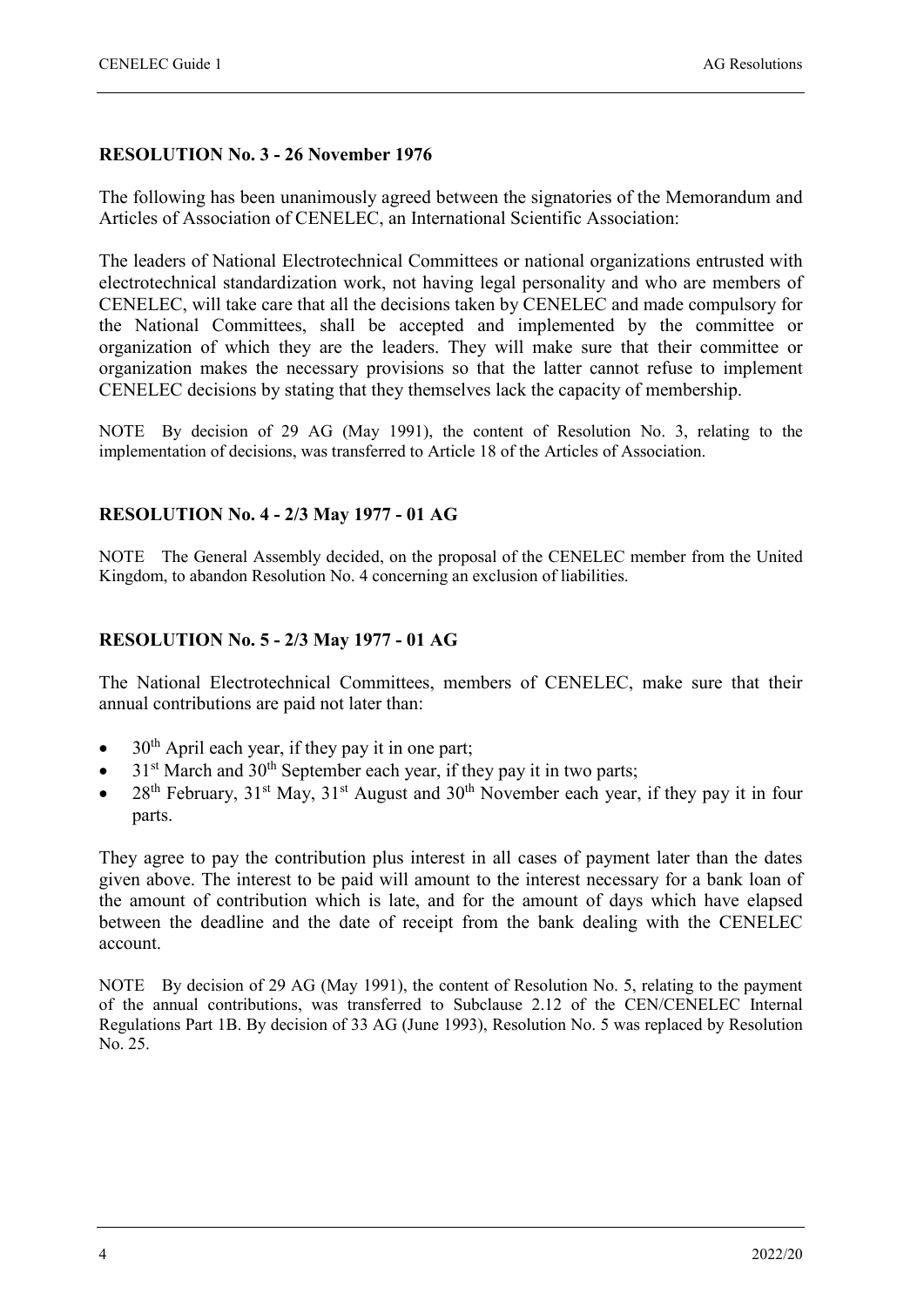#### **RESOLUTION No. 6 - 2/3 May 1977 - 01 AG**

The General Assembly unanimously approves, in conformity with Article 7 of the Articles of Association of the CENELEC Association Internationale, the admission of Mr Teodomiro GONZALEZ-BAYLIN, resident at Arroyofresno 23, 5a – Puerta de Hierro – Madrid-35, Spain, President of the Comisión 20/21 Electrotecnica, a de facto association with its registered office in Spain at Francisco Gervas, 3 – Madrid-20. He accepts and commits himself to abide by the Articles of Association and its regulations.

In conformity with Article 16 of the Articles of Association, the General Assembly allots the subscription unit of 2 to the member from Spain as the proportion of the annual contribution, to be paid for the first time in 1977. It also allots the voting weight of 5 (five) to each vote cast by this member whenever a majority decision is taken in conformity with the Internal Regulations.

The General Asssembly grants a period of one year to the member from Spain in order to decide what period of time Spain needs to implement the commitment of endorsing all valid CENELEC decisions made up to now, these being subject to cancellation by subsequent decisions.

NOTE By decision of 19 AG (May 1986), Resolution No. 6, relating to the membership of Spain, was replaced by Resolution No. 10.

#### **RESOLUTION No. 7 - 24/25 April 1978 - 03 AG**

The General Assembly unanimously approves, in conformity with Article 7 of the Articles of Association of the CENELEC Association Internationale, the admission of Mr Arthur SHUSTER, Director, resident 56, boulevard Napoléon, L-Luxembourg, representing L'Inspection du Travail et des Mines, Administration Nationale in Luxembourg responsible for standardization matters, with its office at 2, rue des Girondins, L - Luxembourg. He accepts and commits himself to abide by the Articles of Association and its regulations.

In conformity with Article 16 of the Articles of Association, the General Assembly allots the subscription unit of 0,5 to the member from Luxembourg as the proportion of the annual contribution, to be paid for the first time in 1979. It also allots the voting weight of 2 (two) to each vote cast by this member whenever a majority decision is taken in conformity with the Internal Regulations.

NOTE By decision of 23 AG (May 1988), Resolution No. 7, relating to the membership of Luxembourg, was replaced by Resolution No. 12.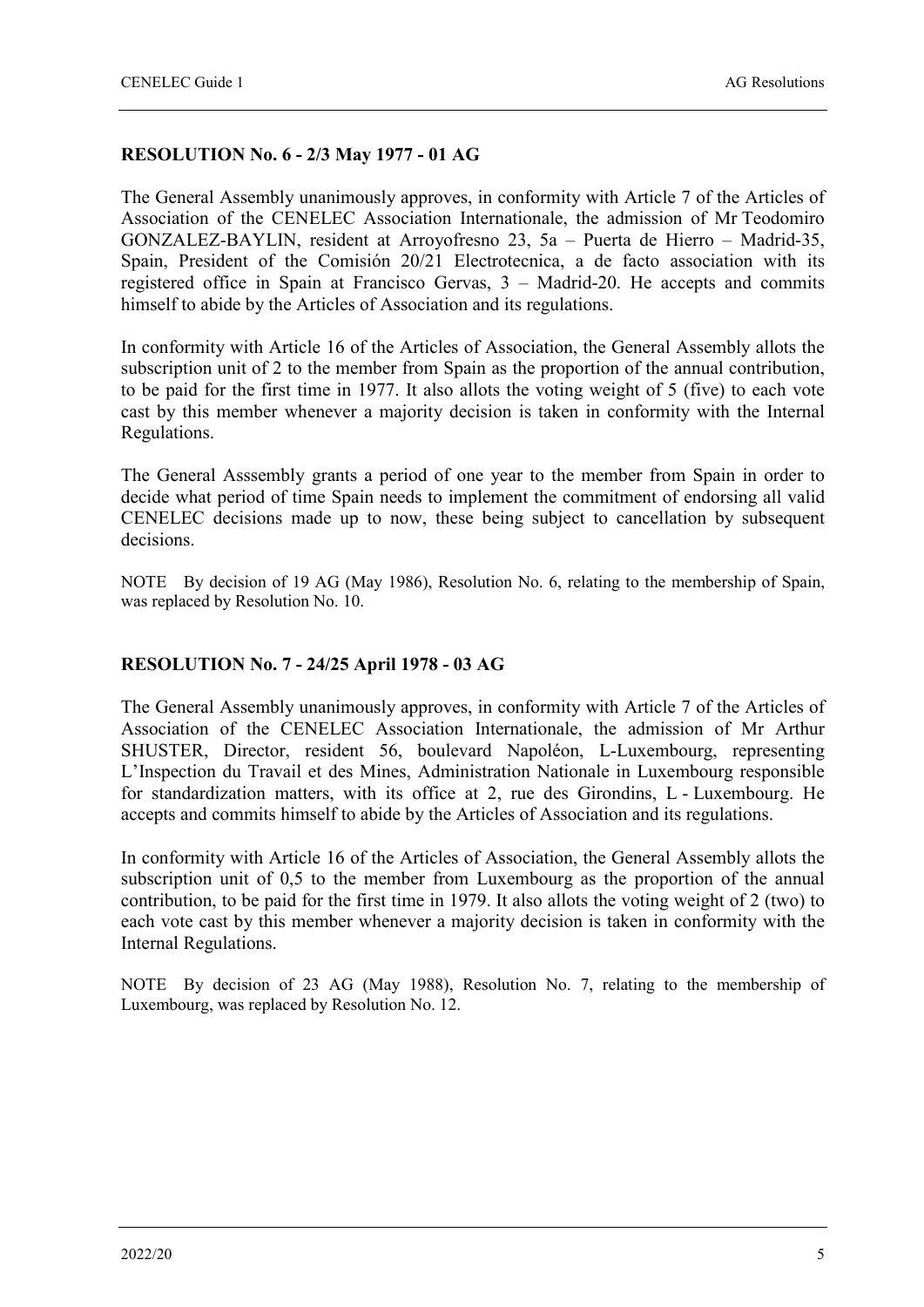#### **RESOLUTION No. 8 - 24/25 April 1980 - 07 AG**

The General Assembly unanimously approves, in conformity with Article 7 of the Articles of Association of the CENELEC, Association Internationale, the admission of ELOT (Hellenic Organization for Standardization), legally established association with its registered office in Greece, at Didotou 15, Athens 144, represented by the President of the Board Mr John A. TEGOPOULOS, resident at Kleomenous 16, Athens 144, Greece. ELOT is a national organization having a legal personality and is entrusted with electrotechnical standardization work. Mr John A. TEGOPOULOS accepts and commits ELOT to abide by the Articles of Association of CENELEC and its regulations.

In conformity with Article 16 of the Articles of Association, the General Assembly allots the subscription unit of 2 to the member from Greece as the proportion of the annual contribution to be paid for the first time in 1980. It also allots the voting weight of 5 (five) to each vote cast by this member whenever a majority decision is taken in conformity with the Internal Regulations.

The General Assembly grants a period of fifteen months starting 1 May 1980 to the member from Greece in order to decide what period of time Greece needs to implement the commitment of endorsing all valid CENELEC decisions made up to now, these being subject to cancellation by subsequent decisions.

#### **RESOLUTION No. 9 - 9/11 May 1984 - 15 AG**

- 1. Certification activities, in accordance with the Statutes of CENELEC, for products designed for use at a voltage not exceeding 1 000 V a.c. and 1 500 V d.c. are based on the determination of the conformity of a product with the relevant standards within the competence of CENELEC and its national member bodies.
- 2. Accordingly, participation of certification bodies in any area of CENELEC work comprises the obligation to apply those standards without modifications or amendments other than those approved within CENELEC, if necessary under the accelerated procedure.
- 3. It is noted that this obligation also arises from the Low Voltage Directive for the certification bodies under Article 10 of the LVD.

NOTE By decision of 29 AG (May 1991), the content of Resolution No. 9 was transferred to Subclause 9.1 of the CEN/CENELEC Internal Regulations - Part 1B.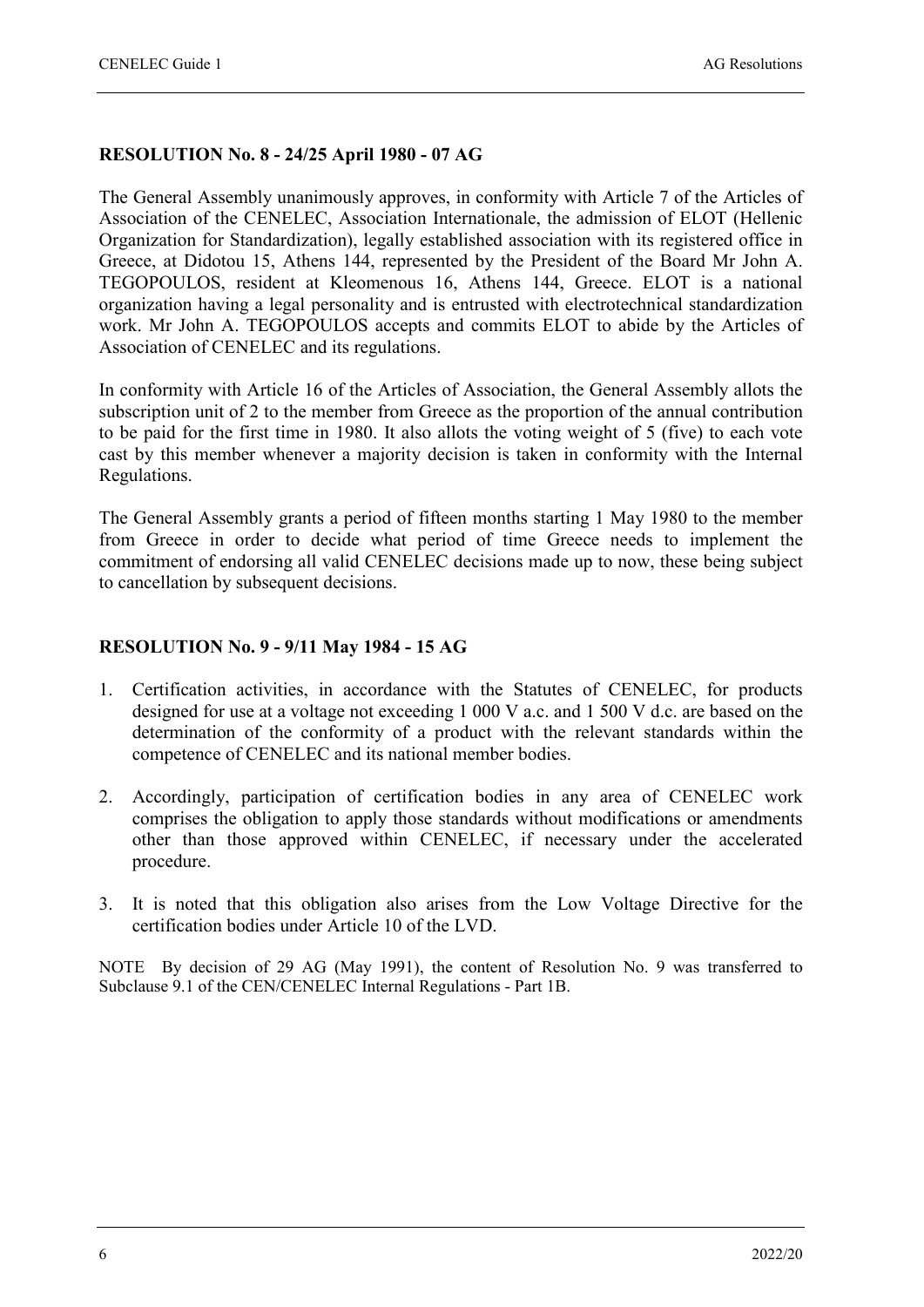#### **RESOLUTION No. 10 - 6/7 May 1986 - 19 AG**

The General Assembly unanimously approves, in conformity with Article 7 of the Articles of Association of the CENELEC Association Internationale, the admission of the Asociación Electrotécnica y Electrónica Española AEE, constituted in accordance with the Spanish law and having a legal personality with its registered office in Spain at Avenida de Brasil 7-E-Madrid 20.

This decision ends the personal membership of Mr GONZALEZ-BAYLIN, resident at Arroyofresno 23, 5a – Puerta de Hierro – Madrid-35, Spain. The AEE accepts all rights and obligations incumbent upon Mr GONZALEZ-BAYLIN in conformiy with Resolution No. 6 of the second and third of May nineteen hundred seventy-seven.

NOTE By decision of 28 AG (November 1990), Resolution No. 10, relating to the Membership of Spain was withdrawn and replaced by Resolution No. 16.

#### **RESOLUTION No. 11 - 28/29 October 1986 - 20 AG**

The General Assembly unanimously approves, in conformity with Article 7 of the Articles of Association of CENELEC, the admission of the Portuguese Institute for Quality, IPQ, created by the Decree-Law 364/86 of 12 July 1986 and having a legal personality with its registered office in Portugal at rua Jose Estevão 83A, 1199 Lisboa Codex.

This decision ends the membership of the Comissão Electrotecnica Portuguesa, CEP. The IPQ accepts all rights and obligations incumbent upon the CEP.

#### **RESOLUTION No. 12 - 10/11 May 1988 - 23 AG**

The General Assembly unanimously approves, in conformity with Article 7 of the Articles of Association of the CENELEC Association Internationale, the admission of Mr Jean-Paul HOFFMANN, Director, resident 19, rue Bellevue L - 7214 Bereldange representing Le Service de l'Energie de l'Etat with its office situated 34, avenue Marie-Thérèse L - 2132 Luxembourg as from 1 January 1988. He accepts and commits himself to abide by the Articles of Association of CENELEC and its regulations. He replaces Mr. Arthur SCHUSTER, whose membership had been approved by Resolution No. 7 in 1978. This Resolution No. 12 cancels and replaces Resolution No. 7 except that in conformity with Article 16 of the Articles of Association, the General Assembly still allots the subscription unit of 0,5 to the member from Luxembourg as the proportion of the annual contribution, and the voting weight of 2 (two) to each vote cast by this member whenever a majority decision is taken in conformity with the Internal Regulations.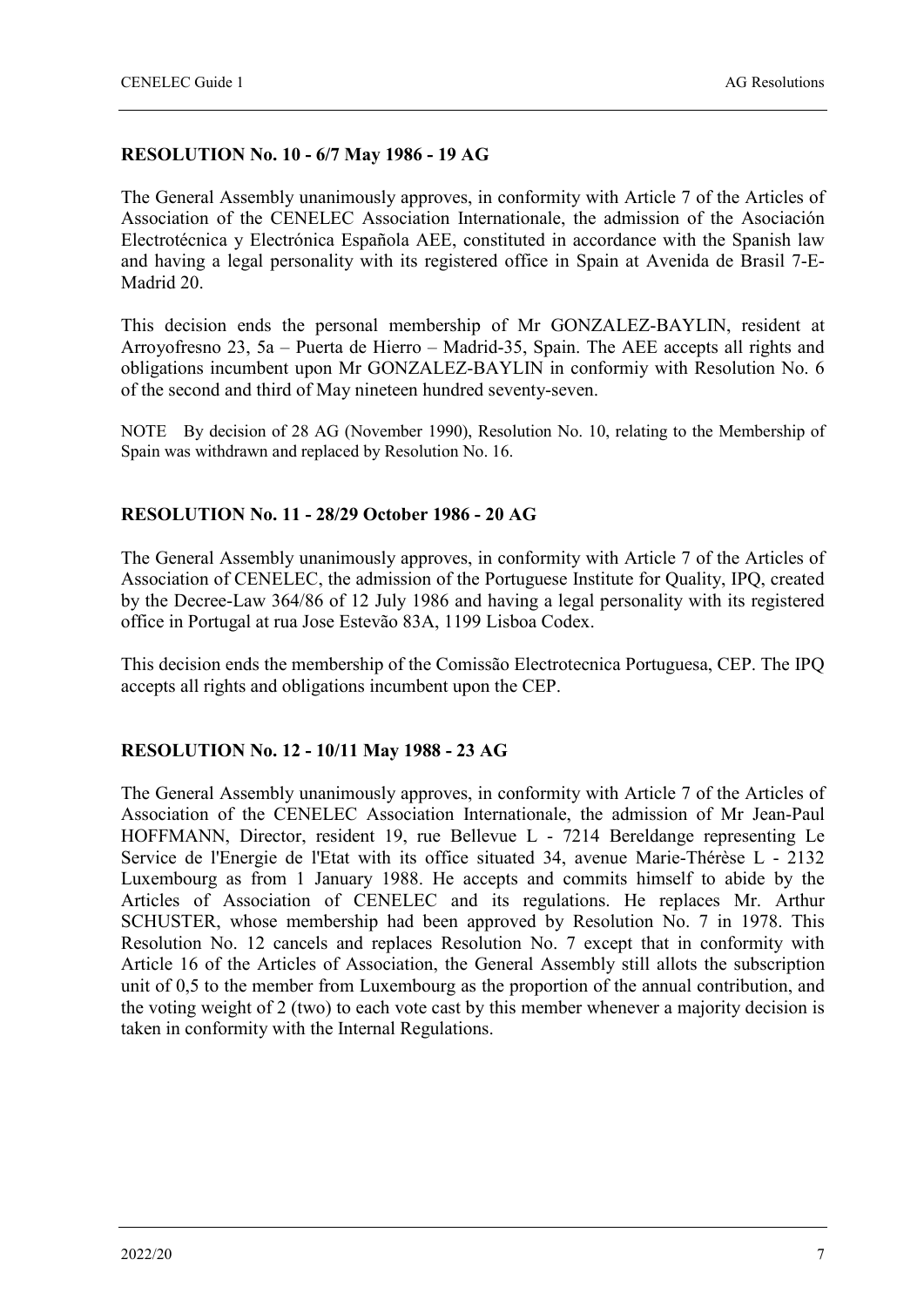#### **RESOLUTION No. 13 - 10/11 May 1988 - 23 AG**

In order to adjust the membership dues of Spain and Portugal and in order to introduce the membership dues of Greece, Luxembourg and Iceland, where a request for membership of the latter is forthcoming, and in accordance with Article 19 of the CENELEC Articles of Association, the General Assembly approves the amendment of Article 16 to modify the list of subscription units of the individual members contributions given in this Article as follows:

| France         |               | Sweden      |      |
|----------------|---------------|-------------|------|
| Germany        | 8             | Switzerland |      |
| Italy          | 8             | Austria     |      |
| United Kingdom | 8             | Denmark     |      |
| Spain          | $\mathfrak b$ | Finland     |      |
| Belgium        |               | Ireland     |      |
| Greece         |               | Norway      |      |
| Netherlands    |               | Luxembourg  | 0,5  |
| Portugal       |               | Iceland     | 0,25 |

It is understood that the new amounts of subscription units will only be fully applicable from the financial year 1992 onwards. In the meantime, the gradual increase as agreed by the 22nd General Assembly in Oslo is applicable.

NOTE Concerning the contributions of Austria and Sweden, see Resolution No. 33.

#### **RESOLUTION No. 14 - 10/11 May 1988 - 23 AG**

The General Assembly unanimously approves, in conformity with Article 7 of the Articles of Association of the CENELEC Association Internationale, the admission of the Icelandic Council for Standardization, a de facto association as legally represented by the Technological Institute of Iceland, set up by law No. 41 of 18 May 1987 and laid out in more detail in law No. 31 of 16 April 1971, having its registered office at Keldnaholt IS - 110 Reykjavik. It accepts and commits itself to abide by the Articles of Association and its regulations.

In conformity with Article 16 of the Articles of Association the General Assembly allots the subscription unit of 0,25 to the member from Iceland as the proportion of the annual contribution, to be paid for the first time in 1988. It also allots the voting weight of 1 (one) to each vote cast by this member whenever a majority decision is taken in conformity with the Internal Regulations.

The General Assembly grants a period of one year to the member from Iceland in order to decide what period of time Iceland needs to implement the commitment of endorsing all valid CENELEC decisions made up to now, these being subject to cancellation by subsequent decisions.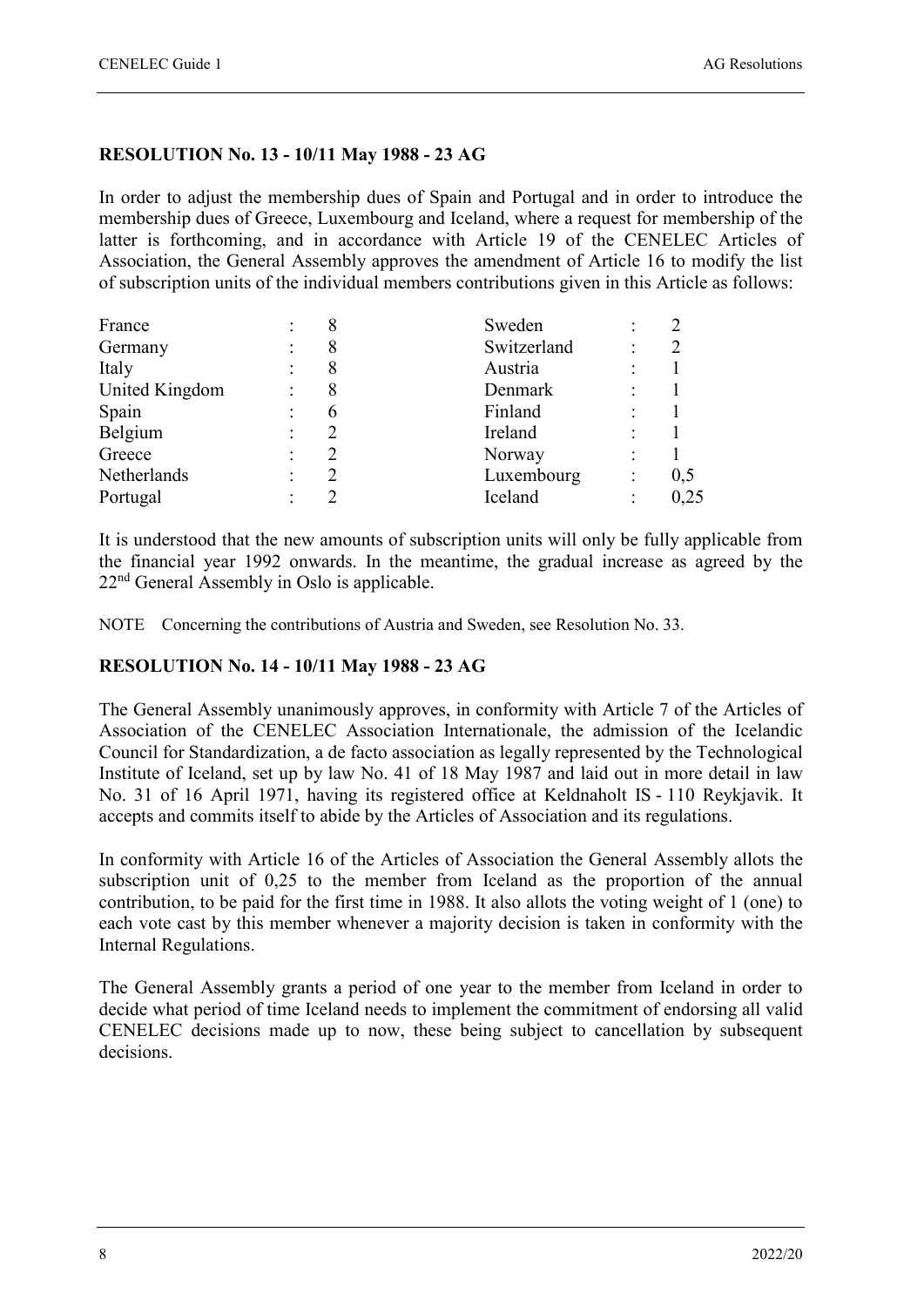#### **RESOLUTION No. 15 - 13/14 November 1990 - 28 AG**

In accordance with Article 19 of the Articles of Association of the CENELEC Association Internationale, the General Assembly unanimously approves to modify Article 16 of the Articles of Association, as to increase the proportion of the annual contribution of the Austrian member from 1 (one) to 2 (two) units. The additional Austrian contribution unit resulting from the decision, will be applied for the first time in 1991. The total amount of units will in consequence be adapted from 1992 on. From 1 January 1991 onwards, the General Assembly also allocates to Austria a voting weight of 5 (five) instead of 3 (three), when weighted vote is applied according to the CEN/CENELEC Internal Regulations.

NOTE In consequence of decisions taken by correspondence in 1995, Resolution No. 15 was replaced by Resolutions No. 31 and No. 33.

#### **RESOLUTION No. 16 - 13/14 November 1990 - 28 AG**

The General Assembly unanimously approves, in conformity with Article 7 of the Articles of Association of the CENELEC Association Internationale, the admission of the Asociación Española de Normalización y Certificación (AENOR), constituted in accordance with the Spanish law and having a legal personality with its registered office in Spain at Calle Fernandez de la Hoz 52, ES - 28010 Madrid. This decision ends the membership of the Asociación Electrotecnica y Electrónica Española (AEE). AENOR accepts all rights and obligations incumbent upon AEE in conformity with Resolution No. 10 of the 6th and 7th of May 1986.

#### **RESOLUTION No. 17 - 13/14 November 1990 - 28 AG**

In accordance with Article 15 of the Articles of Association, the General Assembly unanimously ratified the appointment of the Secretary General, Mr S.P.A. Marriott, on the conditions that have been decided by the Administrative Board, his term of office starting on 1 October 1990. Furthermore, the General Assembly confirmed the appointment of Mr J. Kestens as Deputy Secretary General.

NOTE This Resolution No. 17 was replaced by Resolution No. 39.

#### **RESOLUTION No. 18 - 28/29 May 1991 - 29 AG**

In compliance with Article 19 of the Articles of Association, the General Assembly unanimously agreed and adopted the new version of the Articles of Association, with immediate effect subject to the approval of the Belgian Minister of Justice. The General Assembly instructed the Administrative Board to undertake the procedural steps to meet the provisions required by law for approval by the Belgian Minister of Justice and for the publication in the Moniteur Belge.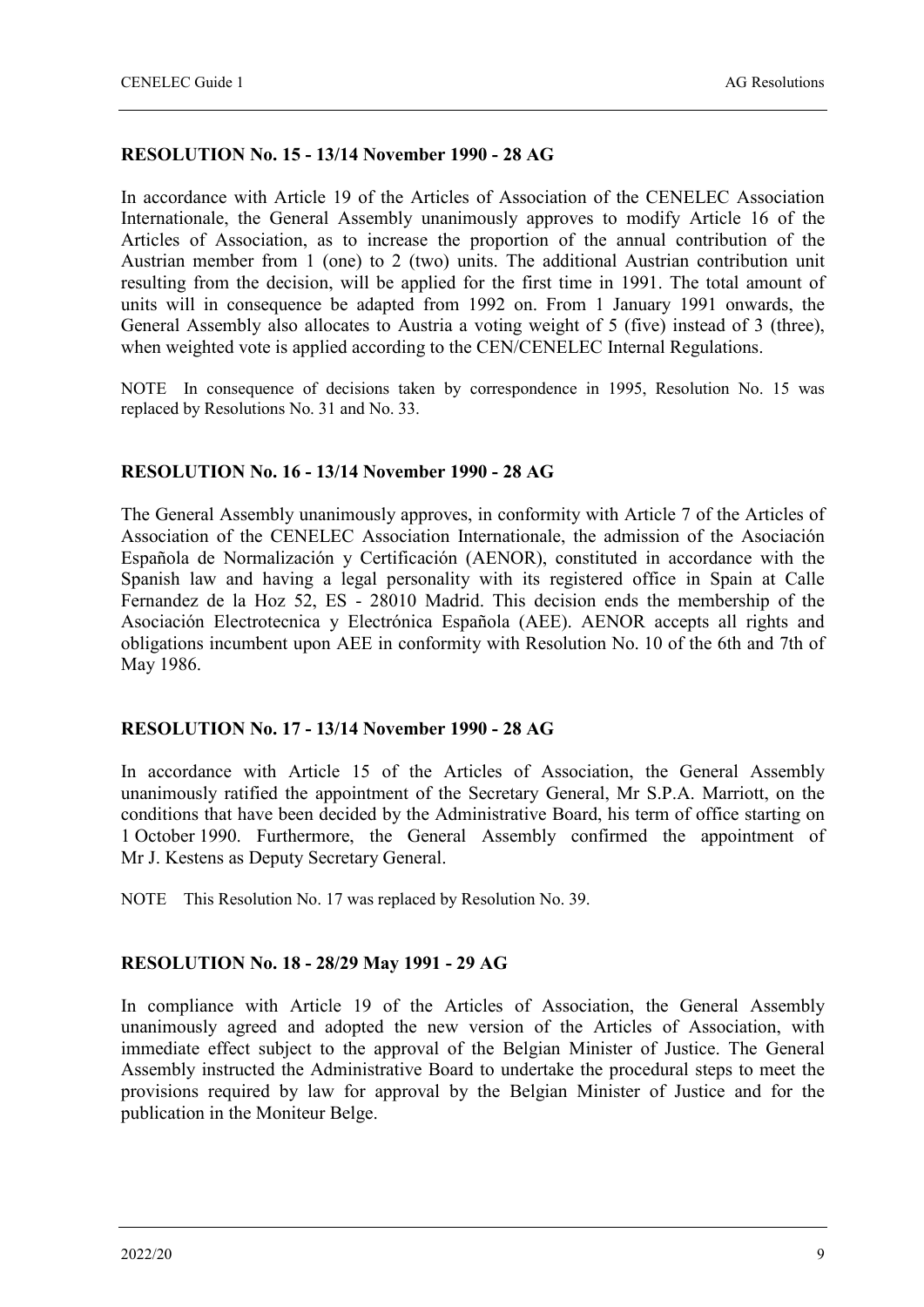#### **RESOLUTION No. 19 - 28/29 May 1991 - 29 AG**

In compliance with Article 18 of the Articles of Association, the General Assembly unanimously confirmed the list of members of CENELEC as at 30 May 1991 and as given in AG(SG)620, and instructed the Adminsitrative Board to undertake procedural steps to meet the provisions required by law for the registration and publication of this list.

#### **RESOLUTION No. 20 - 28/29 May 1991 - 29 AG**

In compliance with Article 19 of the Articles of Association, the General Assembly unanimously adopted the new version of the CEN/CENELEC Internal Regulations Part 1B, with immediate effect, and instructed the Adminsitrative Board to prepare the amended documentation, where appropriate.

#### **RESOLUTION No. 21 - 29/31 October 1991 - 30 AG**

In compliance with Article 12 of the Articles of Association, the General Assembly confirmed the composition of the Administrativve Board to be as follows from 01-01-1992 onwards : Dr E. Comellini (President), Mr R. Denoble (Vice-President), Mr E. Johnston (Vice-President), Mr H. Wanda (Vice-President), Mr F. Enger (Treasurer), Mr G. Gaddes (Immediate Past President), Mr L. De Backer (BE member) and Mr S.P.A. Marriott (Secretary General).

NOTE By decision taken at 33 AG (June 1993), Resolution No. 21 was replaced by Resolution No. 24.

#### **RESOLUTION No. 22 - 29/31 October 1991 - 30 AG**

The General Assembly unanimously and with applause approved in conformity of Articles 6 and 7 of the Articles of Association of the CENELEC Association Internationale, the admission of Mr Michael J. Dowsett (United Kingdom), Managing Director of MK Electric, Shrubbery Road, Edmonton, London N9 OPB, as from 29 October 1991. "Mr Dowsett accepts and commits himself to abide by the Articles of Association of CENELEC and its regulations". This decision ends the membership of Mr R.D. Flanders (United Kingdom).

NOTE By decision taken by correspondence in August 1993, Resolution No. 22 was replaced by Resolution No. 26.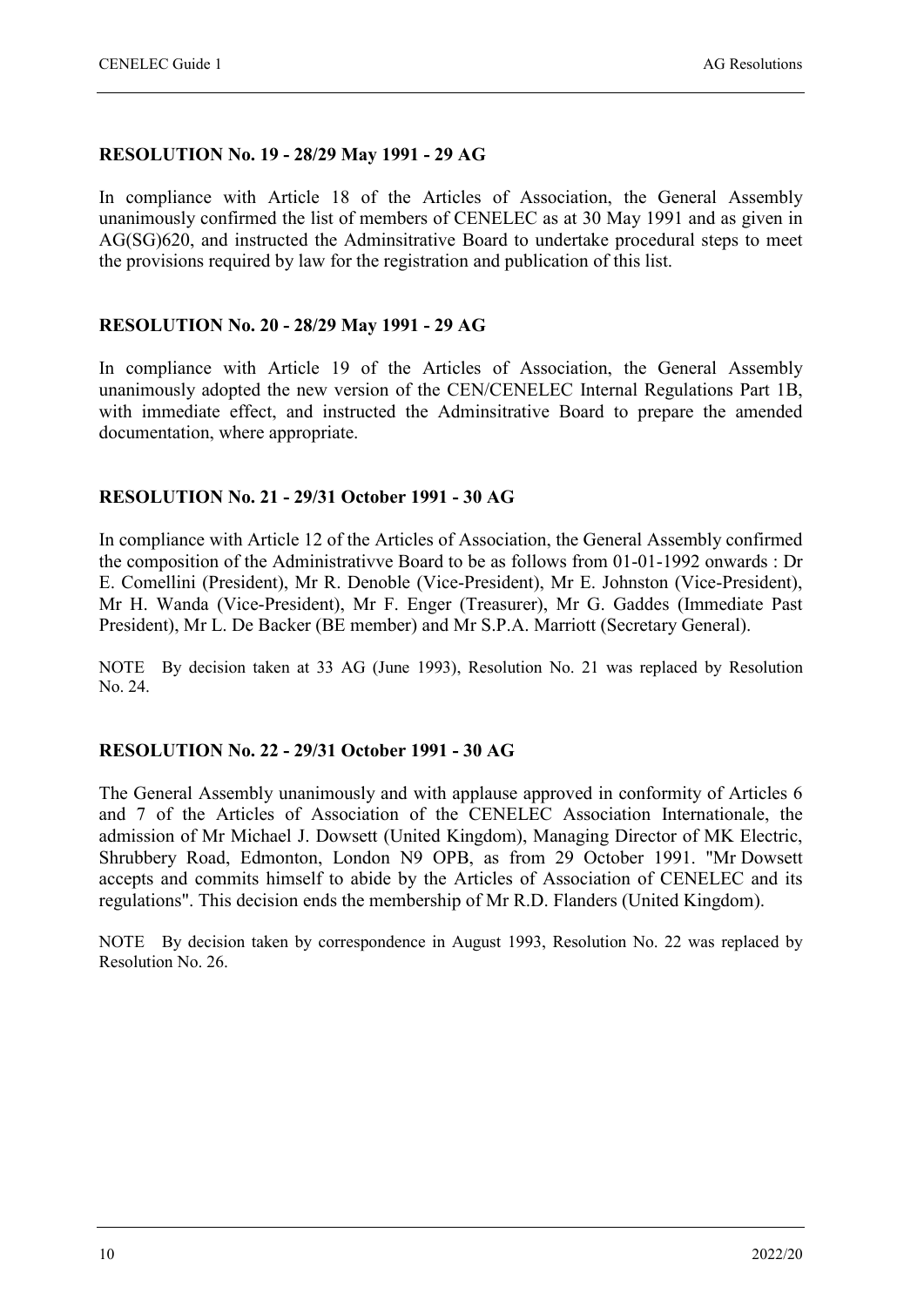#### **RESOLUTION No. 23 - 12/13 May 1992 - 31 AG**

The General Assembly unanimously approved in conformity with Articles 6 and 7 of the Articles of Association of the CENELEC Association Internationale, the admission of Mr Seamus Elmore (Ireland), ETCI Chairman and resident at 84 Rathdown Park - Terenure - Dublin 6W, as member with effect from 12 May 1992. Mr Elmore accepts and commits himself to abide by the Articles of Association of CENELEC and its regulations. This decision ends the membership of the former ETCI Chairman, Mr E.C. Johnston (Ireland).

NOTE By decision taken by correspondence in October 1995, Resolution No. 23 was replaced by Resolution No. 32.

#### **RESOLUTION No. 24 - 2/3 June 1993 - 33 AG**

In compliance with Article 12 of the Articles of Association, the General Assembly confirmed the composition of the Administrative Board to be as follows from 1 January 1994. Denoble (President), Mr G. Gaddes (Vice-President), Mr F. Enger (Treasurer), Dr E. Comellini (Immediate Past President), Mr L. De Backer (Belgian member) and Mr S.P.A. Marriott (Secretary General).

NOTE This Resolution No. 24 was replaced by Resolutions No. 27 and No. 28.

#### **RESOLUTION No. 25 - 2/3 June 1993 - 33 AG**

The National Electrotechnical Committees, members of CENELEC, undertake to ensure that their annual contributions are paid not later than:

- 28 February, if payment is made in a lump sum (on the basis of 99 % of the dues);
- 28 February and 15 May, if payments are made in two equal instalments (on the basis of 100 % of the dues);
- 28 February, 30 April, 30 June, 30 September, if payments are made in four equal instalments (on the basis of 102 % of the dues).

In addition, they agree to pay interest in all cases of payment later than the dates given above, taking into account the increase of the amount due as a result of the choice of the number of instalments. The interest to be paid is the normal bank lending interest applicable to the amount of contribution which is late, for the number of days which have elapsed between the deadline and the date of receipt by the bank dealing with the CENELEC accounts.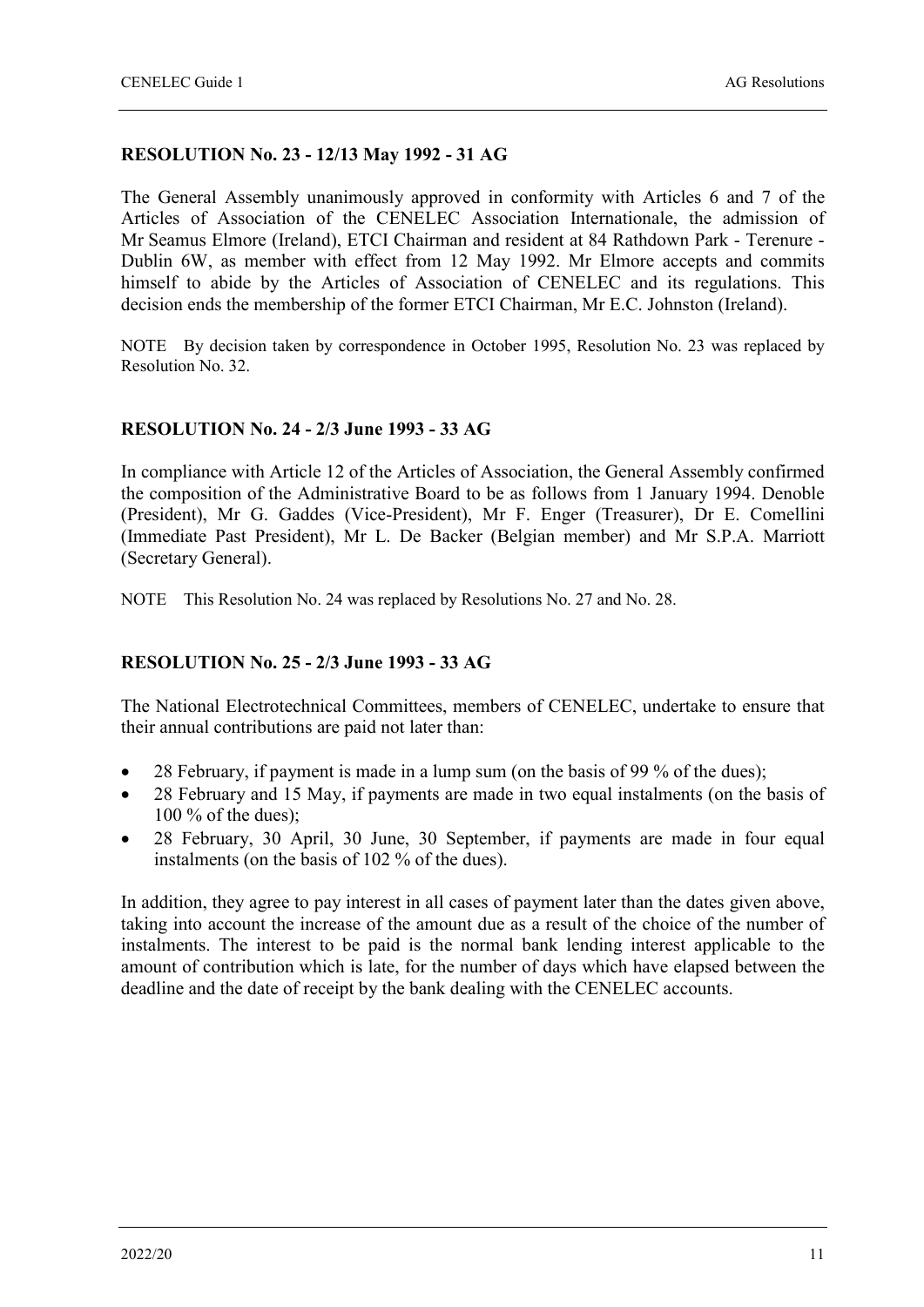#### **RESOLUTION No. 26 - 1 September 1993 - By correspondence**

The General Assembly unanimously approved in conformity with Articles 6 and 7 of the Articles of Association of the CENELEC Association Internationale, the admission of Mr Norman J.A. Holland, Consultant Standards & Directives, Pinehaven, 94 Hiltingbury Road, Chandlers Ford, GB - HAMPSHIRE S05 1NZ, as from 1 September 1993. Mr Holland accepts and commits himself to abide by the Articles of Association of CENELEC and its regulations. This decision ends the membership of Mr Michael J. Dowsett (United Kingdom).

NOTE This Resolution No. 26 was replaced by Resolution No. 47.

#### **RESOLUTION No. 27 - 31 May/1 June 1994 - 34 AG**

In compliance with Article 12 of the Articles of Association, the General Assembly confirmed the composition of the Administrative Board for the period 1 June 1994 to 31 December 1994 to be as follows : Mr Robert DENOBLE (President), Mr Gordon GADDES (Vice-President), Mr Guido GÜRTLER (Vice-President), Mr Heinz WANDA (Treasurer), Dr Enrico COMELLINI (Immediate Past President), Mr Robert LAURENT (Belgian Member), Mr Stephen MARRIOTT (Secretary General).

NOTE This Resolution No. 27 ceased to be of application at the end of 1994; it was replaced by Resolution No. 28.

#### **RESOLUTION No. 28 - 31 May/1 June 1994 - 34 AG**

In compliance with Article 12 of the Articles of Association, the General Assembly confirmed the composition of the Administrative Board for the period 1 January 1995 to 31 December 1995 to be as follows: Mr Robert DENOBLE (President), Mr Sören BÅÅTH (Vice-President), Mr Gordon GADDES (Vice-President), Mr Guido GÜRTLER (Vice-President), Mr Heinz WANDA (Treasurer), Dr Enrico COMELLINI (Immediate Past President), Mr Robert LAURENT (Belgian Member), Mr Stephen MARRIOTT (Secretary General).

NOTE This Resolution No. 28 ceased to be of application at the end of 1995; it was replaced by Resolution No. 30.

#### **RESOLUTION No. 29 - 1/2 June 1995 - 35 AG**

In compliance with Articles 6 and 7 of the Articles of Association, the General Assembly confirmed the change of status of its Danish member from a National Committee having a legal personality into a national organization entrusted with electrotechnical standardization work.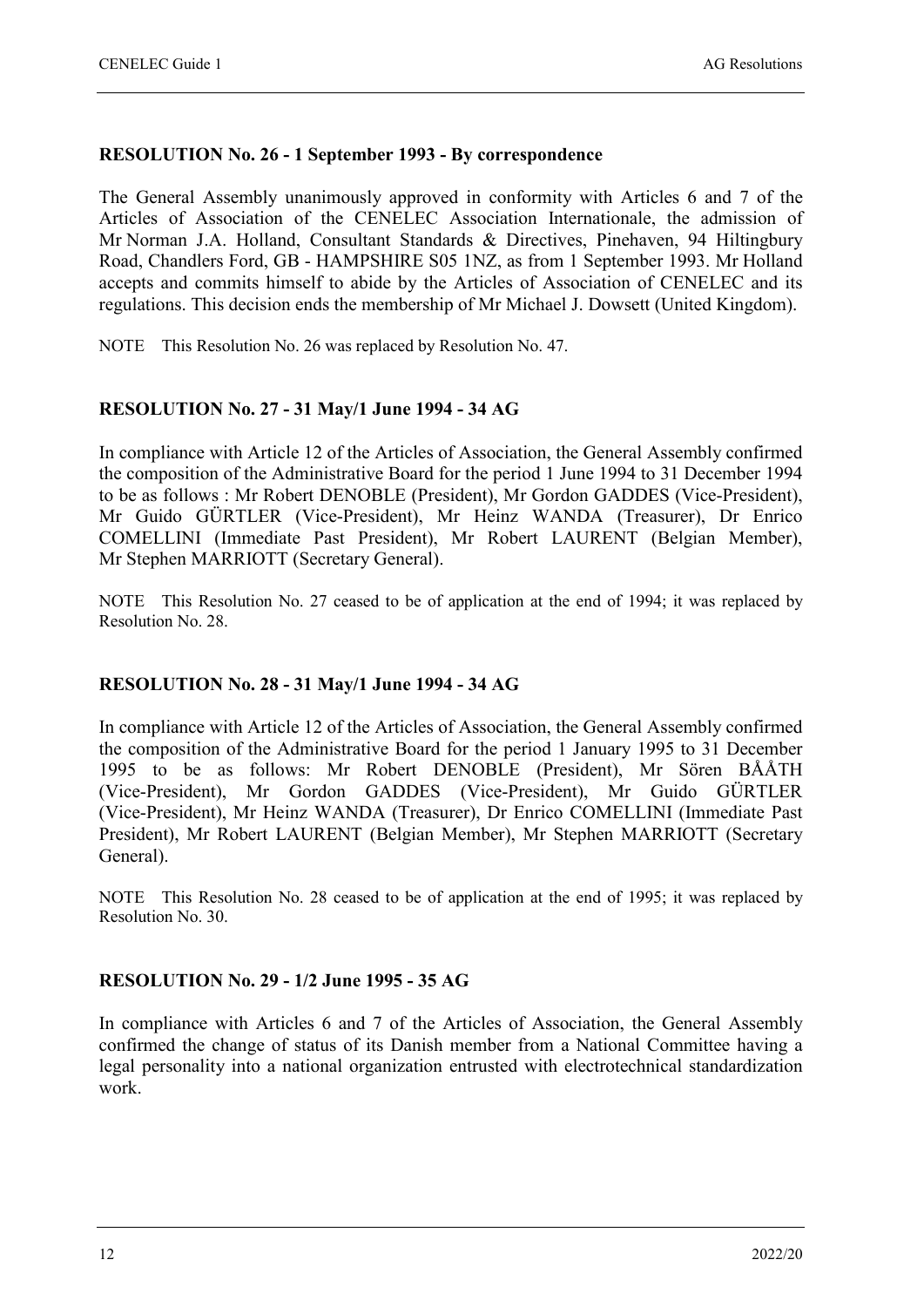#### **RESOLUTION No. 30 - 1/2 June 1995 - 35 AG**

In compliance with Article 12 of the Articles of Association, the General Assembly confirmed the composition of the Administrative Board for the period 1 January 1996 to 31 December 1996 to be as follows: Mr Heinz WANDA (President), Mr Sören BÅÅTH (Vice-President), Mr Menno DE VRIES (Vice-President), Mr Guido GÜRTLER (Vice-President), Mr Giuseppe ARCELLI (Treasurer), Mr Robert DENOBLE (Immediate Past President), Mr Robert LAURENT (Belgian Member), Mr Stephen MARRIOTT (Secretary General).

NOTE This Resolution No. 30 ceased to be of application at the end of 1996; it was replaced by Resolution No. 35.

#### **RESOLUTION No. 31 - 15 September 1995 - By correspondence**

In compliance with Article 19 of the Articles of Association, the General Assembly adopted the amendment to the CEN/CENELEC Internal Regulations - Part 2 : "Common rules for standards work", modifying the voting rules.

#### **RESOLUTION No. 32 - 10 October 1995 - By correspondence**

The General Assembly unanimously approved in conformity with Articles 6 and 7 of the Articles of Association of the CENELEC Association Internationale, the admission of Mr James M. RICE (Ireland), ETCI Chairman and resident 400 River Forest - Leixlip - Co. Kildare - Ireland as member with effect from 1 July 1995. Mr Rice accepts and commits himself to abide by the Articles of Association of CENELEC and its regulations. This decision ends the membership of the former ETCI Chairman, Mr Seamus Elmore (Ireland).

NOTE By decision taken by correspondence in September 1998, this Resolution No. 32 was replaced by Resolution No. 44.

#### **RESOLUTION No. 33 - 30 November 1995 - By correspondence**

In consequence of AG Resolution No. 31 taken by correspondence and modifying the voting weights for Austria and Sweden from 5 (five) to 4 (four), and in compliance with Article 19 of the Articles of Association, the General Assembly unanimously approved the modification of Article 16 of the Articles of Association to decrease the proportion of the annual contribution of the Austrian and Swedish Members in each case from 2 (two) to 1,5 (one-and-a-half) units. These changes in subscription units and the consequential adaptation of the total amount of units will be applied from 1 January 1996 onwards.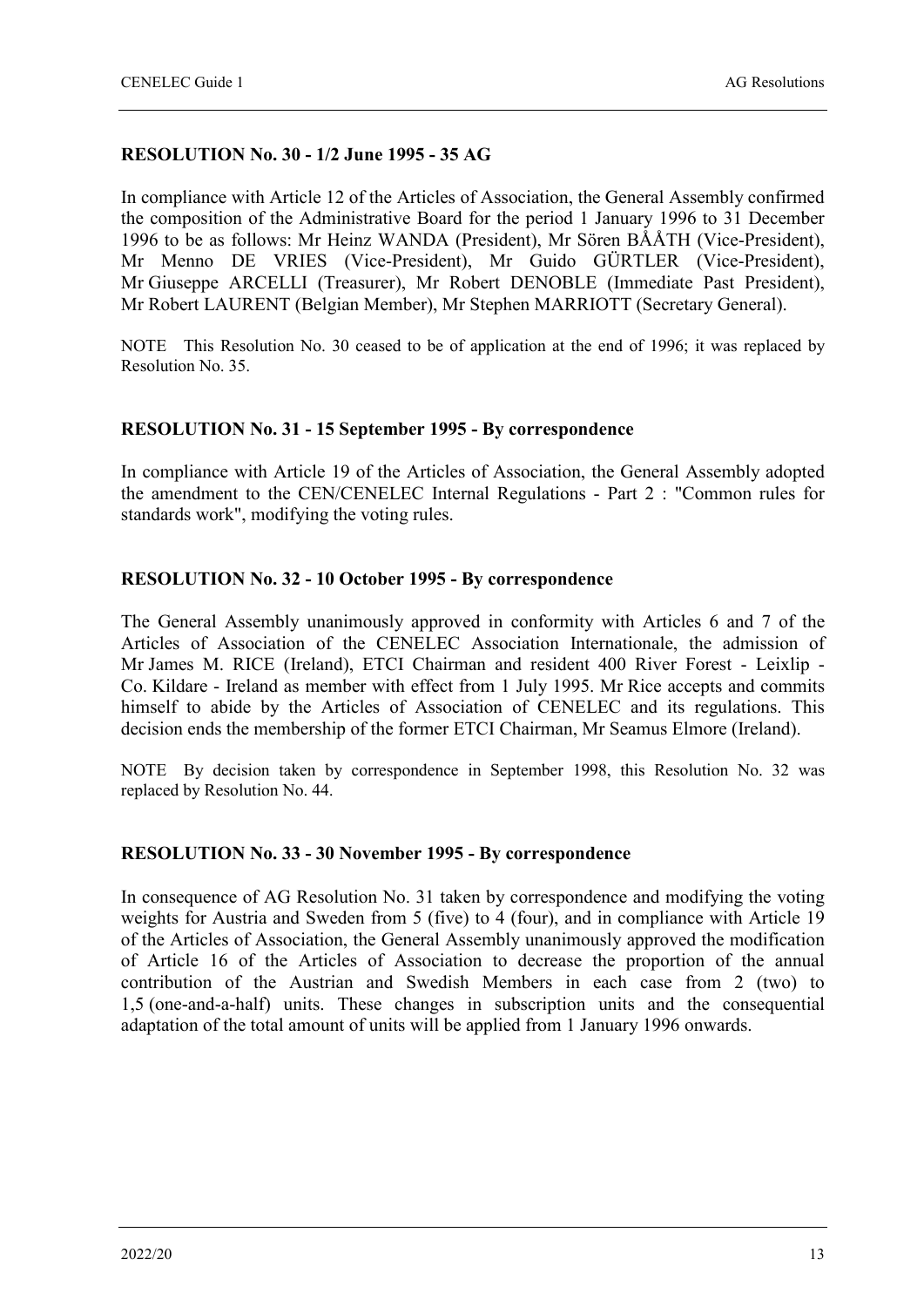#### **RESOLUTION No. 34 - 22 December 1995 - By correspondence**

In compliance with Articles 18 and 21 of the Articles of Association, the General Assembly unanimously adopted the amendment to the CEN/CENELEC Internal Regulations - Part 2 : "Common rules for standards work" as given in Annex 1 to document AG(SG)899 including the comments of the German National Committee, and relating to copyright, adopted the draft "Policy for the distribution and sales of CEN/CENELEC publications in all formats" proposed in Annex 2 to AG(SG)899 as CEN/CENELEC Memorandum 10, and instructed CS to prepare the relevant documentation. For CENELEC this Resolution is applicable from 1 January 1996 onwards.

#### **RESOLUTION No. 35 - 6/7 June 1996 - 36 AG**

In compliance with Article 12 of the Articles of Association, the General Assembly confirmed the composition of the Administrative Board for the period 1 January 1997 to 31 December 1997 to be as follows: Mr Heinz WANDA (President), Mr Sören BÅÅTH (Vice-President), Mr Menno DE VRIES (Vice-President), Mr Guido GÜRTLER (Vice-President), Mr Giuseppe ARCELLI (Treasurer), Mr Robert DENOBLE (Immediate Past President), Mr Robert LAURENT (Belgian Member), Mr Stephen MARRIOTT (Secretary General).

NOTE This Resolution No. 35 ceased to be of application at the end of 1997; it was replaced by Resolution No. 40.

#### **RESOLUTION No. 36 - 31 December 1996 - By correspondence**

The General Assembly unanimously approved in conformity with Articles 6 and 7 of the Articles of Association of the CENELEC Association Internationale, the admission of Mr Enno LIESS (Germany), Director of the German Electrotechnical Committee and resident Offenbacher Strasse 81E - D-63263 Neu-lsenburg - Germany as member with effect from 1 January 1997. Mr Liess accepts and commits himself to abide by the Articles of Association of CENELEC and its regulations. This decision ends the membership of the former Director of the German National Committee, Mr Karl-Ludwig Orth.

NOTE This Resolution No. 36 was replaced by Resolution No. 42.

#### **RESOLUTION No. 37 - 15 January 1997 - By correspondence**

In accordance with Article 7 of the CENELEC Articles of Association, the General Assembly resolved unanimously by correspondence to grant CENELEC membership, with full rights and obligations, to the Czech Office for Standards, Metrology and Testing, Biskupský Dvur 5, CZ 11002 Praha 1, Czech Republic. The voting weight allocated to this new member is 3 (three) (in accordance with Subclause 5.1.4 of the Internal Regulations: Part 2) and the subscription unit is 1 (one) (in accordance with Article 16 of the Statutes). The General Assembly instructs the Administrative Board to arrange for the publication of this Resolution No. 37 as required by Belgian Law.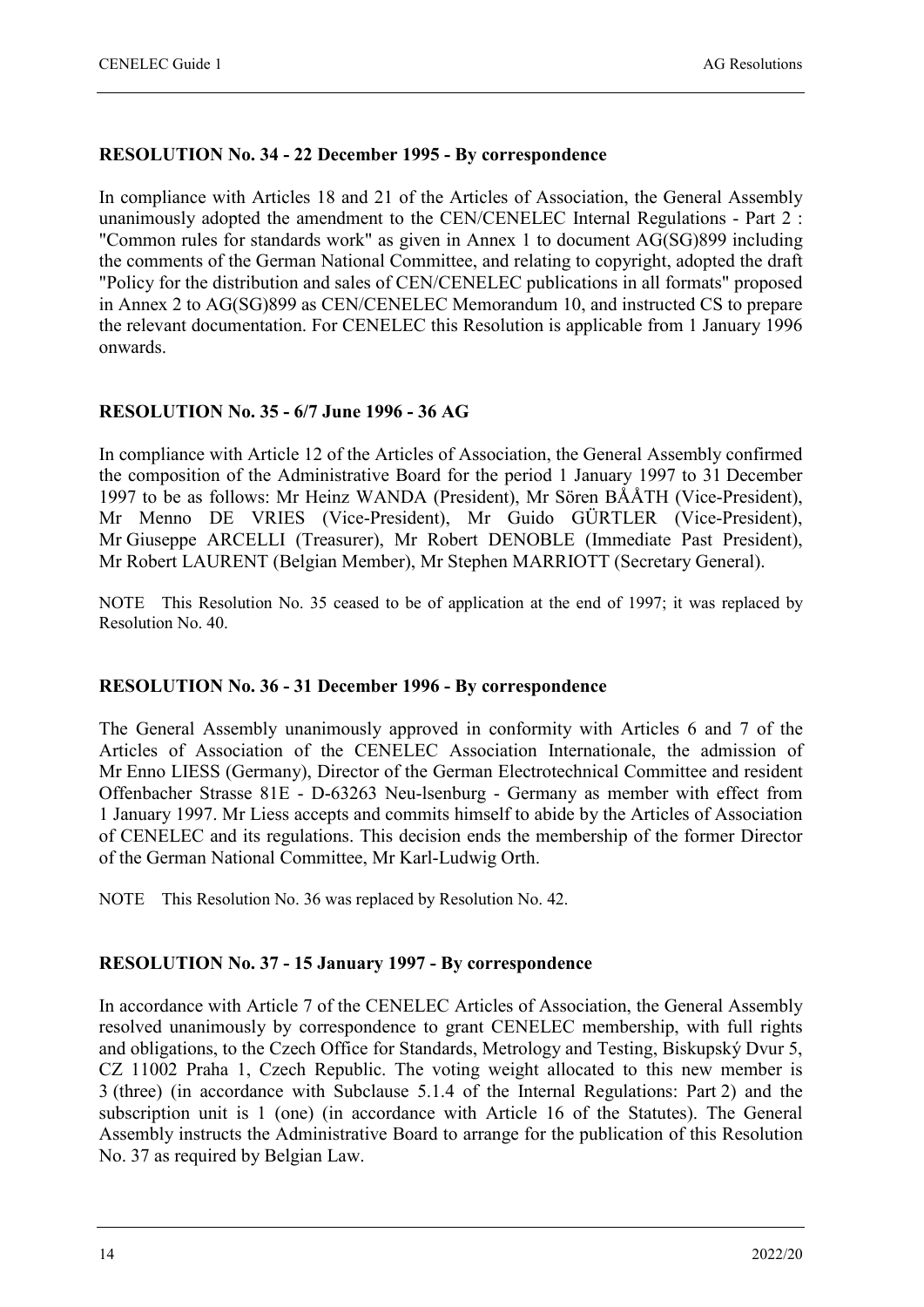#### **RESOLUTION No. 38 - 29/30 May 1997 - 37 AG**

Exceptionally and by derogation from the second paragraph of Article 11 of the CENELEC Statutes, the General Assembly agreed unanimously to extend the term of office of the current President, Mr Heinz WANDA, for one year only with effect from 1 January 1998.

#### **RESOLUTION No. 39 - 29/30 May 1997 - 37 AG**

In compliance with Article 15 of the Articles of Association, the General Assembly ratified the engagement of Mr Jos KESTENS as Secretary General of CENELEC with effect from 1 August 1997.

#### **RESOLUTION No. 40 - 29/30 May 1997 - 37 AG**

In compliance with Article 12 of the Articles of Association, the General Assembly confirmed the composition of the Administrative Board for the period 1 January 1998 to 31 December 1998 to be as follows : Mr Heinz WANDA (President), Mr Sören BÅÅTH (Vice-President), Dr Friedrich HAGEMEYER (Vice-President), Mr Michael KELLY (Vice-President), Mr Giuseppe ARCELLI (Treasurer), Mr Robert DENOBLE (Immediate Past President), Mr Robert LAURENT (Belgian Member) and Mr Jos KESTENS (Secretary General).

NOTE This Resolution No. 40 ceased to be of application at the end of 1998; it was replaced by Resolution No. 43.

#### **RESOLUTION No. 41 - 15 February 1998 - By correspondence**

In accordance with Article 7 of the CENELEC Articles of Association, the General Assembly unanimously by correspondence resolved to grant CENELEC Membership to the Czech Standards Institute (CSNI), Biskupský Dvur 5, CZ - 11002 PRAHA 1, Czech Republic. This decision ends the membership of the Czech Office for Standards, Metrology and Testing (COSMT). CSNI accepts all rights and obligations of COSMT as they were stipulated in Resolution No. 37.

#### **RESOLUTION No. 42 - 21 April 1998 - By correspondence**

In compliance with Article 6 and 7 of the CENELEC Articles of Association, the General Assembly confirmed the change of status of its German member from "Leader of a National Electrotechnical Committee or of a national organization entrusted with electrotechnical standardization work without a legal personality" into "National organization having a legal personality and entrusted with electrotechnical standardization work". This decision cancels Resolution No. 36.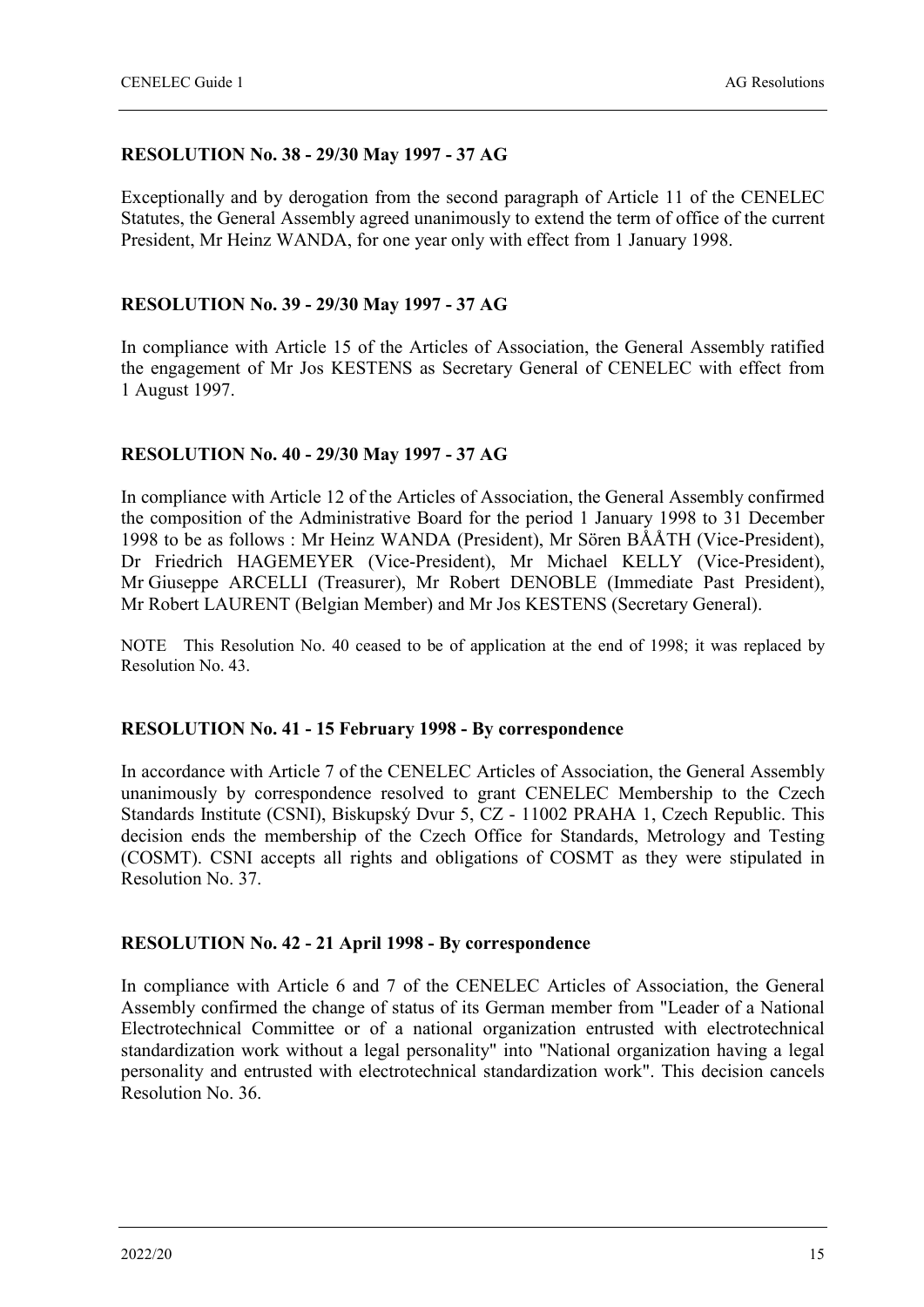#### **RESOLUTION No. 43 - 9/10 June 1998 - 38 AG**

In compliance with Article 12 of the Articles of Association, the General Assembly confirmed the composition of the Administrative Board for the period 1 January 1999 to 31 December 1999 to be as follows: Mr Michael KELLY (President), Mr Niels HAASE (Vice-President), Dr Friedrich HAGEMEYER (Vice-President), Mr Yves SAULNIER (Vice-President), Mr Giuseppe ARCELLI (Treasurer), Mr Heinz WANDA (Immediate Past President), Mr Robert LAURENT (Belgian Member), Mr Jos KESTENS (Secretary General) up to 1 March 1999 and his successor from 1 March 1999 onwards.

NOTE This Resolution No. 43 ceased to be of application at the end of 1999; it was replaced by Resolution No. 46.

#### **RESOLUTION No. 44 - 15 September 1998 - By correspondence**

The General Assembly unanimously approved in conformity with Articles 6 and 7 of the Articles of Association of the CENELEC Association Internationale, the admission of Mr Jeremiah O'DWYER (Ireland), ETCI Chairman and resident St Joseph Road, Naas, Co. Kildare, Ireland as member with effect from 1 July 1998. Mr O'Dwyer accepts and commits himself to abide by the Articles of Association of CENELEC and its regulations. This decision ends the membership of the former ETCI Chairman, Mr James M. Rice (Ireland).

#### **RESOLUTION No. 45 - 1 December 1998 - ExAG**

In compliance with Article 15 of the Articles of Association, the General Assembly ratified the engagement of Mr Pieter Cornelis Parlevliet as Secretary General with effect from 1 March 1999.

#### **RESOLUTION No. 46 - 8/9 June 1999 - 39 AG**

In compliance with Article 12 of the Articles of Association, the General Assembly confirmed the composition of the Administrative Board for the period 1 January 2000 to 31 December 2000 to be as follows: Mr Michael KELLY (President), Mr Niels HAASE (Vice-President), Mr Yves SAULNIER (Vice-President), Dr Ulrich SPINDLER (Vice-President), Dr Fausto PLEBANI (Treasurer), Mr Heinz WANDA (Immediate Past President), Mr Robert LAURENT (Belgian Member), Mr Pieter Cornelis PARLEVLIET (Secretary General).

NOTE This Resolution No. 46 ceased to be of application at the end of 2000; it was replaced by Resolution No. 48.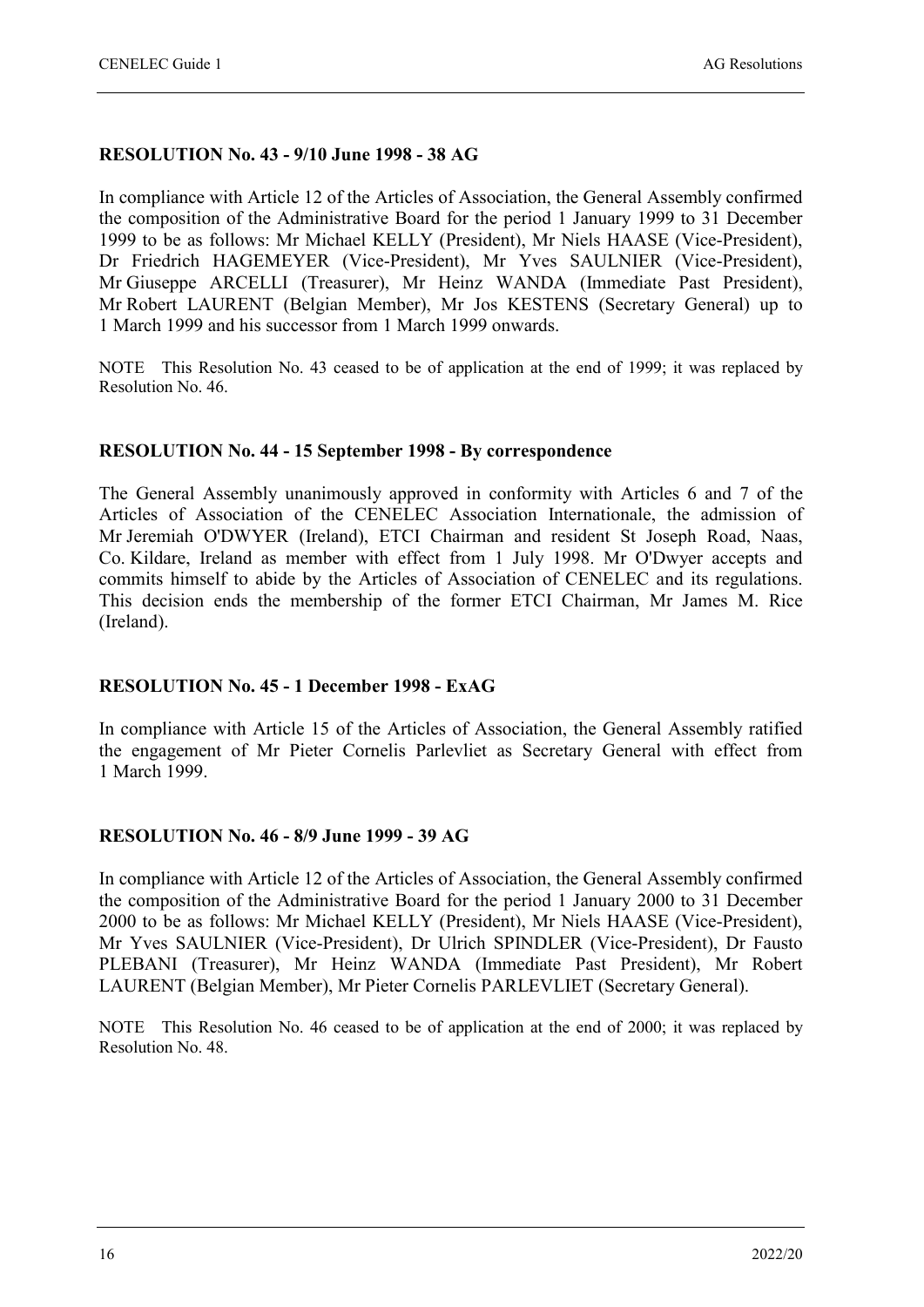#### **RESOLUTION No. 47 - 1 October 1999 - By correspondence**

The General Assembly unanimously approved by correspondence in conformity with Articles 6 and 7 of the Articles of Association of the CENELEC Association Internationale, the admission of Dr John E.J. Cottrill, Director of engineering and safety, Electricity Association, 30 Millbank, London, SW1P 4RD, United Kingdom, as member with effect from 1 October 1999. Dr Cottrill accepts and commits himself to abide by the Articles of Association of CENELEC and its regulations. This decision ends the membership of Mr Norman J.A. Holland.

NOTE This Resolution No. 47 was replaced by Resolution No. 56.

#### **RESOLUTION No. 48 - 6/7 June 2000 - 40 AG**

In compliance with Article 12 of the Articles of Association, the General Assembly confirmed the composition of the Administrative Board for the period 1 January 2001 to 31 December 2001 to be as follows: Mr Yves SAULNIER (President), Dr Carlos DOMINGO PAGES (Vice-President), Mr Niels HAASE (Vice-President), Dr Ulrich SPINDLER (Vice-President), Dr Fausto PLEBANI (Treasurer), Mr Michael KELLY (Immediate Past President), Mr Robert LAURENT (Belgian Member), Mr Pieter Cornelis PARLEVLIET (Secretary General).

NOTE This Resolution No. 46 ceased to be of application at the end of 2001; it was replaced by Resolution No. 49.

#### **RESOLUTION No. 49 - 7 June 2001 - 41 AG**

In compliance with Article 12 of the Articles of Association, the General Assembly confirmed the composition of the Administrative Board for the period 1 January 2002 to 31 December 2002 to be as follows:

- Mr Yves SAULNIER (President)
- Dr Carlos DOMINGO PAGES (Vice-President)
- Mr Niels HAASE (Vice-President)
- Dr Ulrich SPINDLER (Vice-President)
- Dr Fausto PLEBANI (Treasurer)
- Mr Michael KELLY (Immediate Past President)
- Mr Robert LAURENT (Belgian Member)
- Mr Pieter Cornelis PARLEVLIET (Secretary General)

NOTE This Resolution No. 49 ceased to be of application at the end of 2002; it was replaced by Resolution No. 54.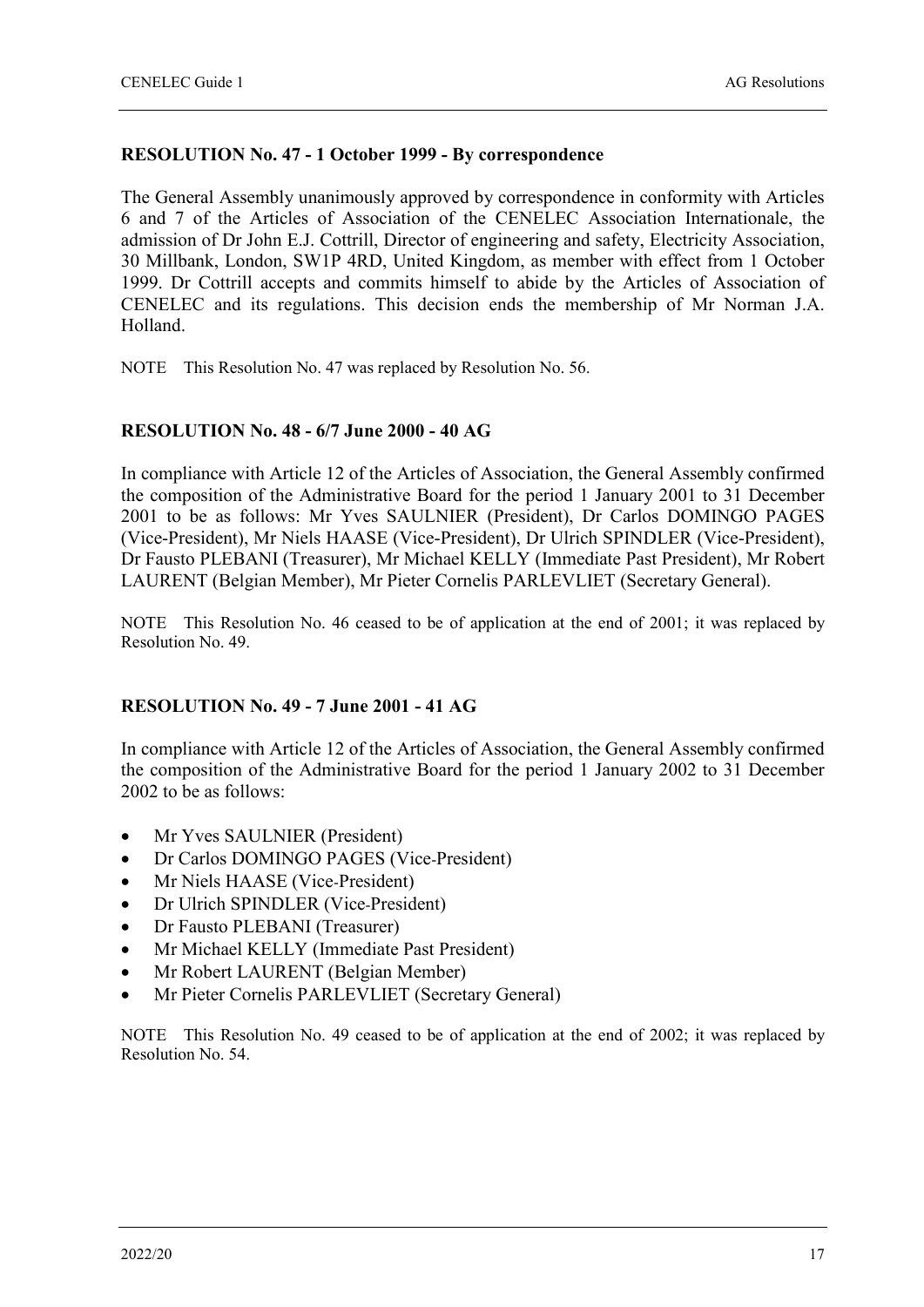#### **RESOLUTION No. 50 – 1 October 2001 – By correspondence**

In accordance with Article 7 of the CENELEC Articles of Association, the General Assembly resolved unanimously and by correspondence to grant CENELEC Membership, with full rights and obligations and from 1 October 2001 onwards, to the Malta Standards Authority (MSA), Second Floor, Evans Building Merchants Street – MT – Valetta VLT 03, to allocate to this new member a voting weight of 2 (two) (in accordance with 5.1.4 of the Internal Regulations – Part 2) and a subscription unit of 0,5 (one-half) (in accordance with Article 16 of the Articles of Associations, and to instruct the Administrative Board to arrange for the publication of this Resolution No. 50 as required by Belgian Law.

#### **RESOLUTION No. 51 – 1 June 2002 – By correspondence**

In compliance with Article 21 of the CENELEC Articles of Association the General Assembly adopted the new version of the CEN/CENELEC Internal Regulations - Part 2 "Common work for standardization work", with effect 1 June 2002.

#### **RESOLUTION No. 52 – 1 June 2002 – By correspondence**

In accordance with Article 7 of the CENELEC Articles of Association, the General Assembly resolved unanimously and by correspondence to grant CENELEC Membership, with full rights and obligations and from 1 June 2002 onwards, to the Hungarian Standards Institution, Ulloi ut 25, H-1091 Budapest, Hungary, to allocate to this new member a voting weight of 3 (three) (in accordance with 5.1.4 of the Internal Regulations - Part 2) and a subscription unit of 1 (one) (in accordance with Article 16 of the Articles of Associations), and to instruct the Administrative Board to arrange for the publication of this Resolution No. 52 as required by Belgian Law.

#### **RESOLUTION No. 53 – 5 June 2002 – 42 AG**

The General Assembly formally approved the new text of the CENELEC Articles of Association, as given in Annex to AG(Porto/SG)4. This decision is recorded as Resolution No. 53.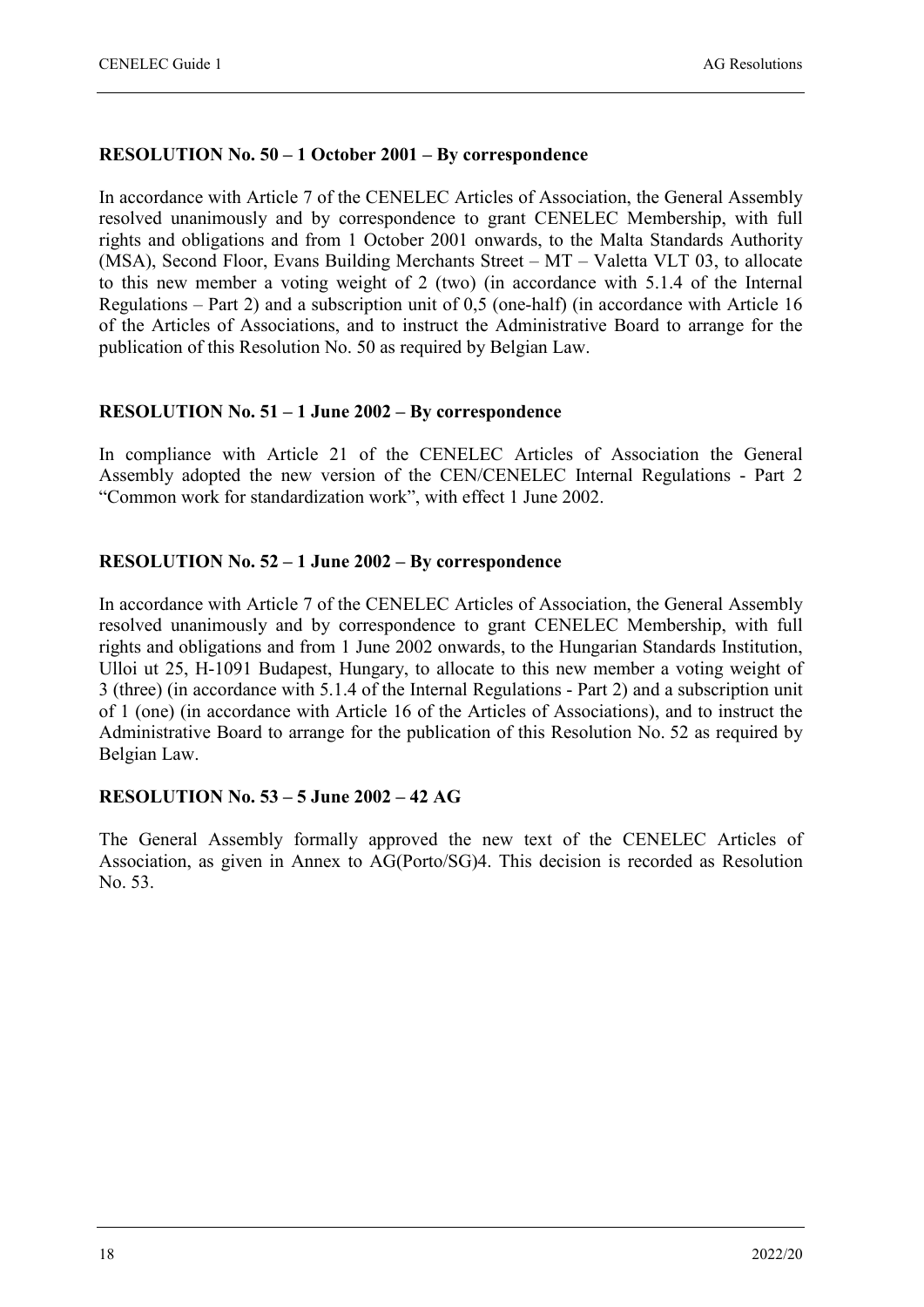#### **RESOLUTION No. 54 – 5 June 2002 – 42 AG**

In compliance with the new Article 12 of the CENELEC Articles of Association, as approved by the 42nd General Assembly, the General Assembly confirmed the composition of the Administrative Board for the period 1 January 2003 to 31 December 2003 to be as follows:

- Dr. Ulrich SPINDLER (President)
- Dr. Carlos DOMINGO PAGES (Vice-President)
- Mr David John START (Vice-President)
- Mr Tore B. TRONDVOLD (Vice-President)
- Dr Fausto PLEBANI (Treasurer)
- Mr Yves SAULNIER (Immediate Past President)

NOTE This Resolution No. 54 ceased to be of application at the end of 2003; it was replaced by Resolution No. 58.

#### **RESOLUTION No. 55 – 5 June 2002 – 42 AG**

In accordance with Article 7 of the CENELEC Articles of Association, the General Assembly resolved unanimously to grant CENELEC Membership, with full rights and obligations and from 5 June 2002 onwards, to the Slovak Electrotechnical Committee (SEV), Karloveska 63, P.O Box 246, SK 84000 Bratislava 4, Slovakia, to allocate to this new member a voting weight of 2 (two) (in accordance with 6.1.4 of the Internal Regulations - Part 2 - edition 2002) and a subscription unit of 0,75 (in accordance with Article 16 of the Articles of Association) and instructed the Administrative Board to arrange for the publication of this Resolution No. 55 as required by Belgian law.

#### **RESOLUTION No. 56 – 03/04 June 2003 – 43 AG**

In compliance with Articles 6 and 7 of the CENELEC Articles of Association, the General Assembly unanimously approved the admission of Mr Michael H. KELLY, British Electrotechnical Committee - British Standards Institution, 389 Chiswick High Road - GB - London W4 4AL, as member of CENELEC with effect from 1 January 2003. Mr KELLY accepts and commits himself to abide by the Articles of Association of CENELEC and its regulations. This decision ends the membership of Dr John E.J. COTTRILL. This decision is recorded as Resolution No. 56.

NOTE This Resolution No. 56 was replaced by Resolution No. 80.

#### **RESOLUTION No. 57 – 03/04 June 2003 – 43 AG**

As a transitional measure resulting from the recent change in the CENELEC Statutes and by derogation of the third paragraph of Article 11 of the CENELEC Articles of Association, the General Assembly agreed unanimously to elect Dr. Ulrich SPINDLER as CENELEC President for a period of three years commencing on 1 January 2005.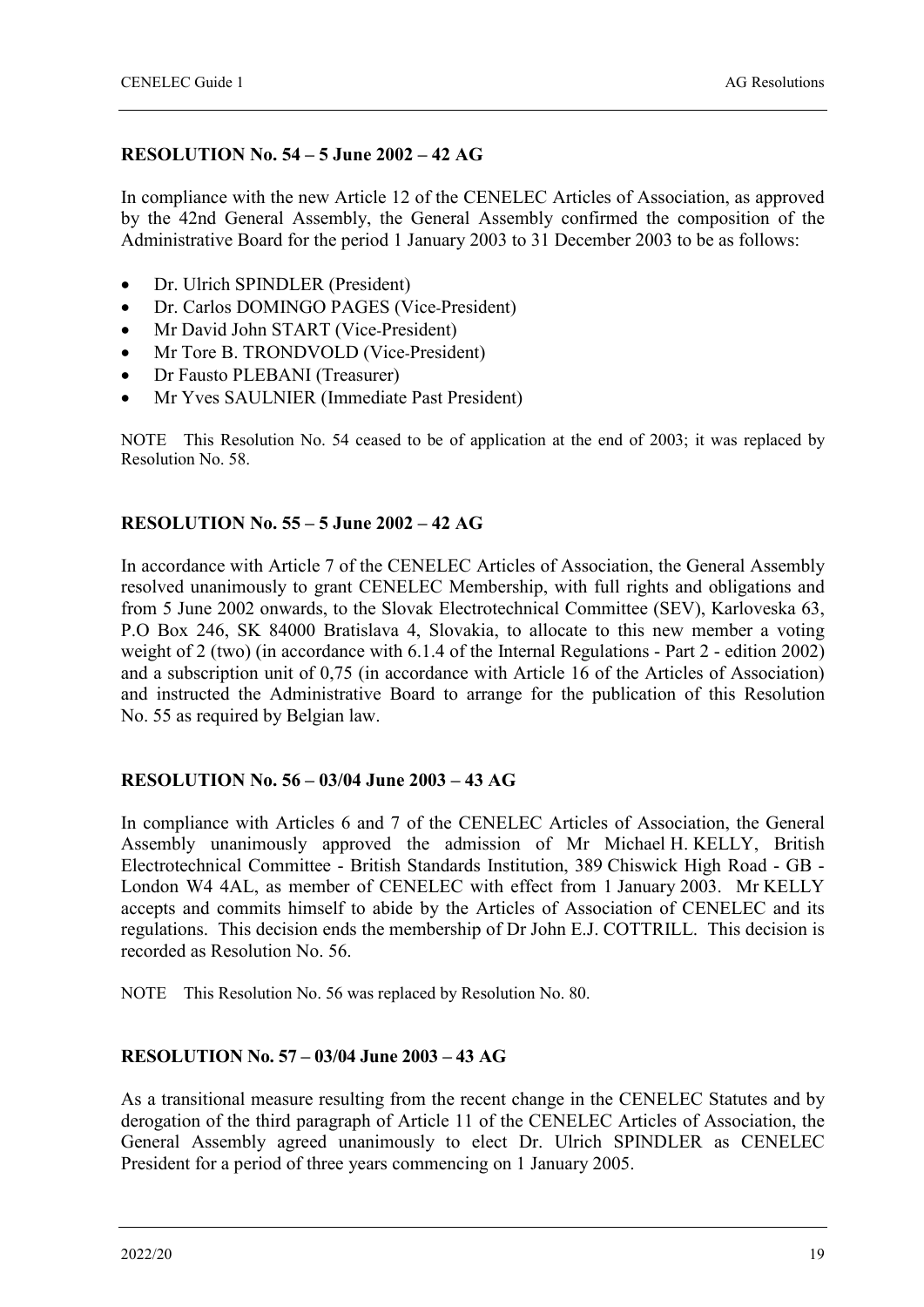#### **Revised RESOLUTION No. 58 – 02/03 June 2004 – 44 AG**

In compliance with Article 12 of the Articles of Association, the General Assembly confirmed the composition of the Administrative Board for the period 1 January 2004 to 31 December 2004 to be as follows:

- Dr. Ulrich SPINDLER (President)
- Dr. Carlos DOMINGO PAGES (Vice-President)
- Mr Luigi RICOSSA (Vice-President)
- Mr David John START (Vice-President)
- Mr Tore B. TRONDVOLD (Vice-President)
- Mr Olivier GOURLAY (Treasurer)

NOTE This Resolution No. 58 ceased to be of application at the end of 2004; it was replaced by Resolution No. 69.

#### **RESOLUTION No. 59 – 03/04 June 2003 – 43 AG**

In accordance with Article 7 of the CENELEC Articles of Association, the General Assembly resolved unanimously to grant CENELEC Membership, with full rights and obligations and from 3 June 2003 onwards, to the Lithuanian Standards Board (LST), T. Kosciuskos g. 30, LT 2600 Vilnius Lithuania, to allocate to this new member a voting weight of 2 (two) (in accordance with 6.1.4 and Annex D of the Internal Regulations - Part 2) and a subscription unit of 0,75 (in accordance with Article 16 of the Articles of Association) and to instruct the Administrative Board to arrange for the publication of this Resolution No. 59 as required by the Belgian Law.

NOTE See Resolution No. 62 for the subscription units.

#### **RESOLUTION No. 60 – 03/04 June 2003 – 43 AG**

In compliance with Article 21 of the CENELEC Articles of Association, the General Assembly adopted the new version of the CEN/CENELEC Internal Regulations - Part 3 "Rules for the structure and drafting of CEN/CENELEC publications", with effect of 15 October 2003.

#### **RESOLUTION No. 61 – 03/04 June 2003 – 43 AG**

In compliance with Article 15 of the CENELEC Articles of Association, the General Assembly ratified the engagement of Mrs Elena SANTIAGO-CID as Director General with effect of 1 September 2003.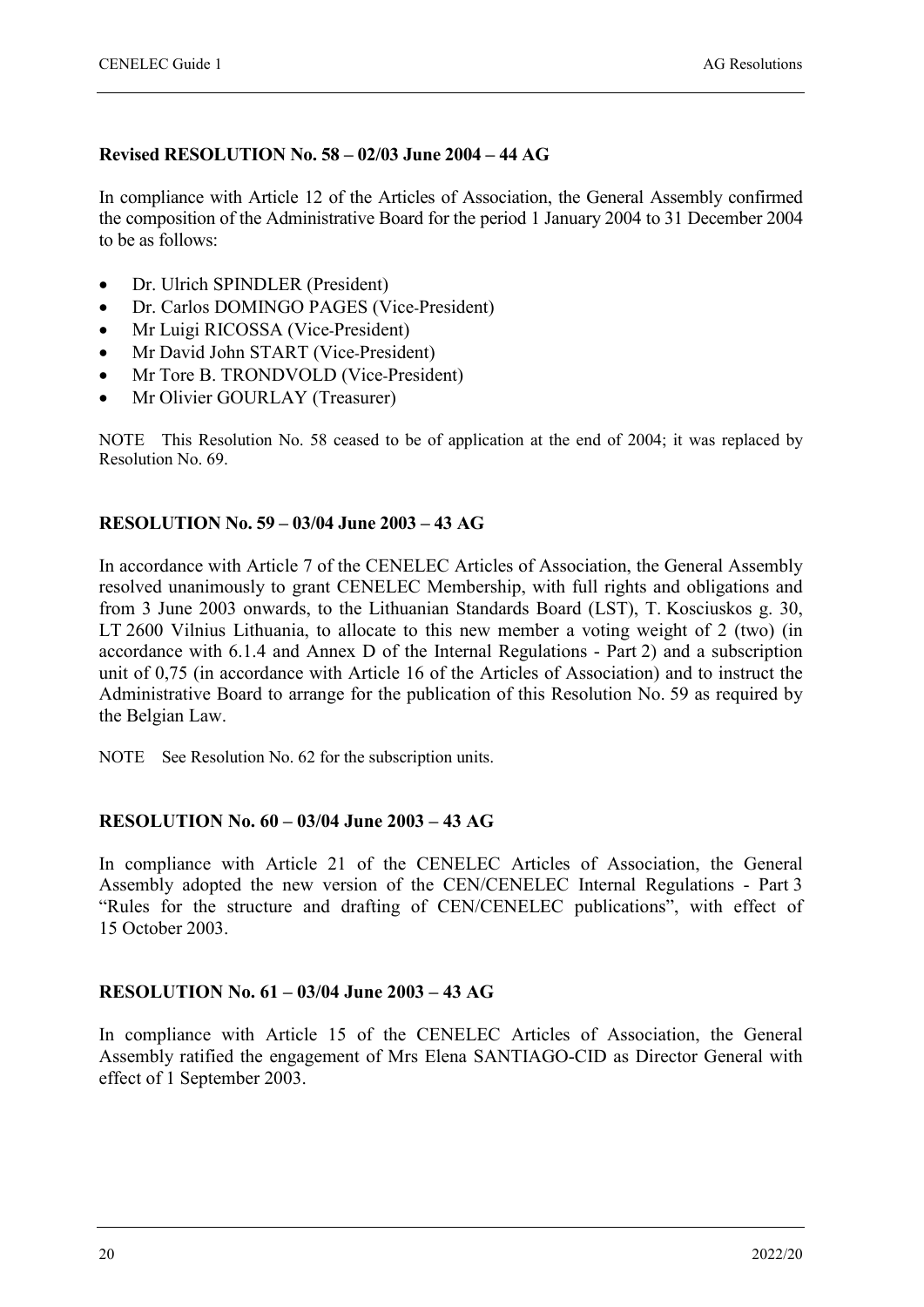#### **RESOLUTION No. 62 – 11 September 2003 – By correspondence**

The General Assembly decided by correspondence to formally approve the new text of Article 16 of the CENELEC Article of Association to read:

The corporate year will begin on January 1<sup>st</sup> and end on December 31<sup>st</sup>. Before the beginning of each corporate year, the General Assembly will decide on the budget for that year. The annual contributions for the various members will be determined in such a way that their amount covers the expenditure provided by the budget.

Members' contributions will be in proportion with the following subscription units, for :

| France         |                | 23,20 |
|----------------|----------------|-------|
| Germany        |                | 23,20 |
| Italy          | $\vdots$       | 23,20 |
| United Kingdom |                | 23,20 |
| Spain          | $\vdots$       | 18,00 |
| Netherlands    | $\ddot{\cdot}$ | 7,43  |
| Belgium        | $\ddot{\cdot}$ | 6,86  |
| Greece         | $\ddot{\cdot}$ | 6,00  |
| Portugal       | $\vdots$       | 6,00  |
| Austria        | $\ddot{\cdot}$ | 5,71  |
| Sweden         | $\vdots$       | 5,71  |
| Switzerland    | $\ddot{\cdot}$ | 5,71  |
| Czech Republic | $\ddot{\cdot}$ | 4,80  |
| Hungary        | $\ddot{\cdot}$ | 4,80  |
| Norway         | $\vdots$       | 3,50  |
| Denmark        | $\vdots$       | 3,50  |
| Finland        | $\vdots$       | 3,50  |
| Ireland        | $\ddot{\cdot}$ | 2,80  |
| Slovakia       | $\vdots$       | 2,55  |
| Lithuania      | $\ddot{\cdot}$ | 2,33  |
| Luxembourg     | $\vdots$       | 1,45  |
| Iceland        | $\ddot{\cdot}$ | 1,00  |
| Malta          | $\vdots$       | 1,00  |
|                |                |       |

The General Assembly will decide on the proportion to be paid by new members.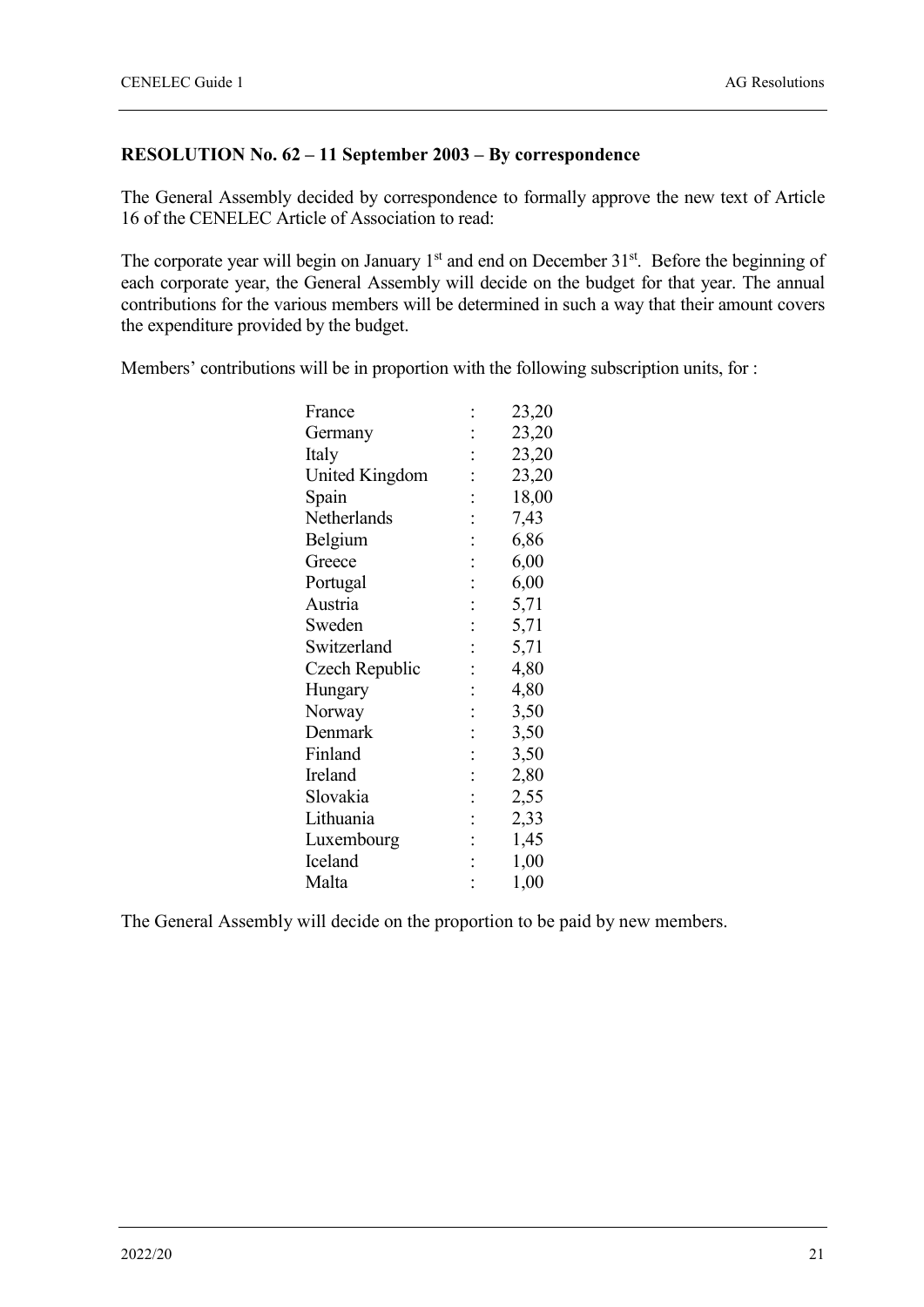#### **RESOLUTION No. 63 – 11 September 2003 – By correspondence**

In compliance with Article 21 of the CENELEC Articles of Association, the General Assembly adopted a CENELEC amendment to the CEN/CENELEC Internal Regulations - Part 2 "Common rules for standardization work" modifying the Annex D "Weightings allocated to the CEN/CENELEC national members" as follows, and with effect of 1 January 2004.

| Member country        | <u>Weighting</u> | <b>EEA</b> country        |
|-----------------------|------------------|---------------------------|
| France                | 29               | X                         |
| Germany               | 29               | X                         |
| Italy                 | 29               | X                         |
| <b>United Kingdom</b> | 29               | X                         |
| Spain                 | 27               | X                         |
| Netherlands           | 13               | X                         |
| Belgium               | 12               | X                         |
| Czech Republic        | 12               |                           |
| Greece                | 12               | $\boldsymbol{\mathrm{X}}$ |
| Hungary               | 12               | $\overline{\phantom{a}}$  |
| Portugal              | 12               | $\boldsymbol{\mathrm{X}}$ |
| Austria               | 10               | X                         |
| Sweden                | 10               | $\boldsymbol{\mathrm{X}}$ |
| Switzerland           | 10               |                           |
| Denmark               | 7                | X                         |
| Finland               | $\sqrt{ }$       | $\boldsymbol{\mathrm{X}}$ |
| Ireland               | $\overline{7}$   | $\boldsymbol{\mathrm{X}}$ |
| Lithuania             | $\overline{7}$   |                           |
| Norway                | $\overline{7}$   | $\boldsymbol{\mathrm{X}}$ |
| Slovakia              | $\overline{7}$   | $\overline{\phantom{0}}$  |
| Luxembourg            | $\overline{4}$   | X                         |
| Iceland               | $\mathfrak{Z}$   | X                         |
| Malta                 | $\overline{3}$   | -                         |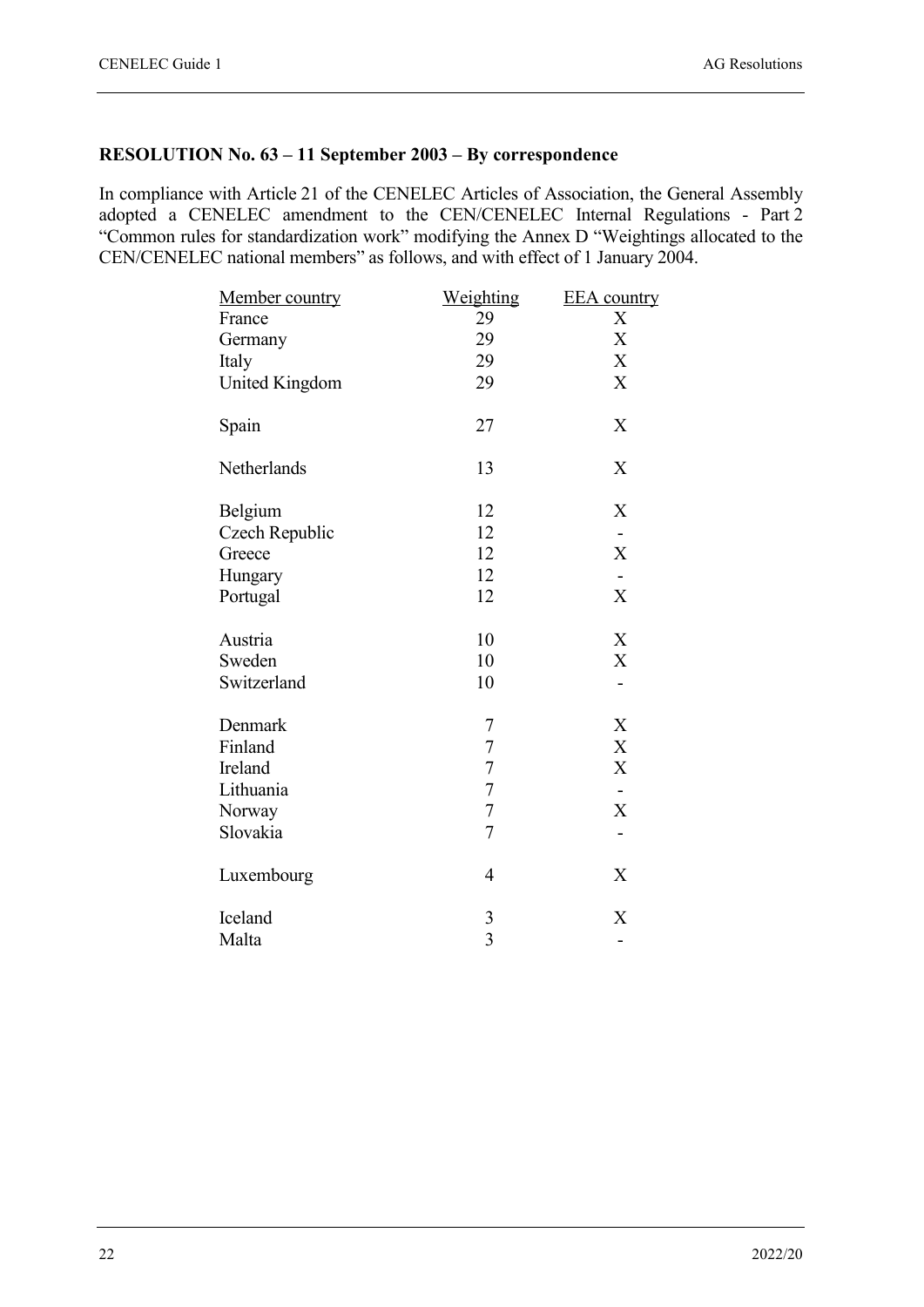#### **RESOLUTION No. 64 – 01 January 2004 – By correspondence**

In accordance with Article 7 of the CENELEC Articles of Association, the General Assembly resolved unanimously and by correspondence to grant CENELEC Membership, with full rights and obligations and from 1 January 2004 onwards, to the Polish Committee for Standardization (PKN), ul Swietokrzyska, 14, P.O. Box 411, PL 00-950 Warsawa - Poland, to allocate to this new member a voting weight of 27 (in accordance with 6.1.4 and Annex D of the Internal Regulations - Part 2) and a subscription unit of 13,50 (in accordance with Article 16 of the Articles of Association) and to instruct the Administrative Board to arrange for the publication of this Resolution No. 64 as required by the Belgian Law.

#### **RESOLUTION No. 65 – 01 January 2004 – By correspondence**

In accordance with Article 7 of the CENELEC Articles of Association, the General Assembly resolved unanimously and by correspondence to grant CENELEC Membership, with full rights and obligations and from 1 January 2004 onwards, to the Slovenian Institute for Standardization (SIST), Smartinska cesta 140, SI-1000 Ljubljana, to allocate to this new member a voting weight of 4 (four) (in accordance with 6.1.4 and Annex D of the Internal Regulations - Part 2) and a subscription unit of 1,45 (in accordance with Article 16 of the Articles of Association) and to instruct the Administrative Board to arrange for the publication of this Resolution No. 65 as required by the Belgian Law.

#### **RESOLUTION No. 66 – 01 January 2004 – By correspondence**

In accordance with Article 7 of the CENELEC Articles of Association, the General Assembly resolved unanimously and by correspondence to grant CENELEC Membership, with full rights and obligations and from 1 January 2004 onwards, to the Estonian Centre for Standardization (EVS), Aru 10 Tallinn 10317 Eesti, to allocate to this new member a voting weight of 4 (four) (in accordance with 6.1.4 and Annex D of the Internal Regulations – Part 2) and a subscription unit of 1,33 (in accordance with Article 16 of the Articles of Association) and to instruct the Administrative Board to arrange for the publication of this Resolution No. 66 as required by the Belgian Law.

#### **RESOLUTION No. 67 – 01 January 2004 – By correspondence**

In accordance with Article 7 of the CENELEC Articles of Association, the General Assembly resolved unanimously and by correspondence to grant CENELEC Membership, with full rights and obligations and from 1 January 2004 onwards, to the Latvian Standard (LVS), K. Valdemara Street 157, LV - 1013 RIGA, to allocate to this new member a voting weight of 4 (four) (in accordance with 6.1.4 and Annex D of the Internal Regulations – Part 2) and a subscription unit of 1,33 (in accordance with Article 16 of the Articles of Association) and to instruct the Administrative Board to arrange for the publication of this Resolution No. 67 as required by the Belgian Law.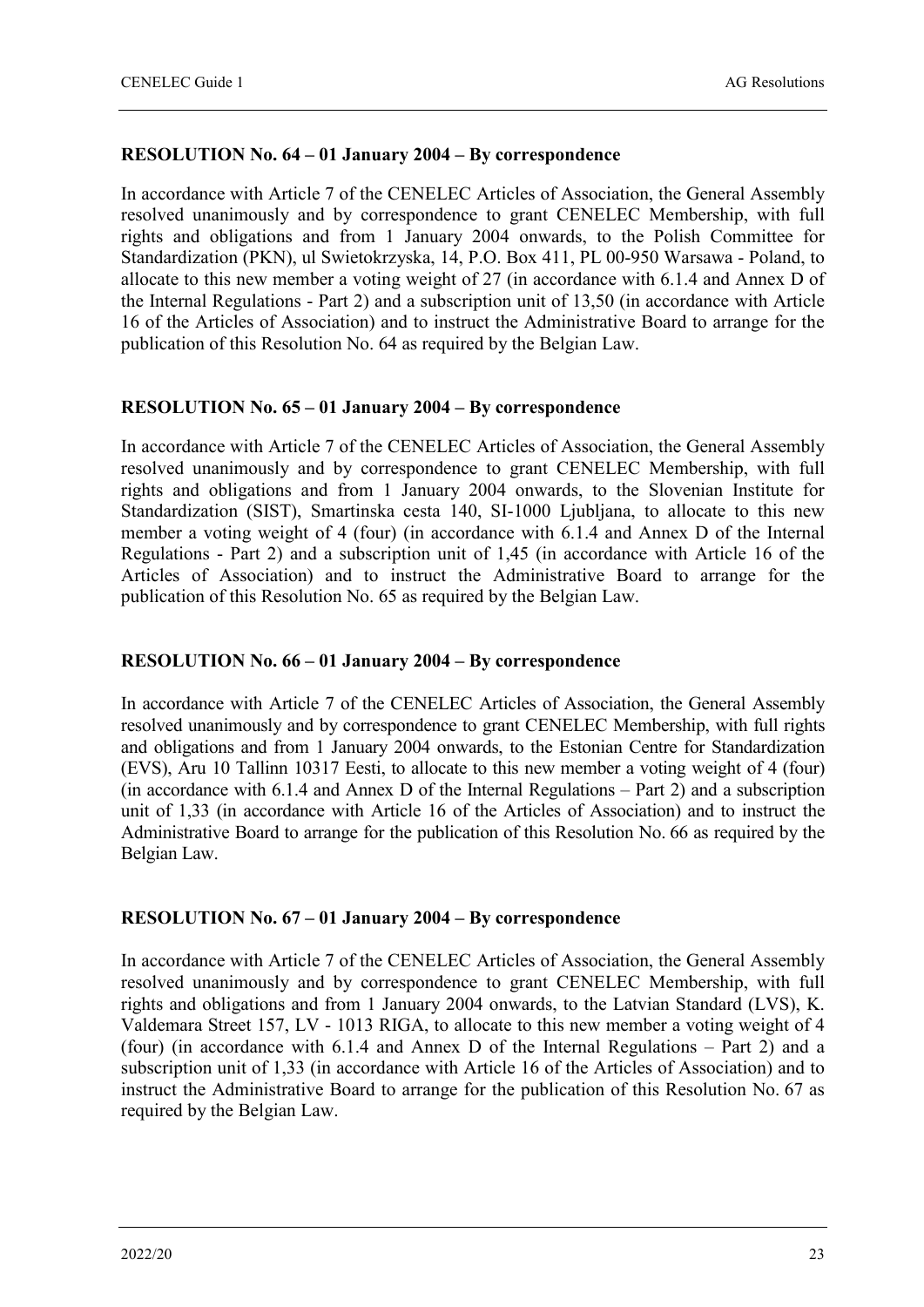#### **RESOLUTION No. 68 – 01 February 2004 – By correspondence**

In accordance with Article 7 of the CENELEC Articles of Association, the General Assembly resolved unanimously and by correspondence grant CENELEC Membership, with full rights and obligations and from 1 February 2004 onwards, to the Cyprus Organization for the Promotion of Quality (CYS), Ministry of Commerce, Industry and Tourism, CY - 1421 Nicosia, to allocate to this new member a voting weight of 4 (four) (in accordance with 6.1.4 and Annex D of the Internal Regulations - Part 2) and a subscription unit of 1,33 (in accordance with Article 16 of the Articles of Association) and to instruct the Administrative Board to arrange for the publication of this Resolution No. 68 required by the Belgian Law.

#### **RESOLUTION No. 69 – 02/03 June 2004 – 44 AG**

In compliance with Article 12 of the Articles of Association, the General Assembly confirmed the composition of the Administrative Board for the period 1 January 2005 to 31 December 2005 to be as follows :

- Dr. Ulrich SPINDLER (President)
- Dr. Luigi RICOSSA (Vice-President)
- Mr David J. START (Vice-President)
- Mr Tore B. TRONDVOLD (Vice-President)
- Mr Olivier GOURLAY (Treasurer)

NOTE This Resolution No. 69 ceased to be of application at the end of 2005; it was replaced by Resolution No. 72.

#### **RESOLUTION No. 70 – 02/03 June 2004 – 44 AG**

The General Assembly approved the amended text of the CENELEC Articles of Association as given in document AG44/DG1219/MTG.

#### **RESOLUTION No. 71 – 07 June 2005 – 45 AG**

The General Assembly resolved to approve the amendments to Articles 12 and 13 of the CENELEC Articles of Association as formulated in Annex 2 to document AG45/DG1238/DC.

The General Assembly resolved to approve the amendments to Articles 12 and 19 of the CENELEC Articles of Association as formulated in document AG45/DG1253/DC.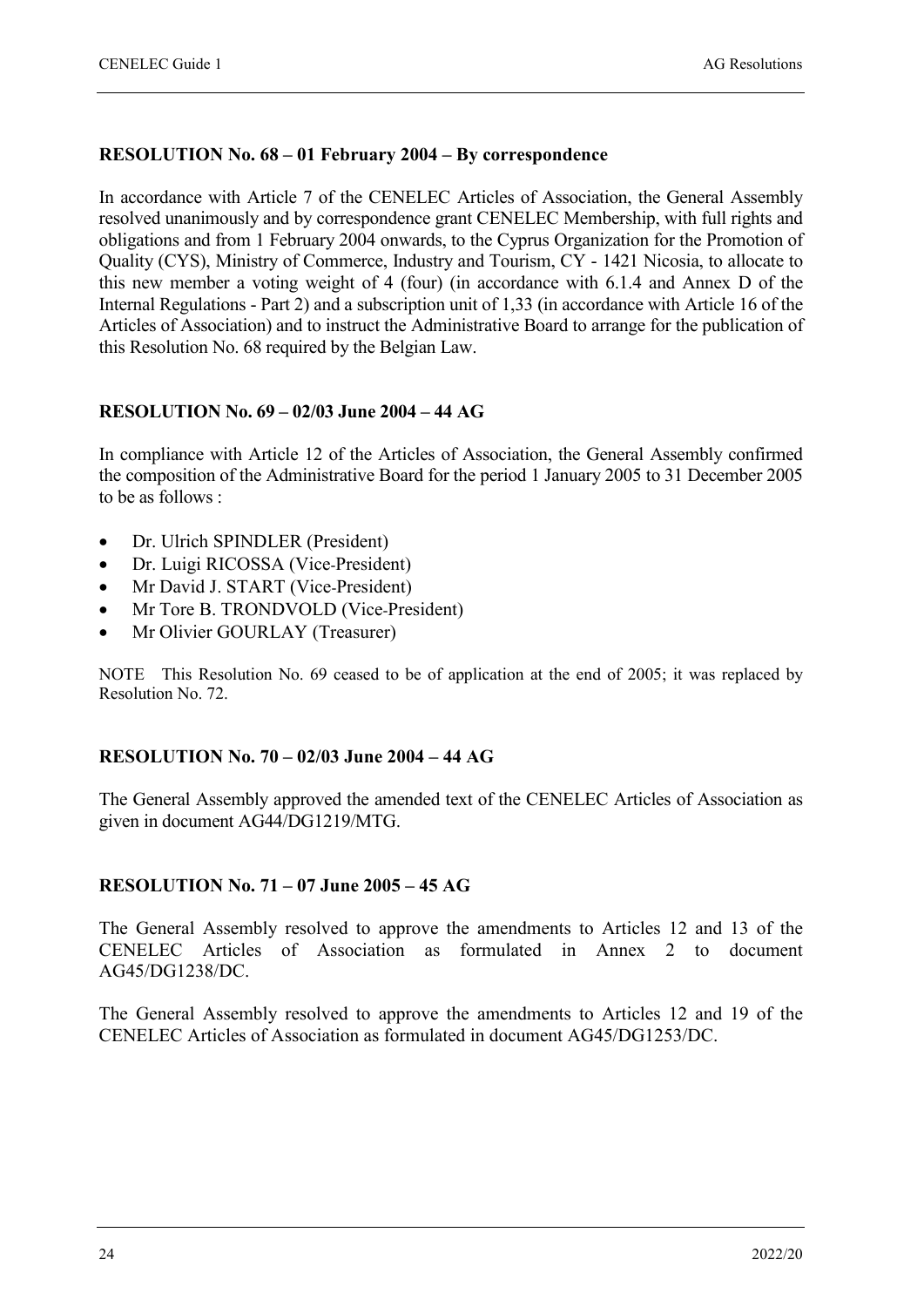#### **RESOLUTION No. 72 – 07 June 2005 – 45 AG**

In compliance with Article 14 of the Articles of Association, the General Assembly confirmed the composition of the Administrative Board for the period 1 January 2006 to 31 December 2006 to be as follows:

- Dr Ulrich SPINDLER (President)
- Mr Aldo. BOLZA (Vice-President)
- Mr David John START (Vice-President)
- Mr Tore B. TRONDVOLD (Vice-President)
- Mr Olivier GOURLAY (Treasurer)

NOTE This Resolution No. 72 ceased to be of application at the end of 2006; it was replaced by Resolution No. 75.

#### **RESOLUTION No. 73 – 03 March 2005 – – By correspondence**

In Accordance with Article 7 of the CENELEC Articles of Association, the General Assembly unanimously resolved by correspondence and with effect of 3 March 2005 to grant CENELEC membership to the Cyprus Organization for Standardization (CYS), Limassol Avenue and Kosta Anaxagora, 30, 3rd Floor, CY 2014 Nicosia, Cyprus. This decision ends the membership of the Cyprus Organization for Promotion of Quality. The Cyprus Organization for Standardization accepts all rights and obligations of the Cyprus Organization for the Promotion of Quality as they were stipulated in Resolution No. 68.

#### **RESOLUTION No. 74 – 07 June 2005 – 45 AG**

The General Assembly decided to assign as auditor for a three year term: BVBA De Pootere, Pieters & C° Bedrijfsrevisoren, Gentstraat 337, 9041 Oostakker represented by Mr Ulrich De Poortere, Klemstraat 88, 9041 Oostakker. The first accounting year to be audited will be 2006.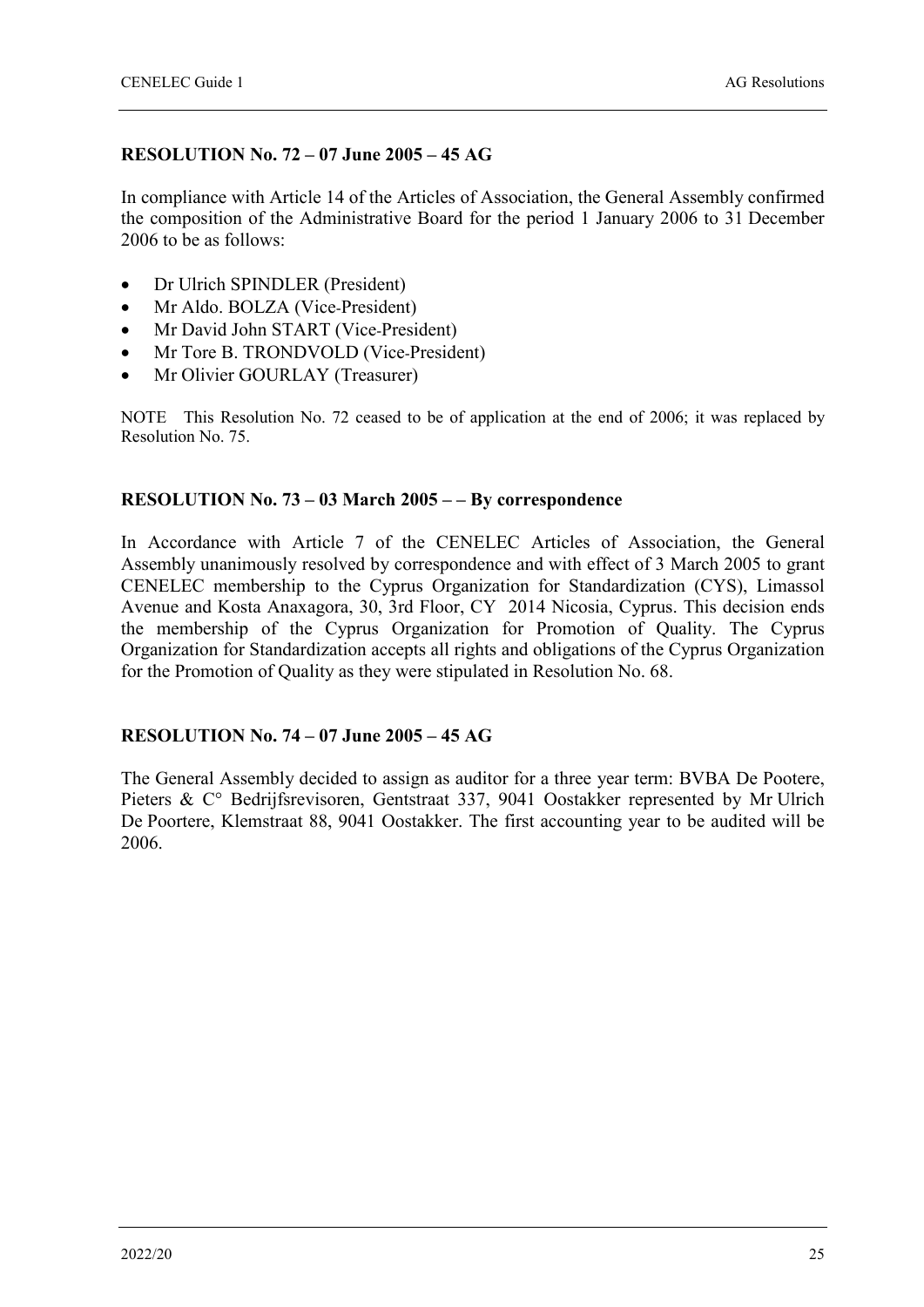#### **RESOLUTION No. 75 – 08 June 2006 – 46 AG**

In compliance with Article 14 of the Articles of Association, the General Assembly confirmed the composition of the CENELEC Administrative Board for the period 1 January 2007 to 31 December 2007 to be as follows:

- Dr Ulrich SPINDLER (President)
- Mr Aldo BOLZA (Vice-President)
- Mr David DOSSETT (Vice-President)
- Mr Otakar KUNC (Vice-President)
- Mrs Gudrun ROGNVALDARDOTTIR (Vice-President)
- Mr Olivier GOURLAY (Treasurer)
- Mr Janez BENCINA (President Elect

NOTE This Resolution No. 75 ceased to be of application at the end of 2007; it was replaced by Resolution No. 82.

#### **RESOLUTION No. 76 – 01 February 2006 – By correspondence**

In accordance with Article 7 of the CENELEC Articles of Association, the General Assembly resolved by correspondence to grant CENELEC Membership, with full rights and obligations and from 1 February 2006 onwards, to the Romanian Standards Association (ASRO), Mendeleev street,  $21 - 25$ ,  $RO - 010362$ , Bucharest 1, Romania, to allocate to this new member a voting weight of 14 and a subscription unit of 5,6, and to instruct the Administrative Board to arrange for the publication of this Resolution No. 76 as required by the Belgian Law.

#### **RESOLUTION No. 77 – 08 June 2006 – 46 AG**

In compliance with Article 24 of the CENELEC Articles of Association, the General Assembly adopted the new version of the CEN/CENELEC Internal Regulations – Part 2 "Common rule for standardization work" with effect of 8 June 2006.

#### **RESOLUTION No. 78 – 08 June 2006 – 46 AG**

In compliance with Article 24 of the CENELEC Articles of Association, the General Assembly adopted the new version of the CEN/CENELEC Internal Regulations – Part 3 "Rules for the structure and drafting of CEN/CENELEC publications" with effect of 8 June 2006.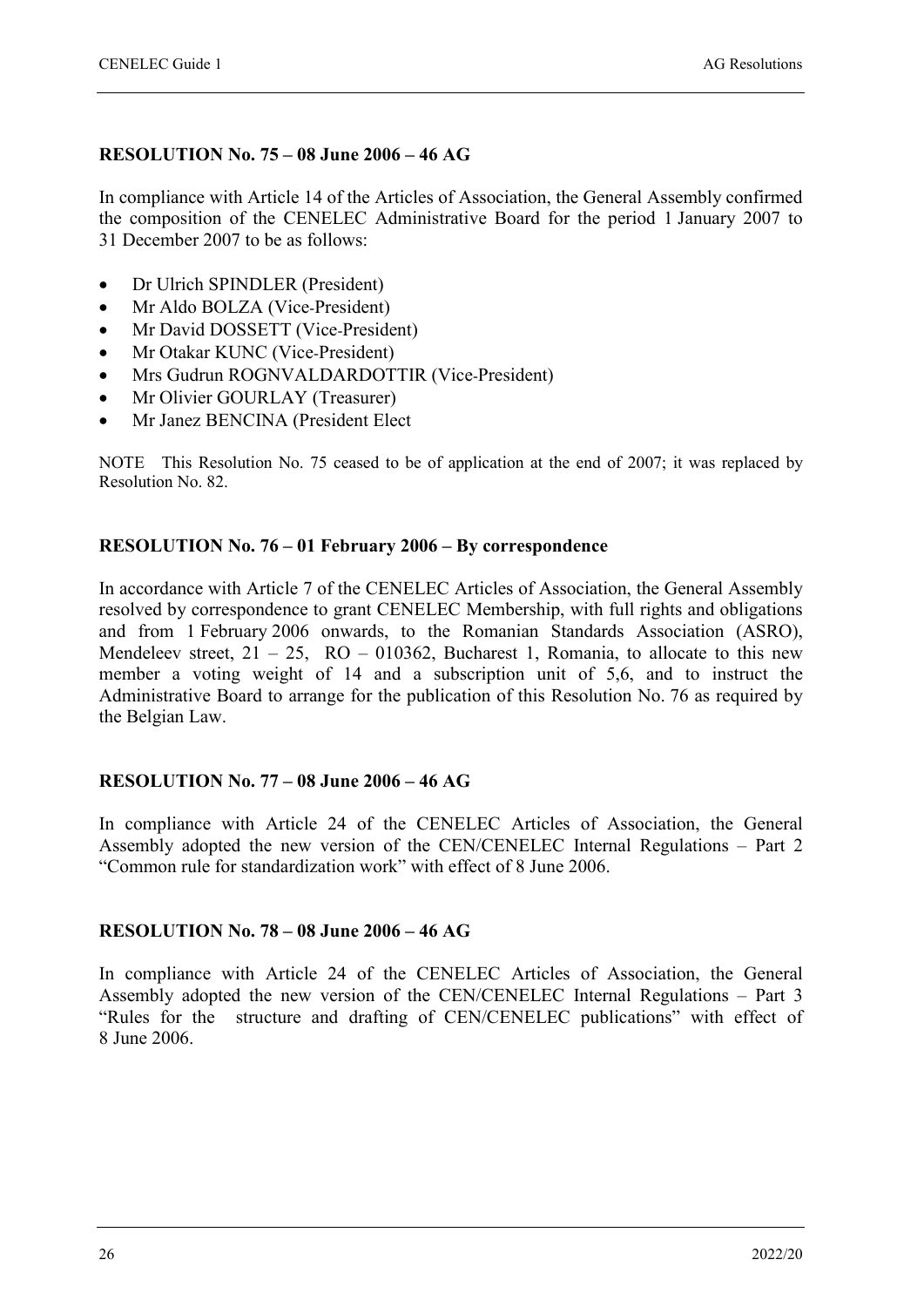#### **RESOLUTION No. 79 – 31 July 2006 – By correspondence**

In compliance with Article 24 of the CENELEC Articles of Association, the General Assembly adopted by correspondence the new version of the CEN/CENELEC Internal Regulations – Part 4 "Certification", with effect of 31 July 2006.

#### **RESOLUTION No. 80 – 06 November 2006 – By correspondence**

In compliance with Articles 6 and 7 of the CENELEC Articles of Association, the General Assembly unanimously approved the admission of Mr Geoffrey C YOUNG, British Electrotechnical Committee - British Standards Institution, 389 Chiswick High Road - GB - London W4 4AL, as member of CENELEC with effect from 22 November 2006. Mr YOUNG accepts and commits himself to abide by the Articles of Association of CENELEC and its regulations. This decision ends the membership of Michael H. KELLY.

#### **RESOLUTION No. 81 – 05 January 2007 – By correspondence**

In accordance with Article 7 of the CENELEC Articles of Association, the General Assembly resolved unanimously to grant CENELEC Membership, with full rights and obligations from 6 January 2007 onwards, to the Bulgarian Institute for Standardisation (BDS), 3A, 165 str "Izgrev Complex", 1797 Sofia Bulgaria, to allocate to this new member a voting weight of 10 and a subscription unit of 3,64, and to instruct the Administrative Board to arrange for the publication of this Resolution No. 81 as required by the Belgian Law.

#### **RESOLUTION No. 82 – 26 June 2007 – 47 AG, revised 12 December 2007 – 47 ExAG**

In compliance with the transition and staggered implementation of the new composition of the Administrative Board in the framework of the CENELEC Governance (ref. Decisions AG47Ex/15), AG confirmed the composition of the CENELEC Administrative Board for the period 1 January 2008 to 31 December 2008 to be as follows:

- Mr Dietmar HARTING (President)
- Mr Aldo BOLZA (Vice-President)
- Mr David DOSSETT (Vice-President Finance)
- Mr Otakar KUNC (Vice-President)
- Mrs Gudrun RÖGNVALDARDOTTIR (Vice-President)
- Mr Olivier GOURLAY (Board member)
- Mr Günter IDINGER (Board member)
- Dr.Tomasz SCHWEITZER (Board member)
- Mr Leo LAAKSONEN (Board member)
- Mr Francis E. FARRUGIA (Board member)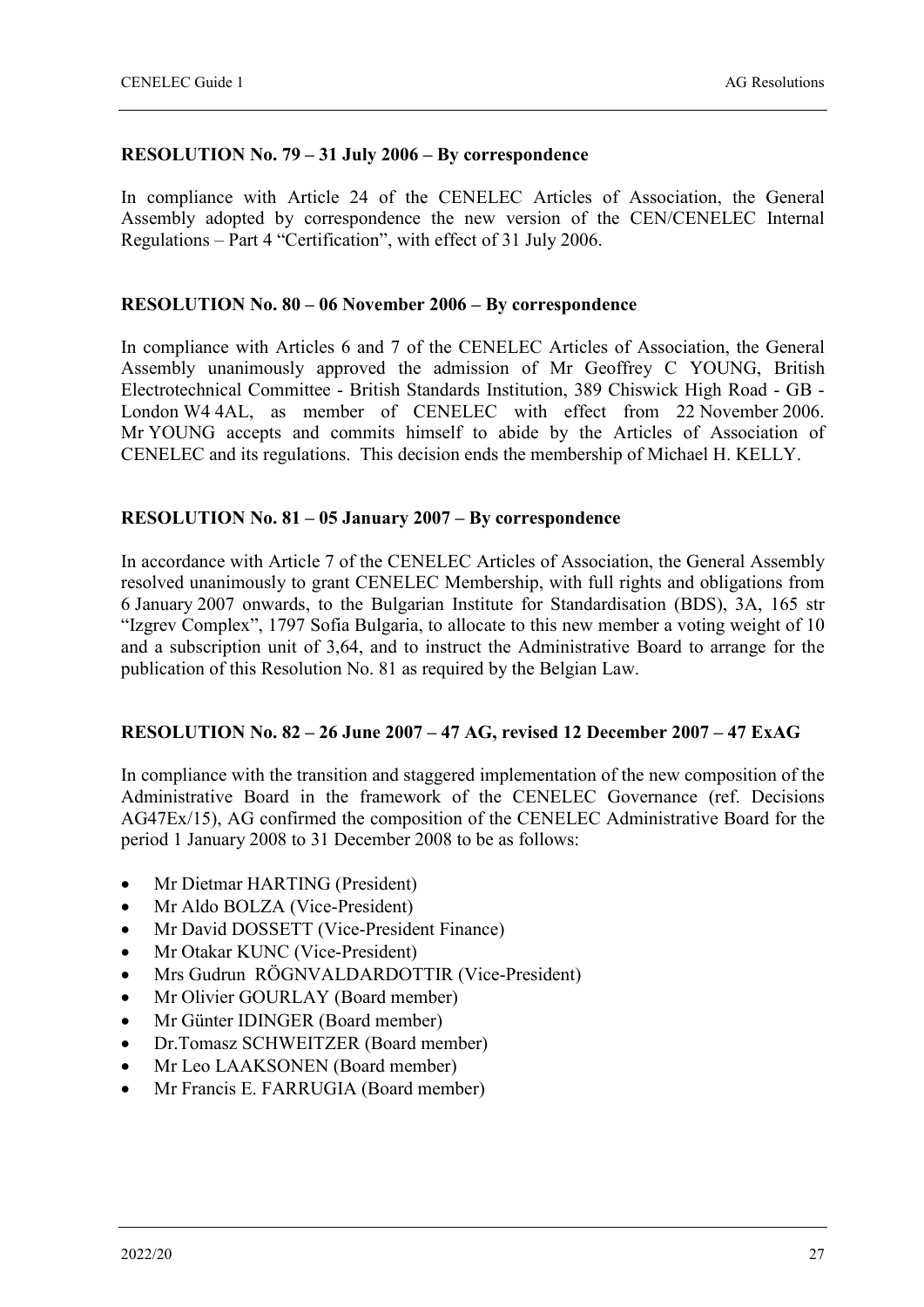#### **RESOLUTION No. 83 – 12 December 2007 – 47 ExAG**

AG adopted the amendments to the following Articles of the CENELEC Articles of Association as read out by the notary:

- Modified Article 2 Registered office
- Modified Article 5 Structure
- Modified Article 6 Members
- Modified Article 12 Powers of the AG
- Modified Article 13 Meetings of the AG
- Modified Article 14 Administrative Board
	- o New Art. 14.1 Nominations
		- o New Art. 14.2 Administrative Board
		- o New Art. 14.3 Presidency
		- o New Art. 14.4 Other Board members
	- o New Art. 14.5 Vice-Presidencies
- Modified Article  $15 CA$  meetings
- Modified Article  $16$  Powers of the CA
- Modified Article 17 Director General
- Modified Article 18 Decisions
- Chapter 5 Modified title
- Modified Article 22 AoA amendments.

#### **RESOLUTION No. 84 – 12 December 2007 – 47 ExAG**

AG decided to confer all powers, with power to sub-delegate:

- to the Administrative Board for the performance of the pertinent resolutions;
- to Mrs Stéphanie Ernaelsteen for the establishment of the co-ordinated text of the Articles of the Association.

NOTE Reference is made to Resolutions No. 82 and No. 83.

#### **RESOLUTION No. 85 – 01 March 2008 – By correspondence**

In compliance with Articles 6 and 7 of the CENELEC Articles of Association, the General Assembly unanimously confirmed the change of status of its Luxembourg Member from "Leader of a National Electrotechnical Committee or of a national organization entrusted with electrotechnical standardization work without a legal personality" into "National organization having a legal personality and entrusted with electrotechnical standardization work", the latter organization being the "Service de l'Energie de l'Etat – Organisme Luxembourgeois de Normalisation" This decision cancels Resolution No. 12.

NOTE This Resolution No. 85 was replaced by Resolution No. 89.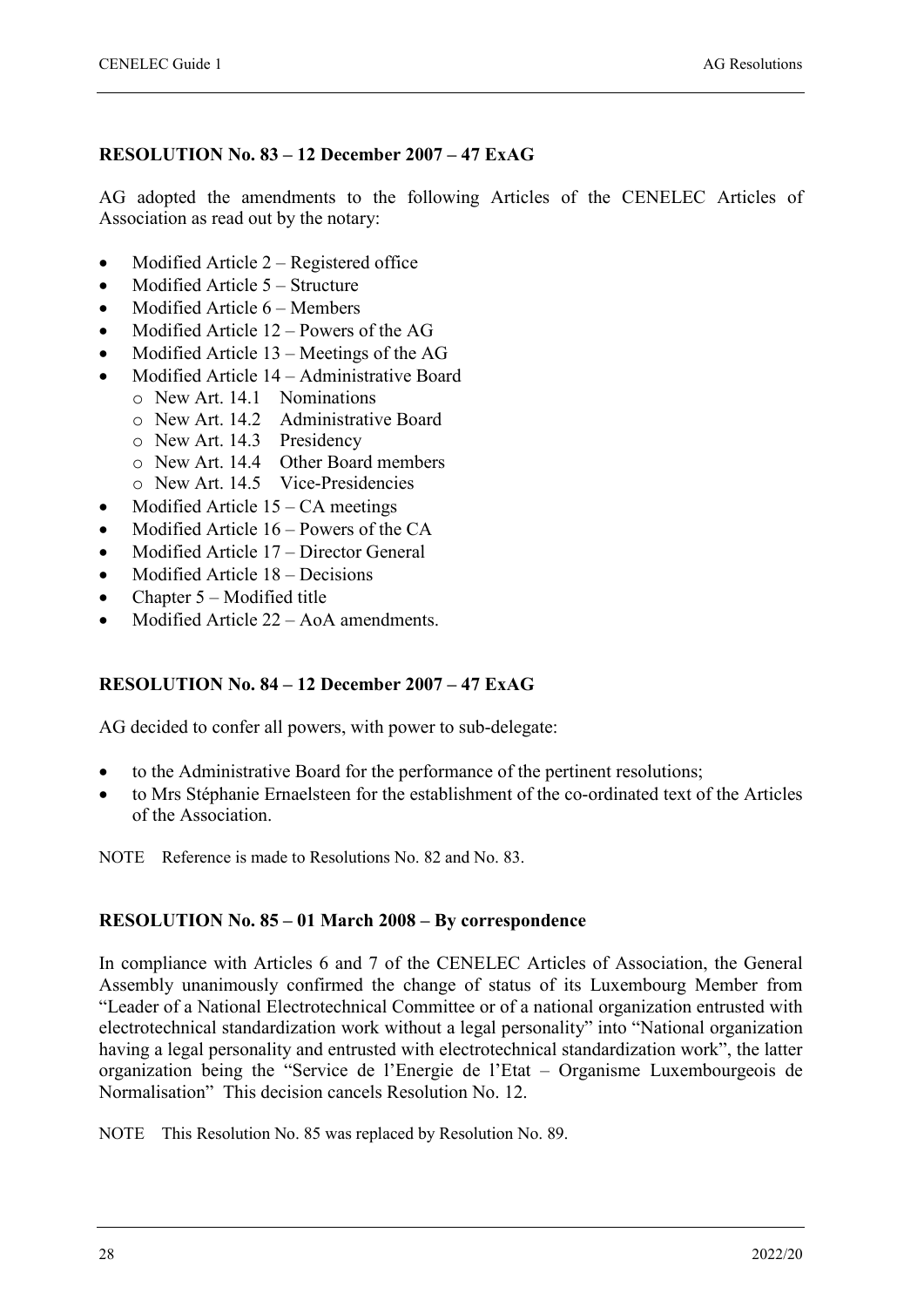#### **RESOLUTION No. 86 – 30 May 2008 – By correspondence**

AG recorded as Resolution No. 86 the following three decisions taken by correspondence:

AG decided by correspondence to approve the amendment 1 to the CEN/CENELEC Internal Regulations – Part 2 "Common Rules for Standardization Work" and relating to the document distribution ahead of TC meetings.

AG decided by correspondence to approve the amendment 2 to the CEN/CENELEC Internal Regulations – Part 2 "Common Rules for Standardization Work" and relating to the weightings allocated to the CEN/CENELEC national members in case of weighted voting.

AG decided by correspondence to approve the amendment 1 to the CEN/CENELEC Internal Regulations – Part 3 "Rules for the Structure and Drafting of European Standards" and relating to the national designation of standards and the visibility of the date of availability of the EN.

#### **RESOLUTION No. 87 – 26 June 2008 – 48 AG,**

In compliance with Article 14 of the Articles of Association, AG confirmed the composition of the CENELEC Administrative Board for the period 1 January 2009 to 31 December 2009 to be as follows:

- Mr Dietmar HARTING (President)
- Mr Aldo BOLZA (Vice-President)
- Mr David DOSSETT (Vice-President Finance)
- Mrs Gudrun ROGNVALDARDOTTIR (Vice-President)
- Mr Olivier GOURLAY (Board member)
- Mr Günter IDINGER (Board member)
- Dr Tomasz SCHWEITZER (Board member)
- Mr Kenneth KULLINGER (Board member)
- Mr Gheorghe TUCU (Board member)
- Mr Jesper JERLANG (Board member)
- Mr Leo LAAKSONEN (Board member)
- Mr Francis E. FARRUGIA (Board member)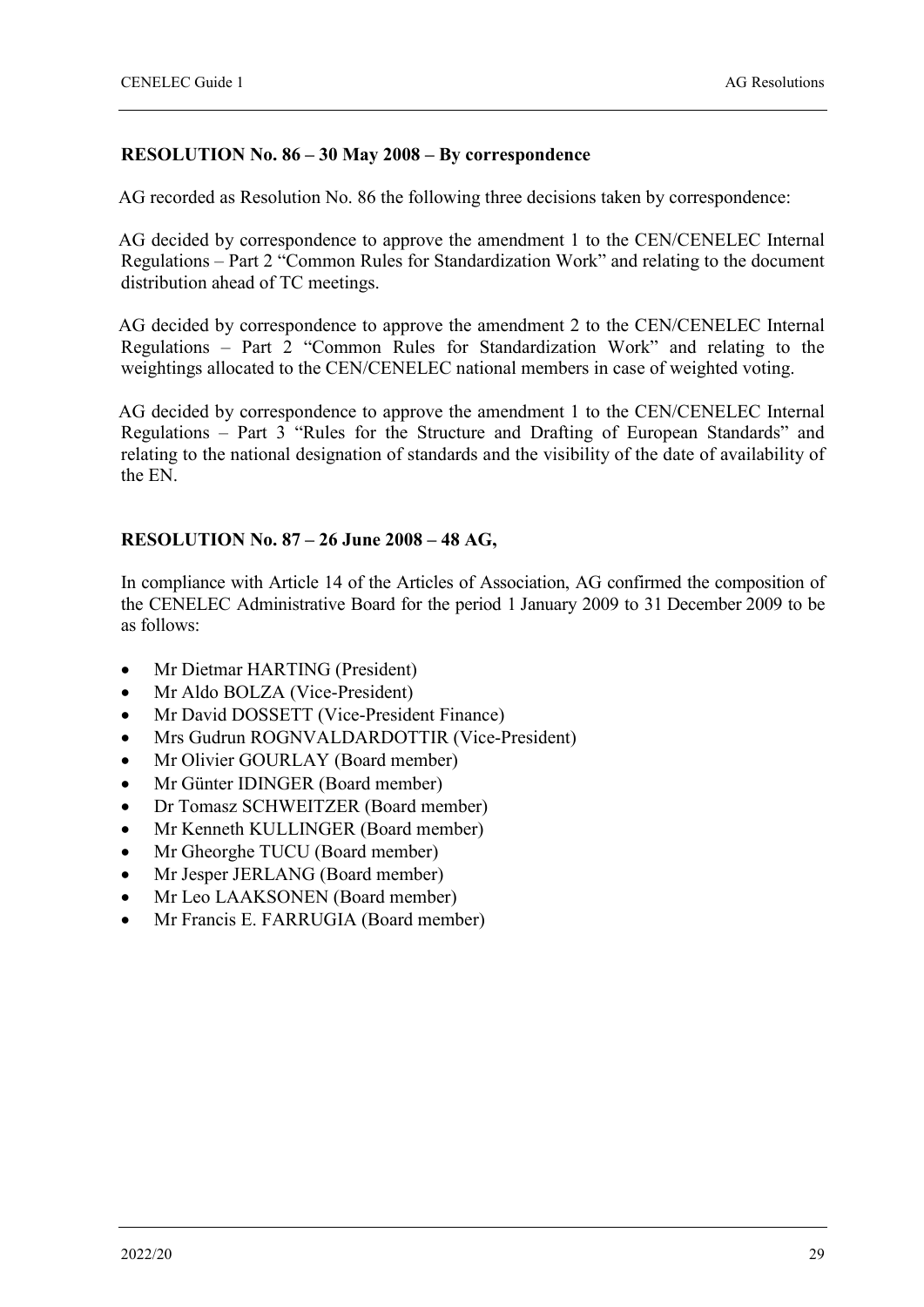#### **RESOLUTION No. 87 revised - 12 November 2008 – 48 Extraordinary AG**

In compliance with Article 14 of the Articles of Association, AG confirmed the composition of the CENELEC Administrative Board for the period 1 January 2009 to 31 December 2009 to be as follows:

- Mr. Dietmar HARTING (President)
- Mr. Aldo BOLZA (Vice-President)
- Mr. David DOSSETT (Vice-President Finance)
- Mrs. Gudrun RÖGNVALDARDOTTIR (Vice-President)
- Mr. Olivier GOURLAY (Board member)
- Mr. Günter IDINGER (Board member)
- Dr. Tomasz SCHWEITZER (Board member)
- Mr. Kenneth KULLINGER (Board member)
- Mr. Gheorge TUCU (Board member)
- Mr. Brian CUNNINGHAM (Board member)
- Mr. Jesper JERLANG (Board member)
- Mr. Leo LAAKSONEN (Board member)
- Mr. Francis E. FARRUGIA (Board member)

NOTE This Resolution replaced Resolution No. 87.

#### **RESOLUTION No. 88 – 26 June 2008 – 48 AG**

AG resolved to assign as Auditor for a three year term: BVBA De Poortere, Pieters & C° Bedrijfsrevisoren, Gentstraat 337, 9041 Oostakker represented by Mr Ulrich De Poortere, Klemstraat 88, 9041 Oostakker. The first accounting year to be audited will be 2009.

#### **RESOLUTION No. 89 – 26 June 2008 – 48 AG**

In accordance with Articles 6, 7 and 8 of the CENELEC Articles of Association, the General Assembly unanimously resolved with effect of 26 June 2008 to grant CENELEC Membership to ILNAS, the "Institut Luxembourgeois de la normalisation, de l'accréditation, de la sécurité et qualité des produits et services ", 34-40 av. de la porte neuve – L-2227 Luxembourg. This Resolution ends the membership of the "Service de l'Energie de l'Etat – Organisme Luxembourgeois de Normalisation" and cancels Resolution No. 85.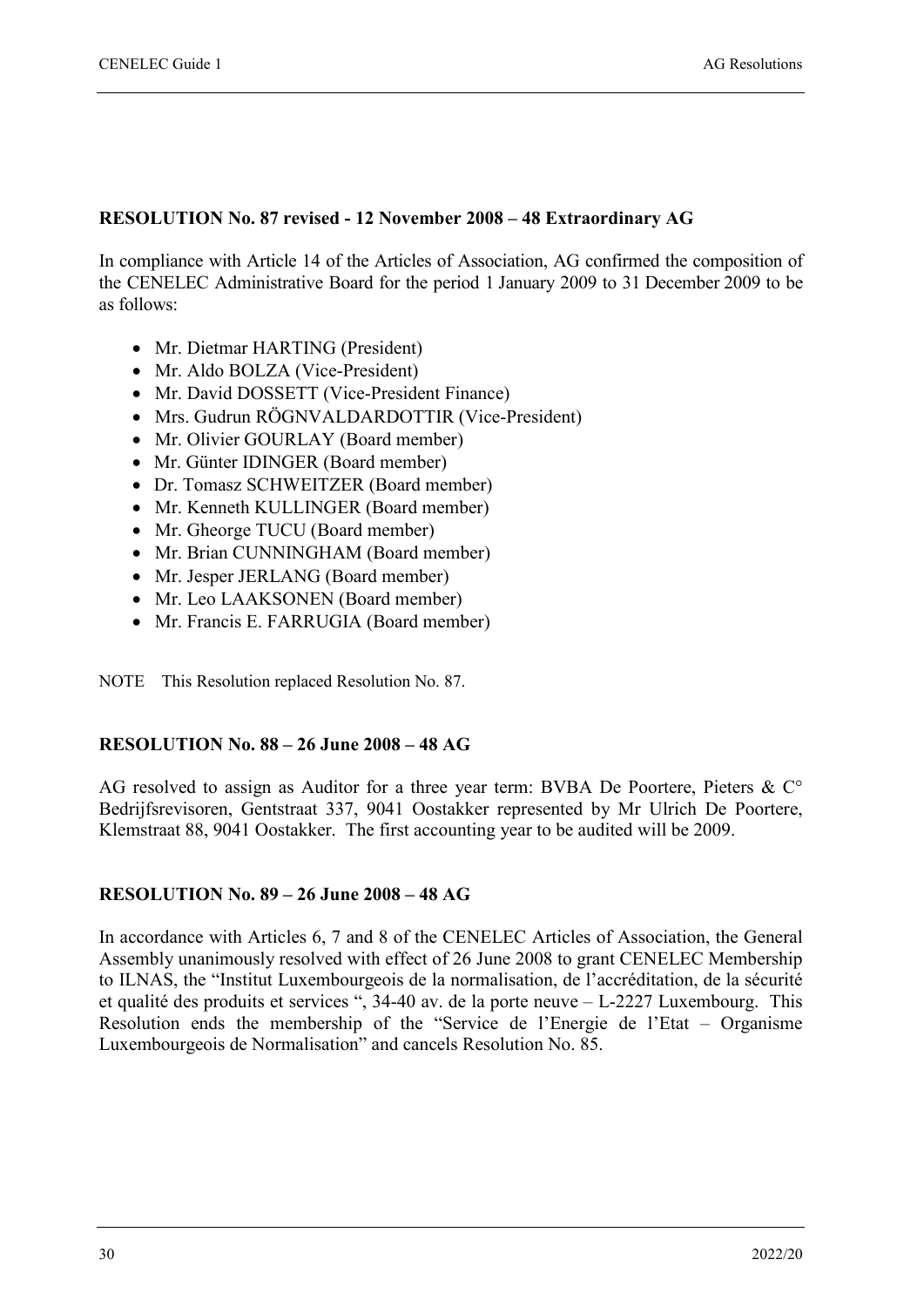#### **RESOLUTION No. 90 – 12 November 2008 – 48 ExtraordinaryAG**

AG recorded as Resolution No. 90 the following decisions taken at unanimity:

AG decided to move the CENELEC registered office from rue de Stassart 35, 1050 Brussels to avenue Marnix 17, 1000 Brussels.

AG decided to amend the Article 2 of the CENELEC Articles of Association, to read: *Article 2 – Registered office The registered office of the Association is located in 1000 Brussels, avenue Marnix 17. It may be moved to any other address in Belgium by simple majority decision of the General Assembly.*

#### **RESOLUTION No. 91 – 29 August 2008 – by Correspondence**

In Accordance with Articles 6, 7 and 8 of the CENELEC Articles of Association, the General Assembly resolved to grant CENELEC Membership with full rights and obligations and with effect of 1 January 2009 to UNMZ, the Czech Office for Standards, Metrology and Testing, Gorazdova 24 - PO BOX 49 -128 01 Prague 2 - Czech Republic. This Resolution ends the membership of the CNI, Czech Standards Institute.

NOTE This Resolution replaces Resolution n° 41.

#### **RESOLUTION No. 92 – 12 June 2009 – by Correspondence**

In accordance with Articles 6, 7 and 8 of the CENELEC Articles of Association, the General Assembly resolved to grant CENELEC Membership with full rights and obligations to the Danish Standards Foundation with effect from 2009-06-13.

NOTE This Resolution ends the membership of the Danish Standards and cancels Resolution n° 29.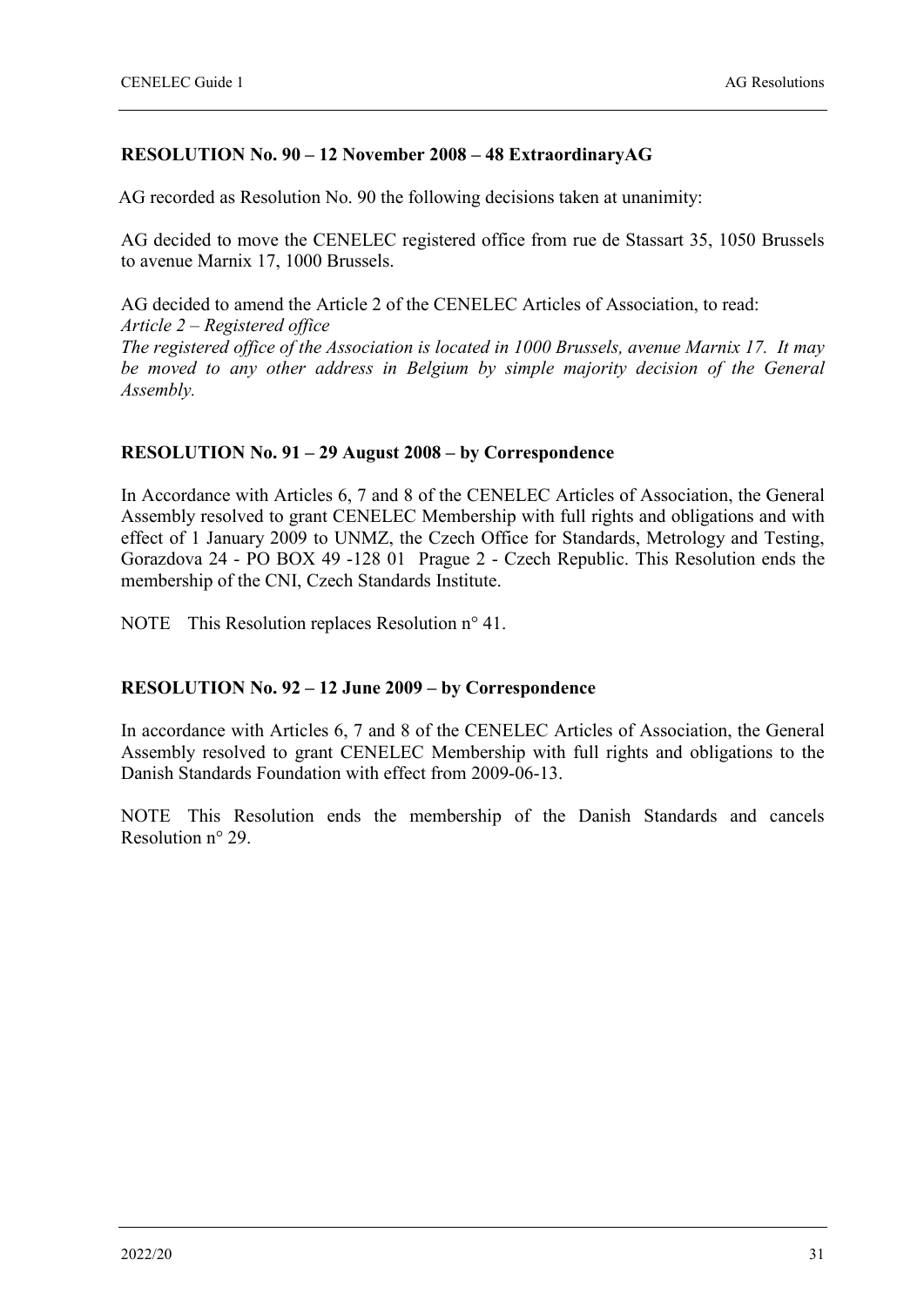#### **RESOLUTION No. 93 – 30 June 2009 – 49 AG**

In compliance with Article 14 of the Articles of Association, AG confirmed the composition of the CENELEC Administrative Board for the period 1<sup>st</sup> January 2010 to 31<sup>st</sup> December 2010 to be as follows:

- Mr. Dietmar HARTING President
- Mr. David DOSSETT President Elect
- Mr. Claude BREINING Vice President Finance
- Mrs. Gudrun RÖGNVALDARDOTTIR Vice President
- Mr. Carlo MASETTI Vice President
- Mr. Kenneth KULLINGER Board member
- Mr. Gheorghe TUCU Board member
- Dr. Tomasz SCHWEITZER Board member
- Mr. Günter IDINGER Board member
- Mr. Jesper JERLANG Board member
- Mr. Brian CUNNINGHAM Board member
- Mr. Ivelin BUROV Board member
- Mr. Francis E. FARRUGIA Board member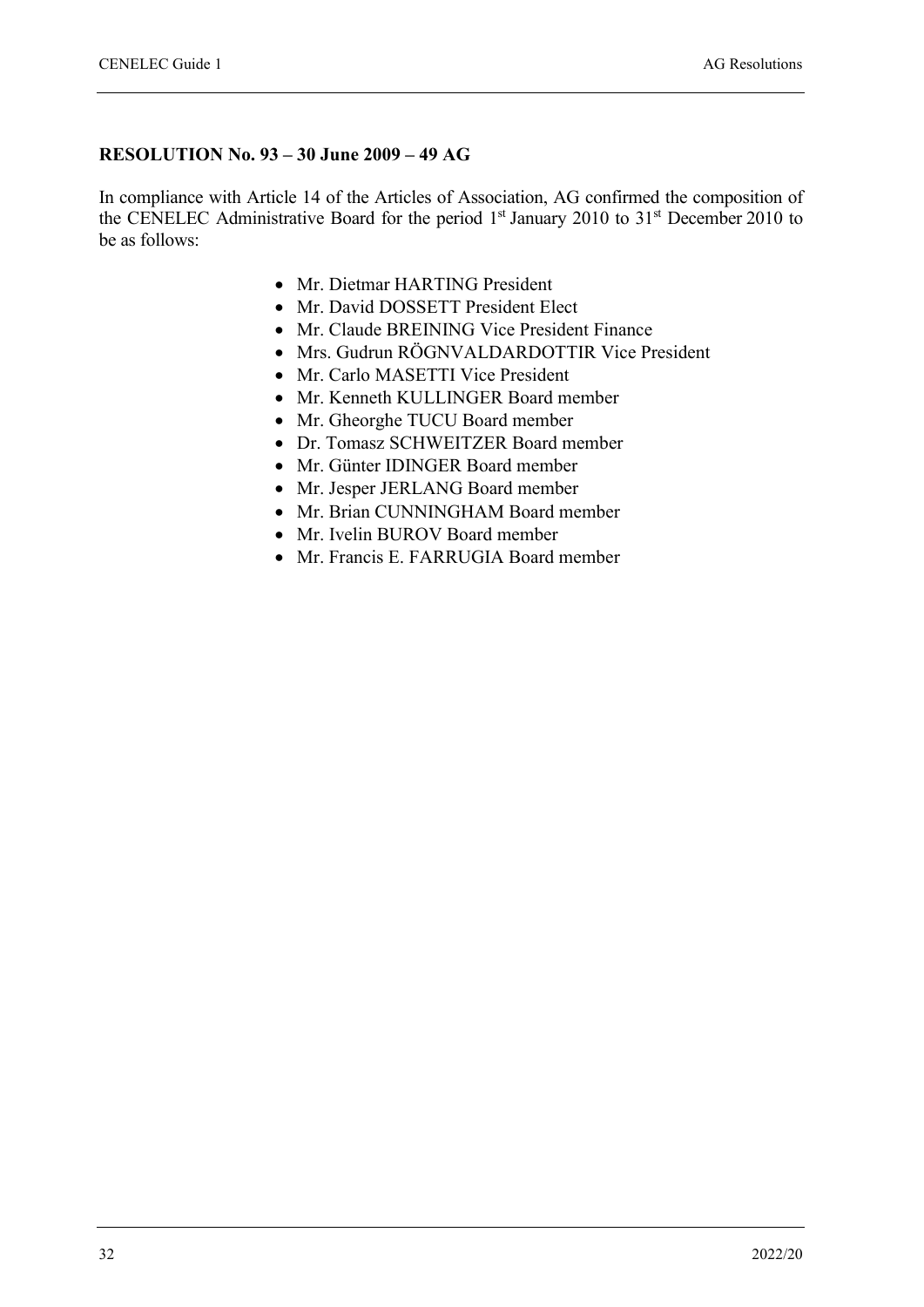#### **RESOLUTION No. 94 – 30 June 2009 – 49 AG**

AG adopted the amendments to the following Articles of the CENELEC Articles of Association as read out by the Director General:

- Modified Article 5 Structure
- Modified Article  $7 -$ Request for membership
- Modified Article 9 Expulsion
- Modified Article 12 Powers of the General Assembly
- Modified Article 13 Meetings of the General Assembly Chapter IV – Modified title
- Modified Article 14 Administrative Board
	- o Modified Art. 14.1 Nominations
	- o Modified Art. 14.2 Administrative Board
	- o Modified Art. 14.3 Presidency
	- o Modified Art. 14.4 Other members of the Board
	- o Modified Art. 14.5 Vice Presidencies
- Modified Article 16 Power of the Administrative Board
- New Article 17 Presidential Committee
- Renumbered/Modified Article 18 Director General
- New Art. 19 CEN-CENELEC Management Centre
- Renumbered/Modified Article 20 Decisions
- Renumbered Article 21 Auditors
- Renumbered Article 22 Resources and accounting year of the Association
- Renumbered Article 23 Additional budgets
- Renumbered/Modified Article 24 Amendments of Articles of Association
- Renumbered/Modified Article 25 Dissolution
- Renumbered/Modified Article 26 Internal Regulations
- Renumbered Article 27 House keeping of the corporate books.

#### **RESOLUTION No. 95 – 30 June 2009 – 49 AG**

AG decided to confer all necessary powers, including sub-delegation:

- to the Administrative Board for the execution of the pertinent Resolutions;
- to Mr. José D'Hoore for the establishment of the French text of the CENELEC Articles of the Association, as required by Belgian law.

#### **RESOLUTION No. 96 – 30 June 2009 – 49 AG**

AG approved the "CEN-CENELEC Internal Regulations Part 1 - Organization and structure" Part 1B and Part 1C.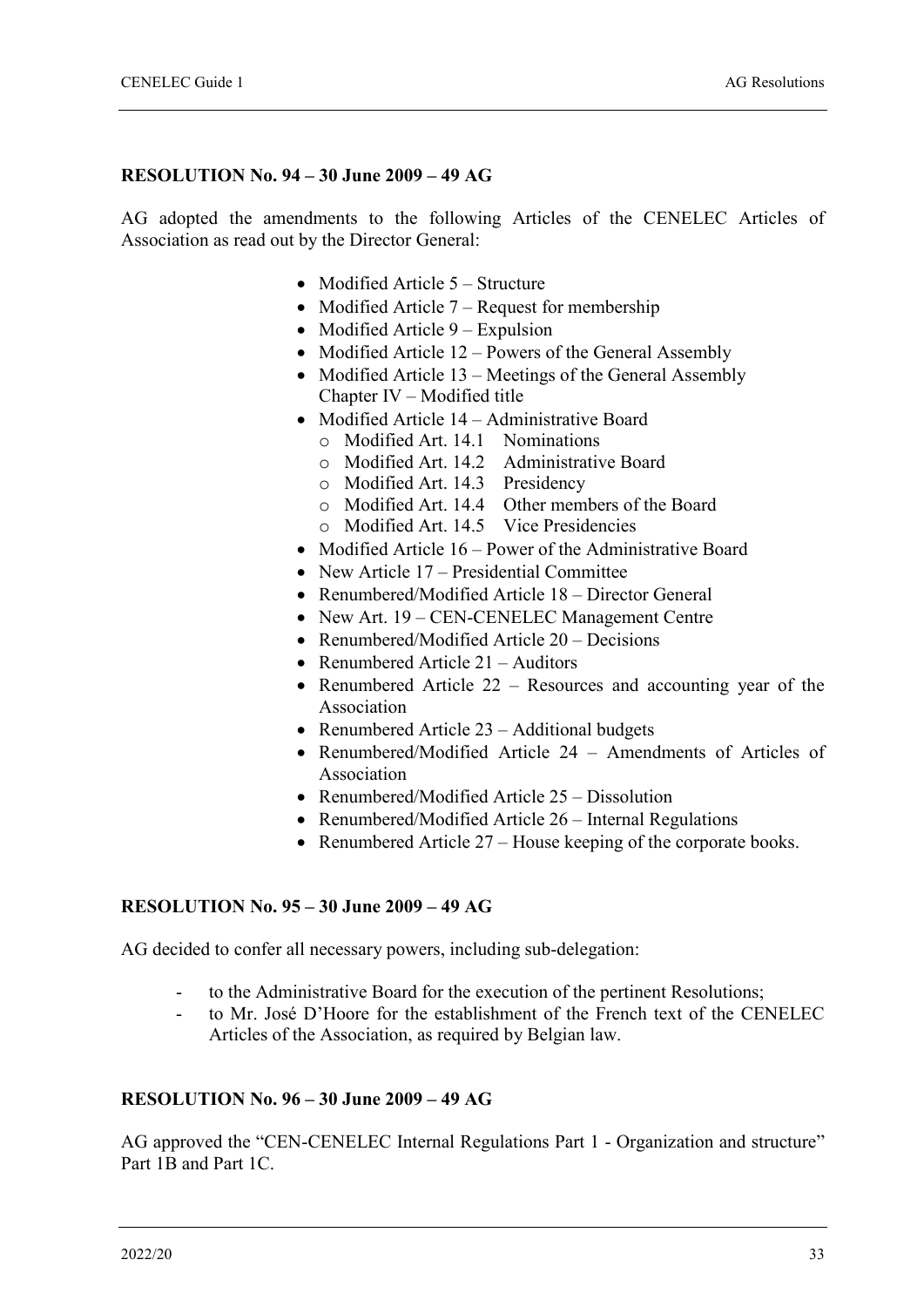#### **RESOLUTION No. 97 – 30 June 2009 – 49 AG**

In compliance with Article 14 of the Articles of Association, AG confirmed the composition of the CENELEC Administrative Board for the period 1<sup>st</sup> January 2010 to 31<sup>st</sup> December 2010 to be as follows:

- Mr. David DOSSETT President
- Mr. Claude BREINING Vice President Finance
- Mrs. Gudrun RÖGNVALDARDOTTIR Vice President
- Mr. Carlo MASETTI Vice President
- Mr. Bernhard THIES Board member
- Mr. Kenneth KULLINGER Board member
- Mr. Gheorghe TUCU Board member
- Dr. Tomasz SCHWEITZER Board member
- Mr. Günter IDINGER Board member
- Mr. Jesper JERLANG Board member
- Mr. Brian CUNNINGHAM Board member
- Mr. Ivelin BUROV Board member
- Mr. Francis E. FARRUGIA Board member

#### **RESOLUTION No. 98 – 16 November 2009 – 49Ex AG**

AG resolved to grant CENELEC Membership, with full rights and obligations to the Croatian Standard Institute (HZN), Ulica grada Vukovara 78, HR - 10 000 Zagreb, Republic of Croatia, from 1st January 2010 onwards, to allocate to this new member a voting weight of 7 and a subscription unit of 2,55.

#### **RESOLUTION No. 99 – 3 June 2010 – 50 AG**

In Accordance with Articles 6, 7 and 8 of the CENELEC Articles of Association, the General Assembly resolves to grant CENELEC Membership with full rights and obligations to the British Standards Institution (BSI), 389 Chiswick High Road, London W4 4AL (United Kingdom) with effect from 5 January 2010. This Resolution ends the membership of M. Geoffrey C. Young, and cancels Resolution n°80.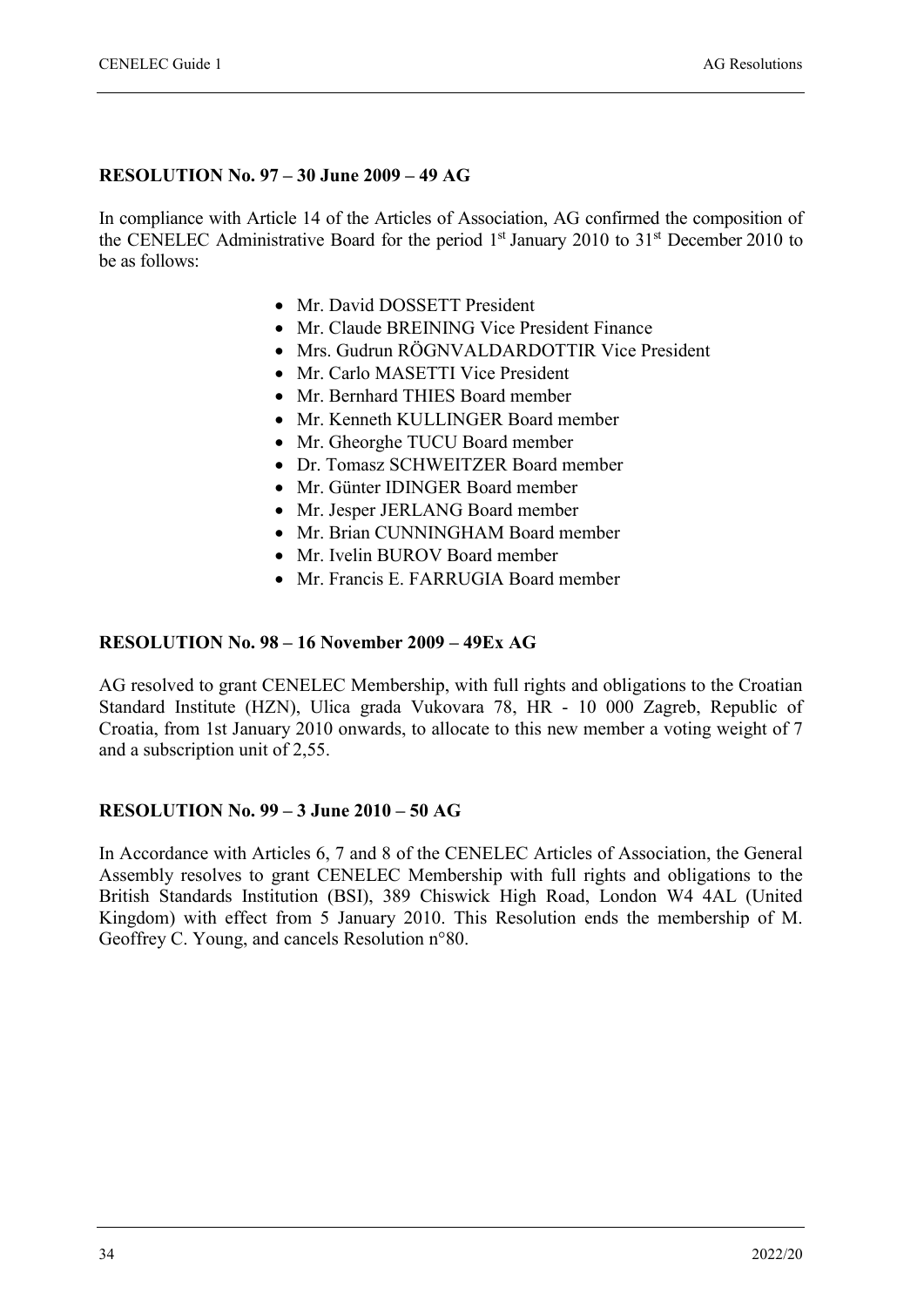#### **RESOLUTION No. 100 – 3 June 2010 – 50 AG**

In compliance with Article 14 of the Articles of Association, AG confirms the composition of the CENELEC Administrative Board for the period  $1<sup>st</sup>$  January 2011 to 31<sup>st</sup> December 2011 to be as follows:

- Mr. David DOSSETT President
- Mr. Claude BREINING Vice President Finance
- Mr. Carlo MASETTI Vice President
- Mr. Doede BAKKER Vice President
- Mr. Haimo HUHLE Board member
- Dr. Tomasz SCHWEITZER Board member
- Mr. Gheorghe TUCU Board member
- Mr. Günter IDINGER Board member
- Mr. Jesper JERLANG Board member
- Mr. Brian CUNNINGHAM Board member
- Mr. Ivelin BUROV Board member
- Mr. Francis E. FARRUGIA Board member
- Mr. Pambos KAMMAS Board member

#### **RESOLUTION No. 101 – 8 June 2011 – 51 AG**

In compliance with Article 14 of the Articles of Association, AG confirms the composition of the CENELEC Administrative Board for the period  $1<sup>st</sup>$  January 2012 to 31<sup>st</sup> December 2012 to be as follows:

- Mr. David DOSSETT President
- Mr. Claude BREINING Vice President Finance
- Mr. Carlo MASETTI Vice President
- Mr. Doede BAKKER Vice President
- Mr. Haimo HUHLE Board member
- Dr. Tomasz SCHWEITZER Board member
- Mr. Gheorghe TUCU Board member
- Mr. Günter IDINGER Board member
- Mr. Jesper JERLANG Board member
- Mr. Brian CUNNINGHAM Board member
- Mr. Ivelin BUROV Board member
- Mr. Francis E. FARRUGIA Board member
- Mr. Pambos KAMMAS Board member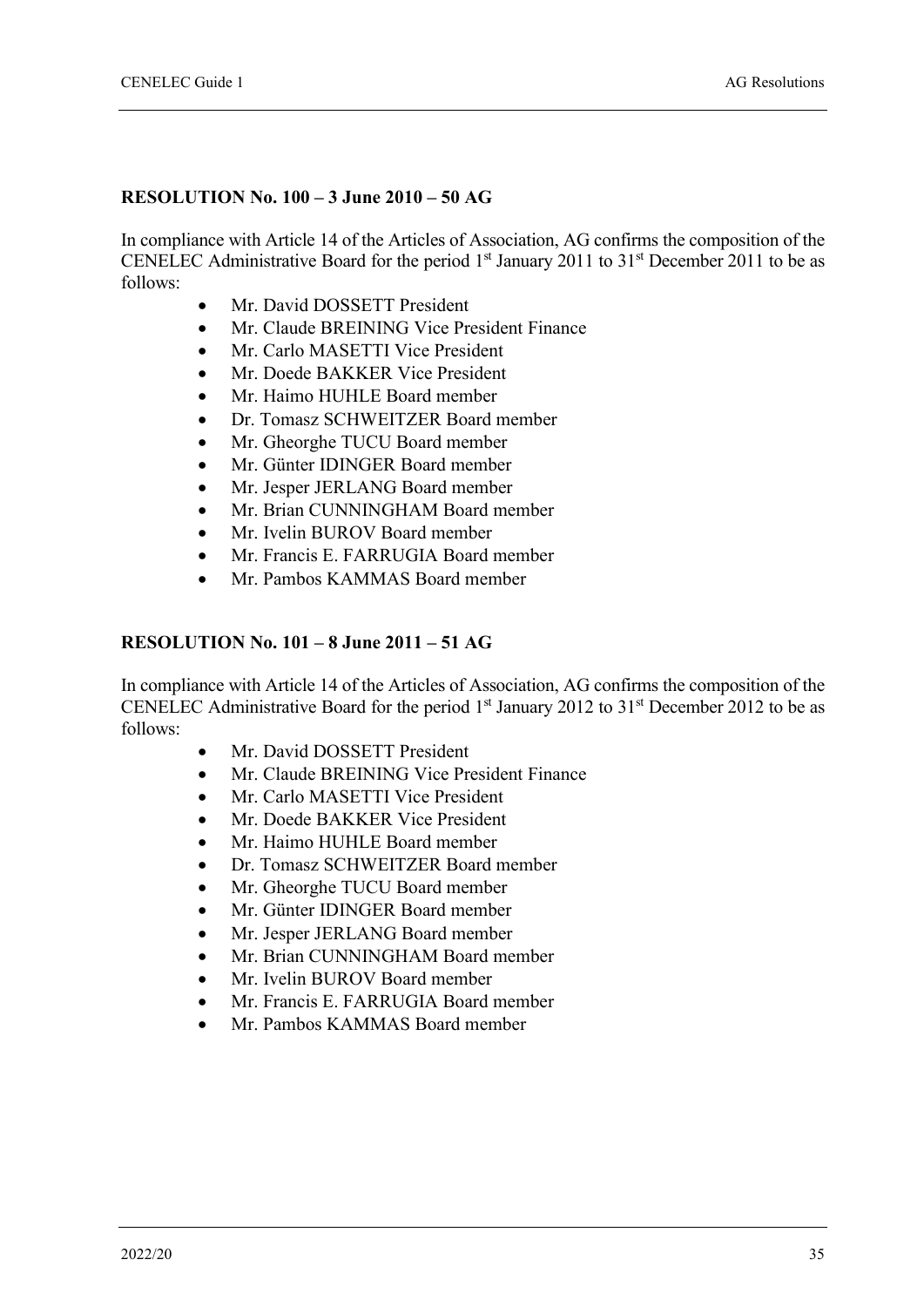#### **RESOLUTION No. 102 – 8 June 2011 – by Correspondence**

In accordance with Articles 6, 7 and 8 of the CENELEC Articles of Association, the General Assembly unanimously resolved to grant CENELEC Membership with full rights and obligations and with effect of 19 July 2011 to NSAI, the National Standards Authority of Ireland. This resolution ends the membership of ETCI, Electro-Technical Council of Ireland and cancels Resolution n° 44 of 15 September 1998.

#### **RESOLUTION No. 103 – 8 June 2011 – by Correspondence**

In accordance with Articles 6, 7 and 8 of the CENELEC Articles of Association, the General Assembly unanimously resolved to grant CENELEC Membership with full rights and obligations and with effect of 19 July 2011 to MCCAA, the Malta Competition and Consumer Affairs Authority. This Resolution ends the membership of MSA, the Malta Standards Authority and cancels Resolution n° 50 of 1 October 2001.

#### **RESOLUTION No. 104 - November 2011 – by correspondence**

CENELEC/AG, welcomed the application for membership from the Turkish Standards Institution (TSE) and noted that all conditions were assessed positively, notably:

- The auditors final Report;
- The two letters from the Turkish Ministry of Industry and Trade and the related further clarifications;
- PC positive recommendation on TSE application for membership;
- The letter from TSE President committing to CEN and CENELEC Regulations and Code of Conduct;
- The examples of adoption of European Standards by TSE.

CENELEC/AG, following:

- PC positive recommendation on TSE application for membership;
- CENELEC/CA positive advice on TSE application for membership;

decided by correspondence to approve the following Resolution n° 104 inviting CCMC to arrange for its publication as required by the Belgian Law:

In Accordance with Articles 6, 7 and 8 of the CENELEC Articles of Association, the General Assembly resolved to grant CENELEC Membership, with full rights and obligations, to Turkish Standards Institution (TSE), Necatibey Cad 112 TR-06100 Ankara/Bakanliklar with effect from 1st January 2012, within Group "B", with a financial unit of 16.57 and a weighted vote of 29.

CENELEC/AG invited CCMC to guide TSE on the full implementation of the Internal Regulations Part 3 and the CA/WG Policy to monitor the progress and report back to the CENELEC/CA meeting in November 2012".

CENELEC/AG invited CCMC to take the necessary administrative steps.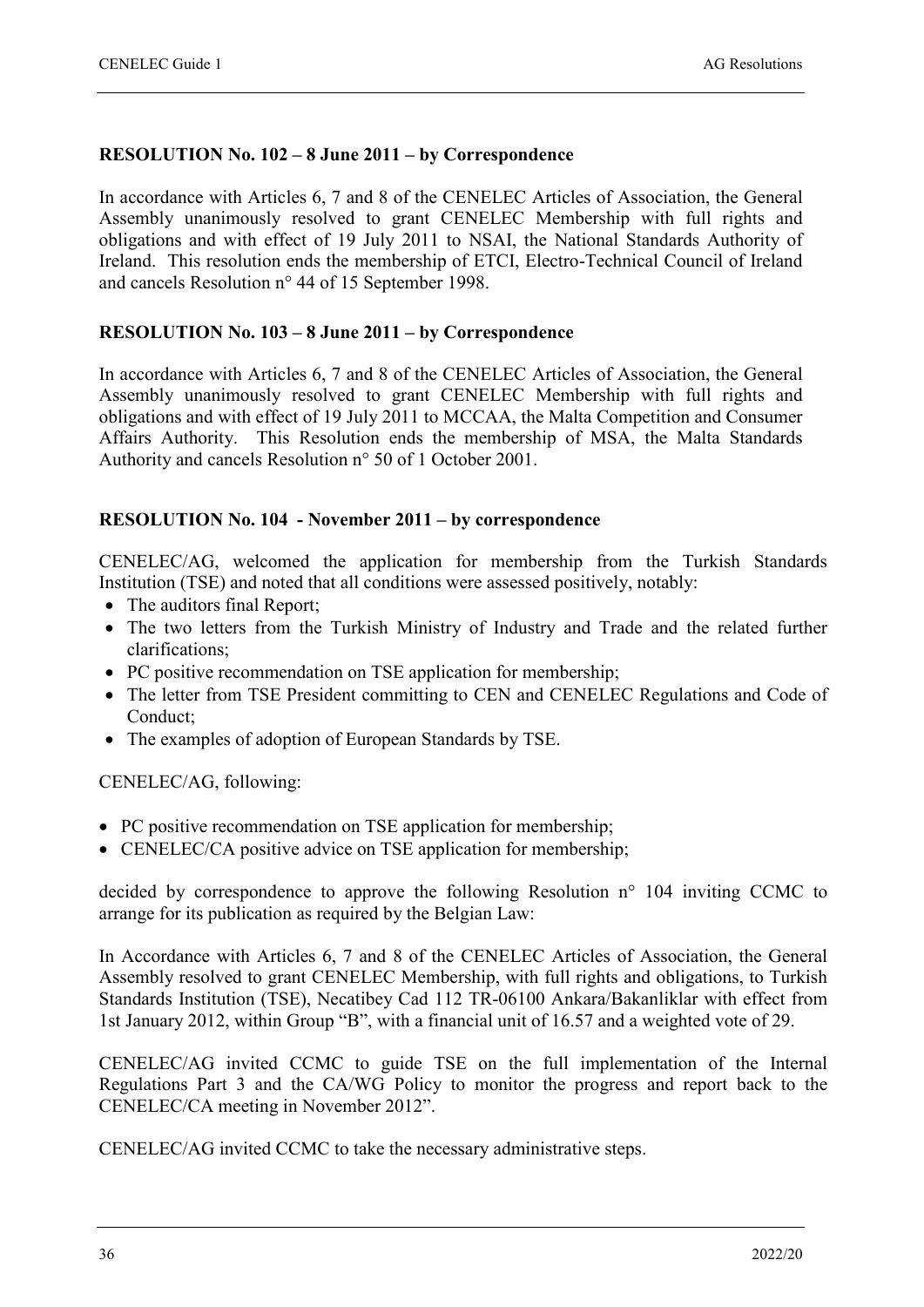#### **RESOLUTION No. 105 – December 2011 – by correspondence**

The CENELEC/AG, having noted the information as given in document CCMC\_11\_216\_DV, and the CENELEC/CA positive recommendation (CLC/CA decision 130/07), decided by correspondence to approve and appoint BDO Réviseurs d'Entreprises SCRL, represented by Mr. Dominique MILIS, as the CENELEC Statutory Auditor for a mandate of 3 years starting on 1 January 2012 until 31 December 2014

#### **RESOLUTION No. 106 – 6 June 2012 – 52 AG**

In compliance with Article 14 of the Articles of Association, AG confirms the composition of the CENELEC Administrative Board for the period  $1<sup>st</sup>$  January 2013 to 31<sup>st</sup> December 2013 to be as follows:

- Mr T. TRONDVOLD President
- Mr C. BREINING Vice President Finance
- Mr C. MASETTI Vice President
- Mr D. BAKKER Vice President
- Mr U. KAMPET Board Member
- Mr M.H. GRAHAM Board Member
- Mr F. VERDERA MARÍ Board Member
- Mrs M. SANDQVIST Board Member
- Mr W. FISCHER Board Member
- Mr E. BUROV Board Member
- Mr R. NIELSEN Board Member
- Mr P. KIKAS Board Member
- Mr B. TOPIĆ Board member

#### **RESOLUTION No. 107 – 6 June 2012 – 52 AG**

Application for membership from the "Standardization Institute of the Republic of Macedonia" (ISRM) from FYROM

In Accordance with Articles 6, 7 and 8 of the CENELEC Articles of Association, the General Assembly resolved to grant CENELEC Membership with full rights and obligations to the "Standardization Institute of the Republic of Macedonia" (ISRM), Vasil Glavinov bb, blok 10 – mezanin MK-1000 Skopje, FYROM with effect from 1 July 2012, with 4 as a weighted vote and 3 as a correcting factor, included in Group D.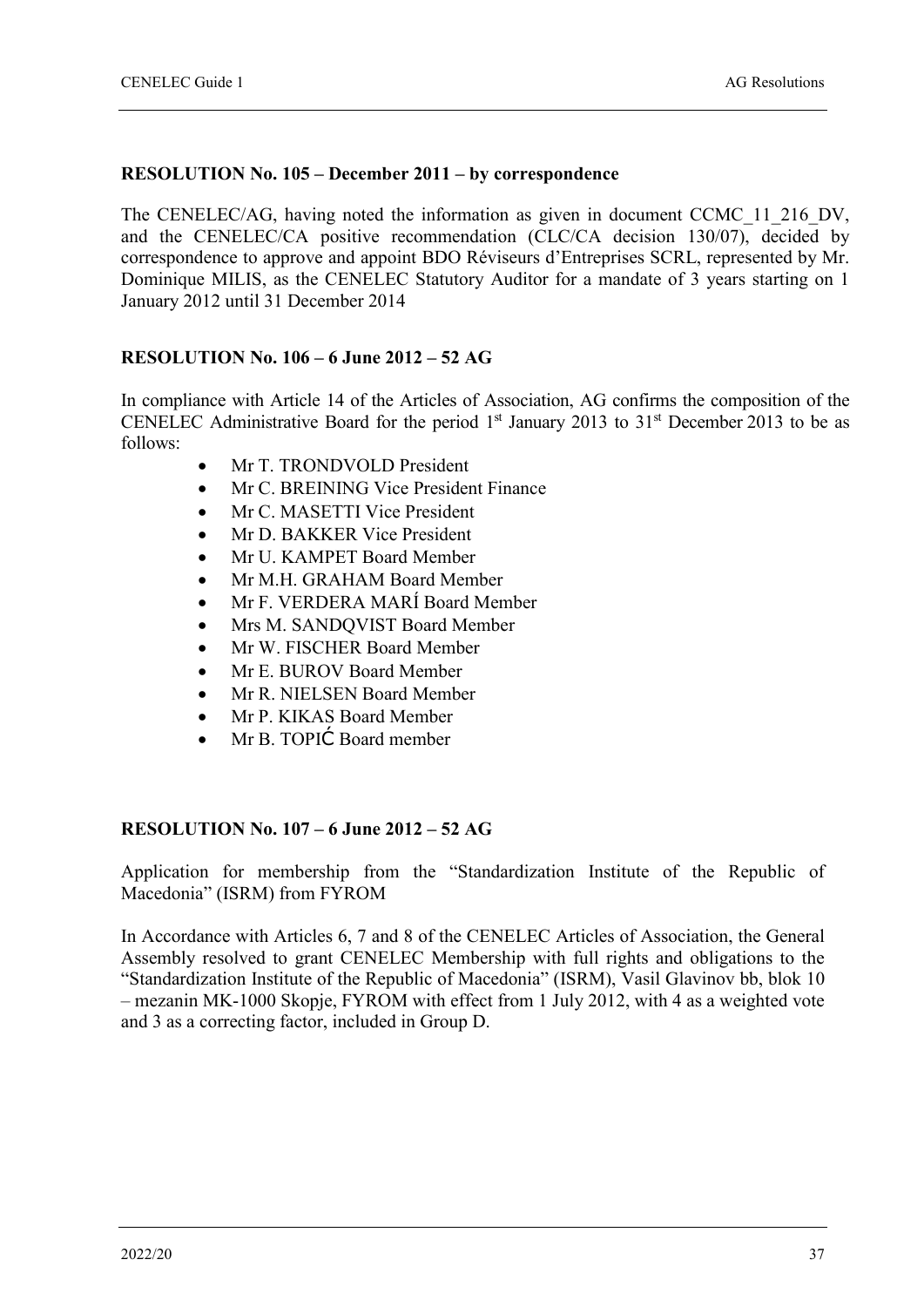#### **RESOLUTION No. 108 – 21 November 2013 – ExAG**

In compliance with Article 14 of the Articles of Association, AG confirms the composition of the CENELEC Administrative Board for the period  $1<sup>st</sup>$  January 2014 to 31<sup>st</sup> December 2014 to be as follows:

| <b>Members of the Board</b> |                          | Group         | <b>Term of office</b> |
|-----------------------------|--------------------------|---------------|-----------------------|
| Mr T. TRONDVOLD             | President                | C             | 2012-2014             |
| Mr D. BAKKER                | Vice-President (Policy)  | B             | 2013-2014             |
| Mr U. KAMPET                | Vice-President Technical | A             | 2013-2014             |
| Mr B. TOPIC                 | Vice-President Finance   | D             | 2013-2014             |
| Mr M.H. GRAHAM              | Board member             | A             | 2013-2014             |
| Mr T. LEFEBVRE              | Board member             | $\mathbf{A}$  | 2014-2015             |
| Mr R. BACCI                 | Board member             | $\mathbf{A}$  | 2014-2015             |
| Mr F. VERDERA               | Board member             | B             | 2014-2015             |
| Mrs M. SANDQVIST            | Board member             | B             | 2014-2015             |
| Mr W. FISCHER               | Board member             | B             | 2013-2014             |
| Mr R. NIELSEN               | Board member             | $\mathcal{C}$ | 2013-2014             |
| Mr A. GEORGIEV              | Board member             | $\mathcal{C}$ | 2014-2015             |
| Mr P. KIKAS                 | Board member             | D             | 2014-2015             |

#### **RESOLUTION No 109 – December 2013 – by correspondence**

#### **Change of CENELEC French Member (French Standardization Association)**

In accordance with Articles 6, 7 and 8 of the CENELEC Articles of Association, the General Assembly resolved to grant CENELEC Membership to the French Standardization Association – AFNOR, replacing the French Electrotechnical Committee – UTE, as of  $1<sup>st</sup>$ January 2014 with the same rights and obigations.

#### **RESOLUTION No 110 – December 2013 – by correspondence**

#### **Change of membership from the Hellenic Organization for Standardization (ELOT) to the National Quality Infrastructure System(NQIS)**

In accordance with Articles 6, 7 and 8 of the CENELEC Articles of Association, the General Assembly resolved to grant CENELEC Membership to the National Quality Infrastructure System (with acronym NQIS/ELOT), replacing the Hellenic Organization for Standardization (ELOT), as of 6 January 2014 with the same rights and obligations.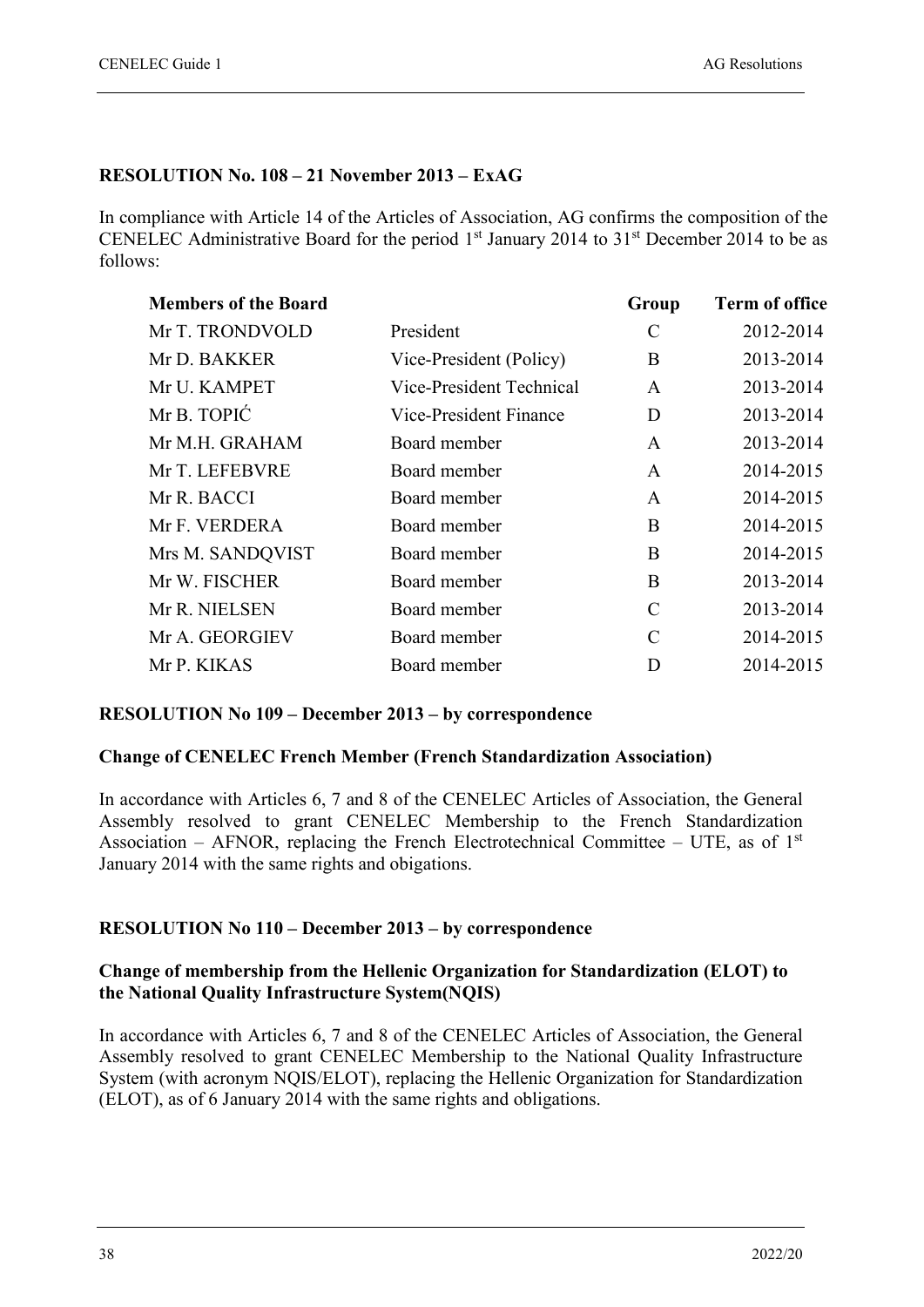#### **RESOLUTION No 111 –12 June 2014 – 54 AG**

#### **Composition of Administrative Board in 2015**

In compliance with Article 14 of the Articles of Association, AG confirms the composition of the CENELEC Administrative Board for the period 2015-01-01 to 2015-12-31 to be as follows:

| <b>Member</b>    | <b>Seat</b>         | Group         | <b>Term of office</b> |
|------------------|---------------------|---------------|-----------------------|
| Mr T. TRONDVOLD  | President           | C             | 2013 - end 2015       |
| Dr B. THIES      | President Elect     | A             | 2015                  |
| Mr W. DE KESEL   | <b>VP Policy</b>    | B             | 2015 - end 2016       |
| Mr U. KAMPET     | <b>VP</b> Technical | A             | 2014 - end 2015       |
| Mr B. TOPIC      | <b>VP</b> Finance   | B             | 2014 - end 2015       |
| Mr M.H. GRAHAM   | Board member        | A             | 2015 - end 2016       |
| Mr T. LEFEBVRE   | Board member        | A             | 2014 - end 2015       |
| Mr R. BACCI      | <b>Board Member</b> | A             | 2014 - end 2015       |
| Mr W. FISCHER    | Board member        | B             | 2015 - end 2016       |
| Mrs E. ZIELINSKA | Board member        | B             | 2014 - end 2015       |
| Mrs M. SANDQVIST | Board member        | B             | 2014 - end 2015       |
| Mr R. NIELSEN    | Board member        | $\mathcal{C}$ | 2015 - end 2016       |
| Mr A. GEORGIEV   | Board member        | $\mathcal{C}$ | 2014 - end 2015       |
| Mr P. KIKAS      | Board member        | D             | 2014 - end 2015       |

#### **RESOLUTION No 112 –5 June 2015 – 55 AG**

#### **Composition of Administrative Board in 2016**

In compliance with Article 14 of the Articles of Association, AG confirms the composition of the CENELEC Administrative Board for the period 2016-01-01 to 2016-12-31 to be as follows:

| <b>Member</b>     | <b>Seat</b>         | Group | <b>Term of office</b> |
|-------------------|---------------------|-------|-----------------------|
| Dr B. THIES       | President           | A     | 2016 - end 2018       |
| Mr W. DE KESEL    | <b>VP Policy</b>    | B     | 2015 - end 2016       |
| Mr M. BUCKLEY     | <b>VP</b> Technical | C     | 2016 - end 2017       |
| Dr B. TOPIC       | <b>VP</b> Finance   | D     | $2016$ - end $2016$   |
| Mr M.H. GRAHAM    | Board member        | A     | 2015 - end 2016       |
| Mr T. LEFÈBVRE    | Board member        | A     | 2016 - end 2017       |
| Mrs C. TIMO       | <b>Board Member</b> | A     | 2016 - end 2017       |
| Mr W. FISCHER     | Board member        | B     | 2015 - end 2016       |
| Mr J. GARCIA DIAZ | Board member        | B     | 2016 - end 2017       |
| Mrs E. ZIELINSKA  | Board member        | B     | 2016 - end 2017       |
| Mr R. NIELSEN     | Board member        | C     | $2015$ - end $2016$   |
| Mr A. GEORGIEV    | Board member        | C     | 2016 - end 2017       |
| Mr F. FARRUGIA    | Board member        | D     | 2016 - end 2017       |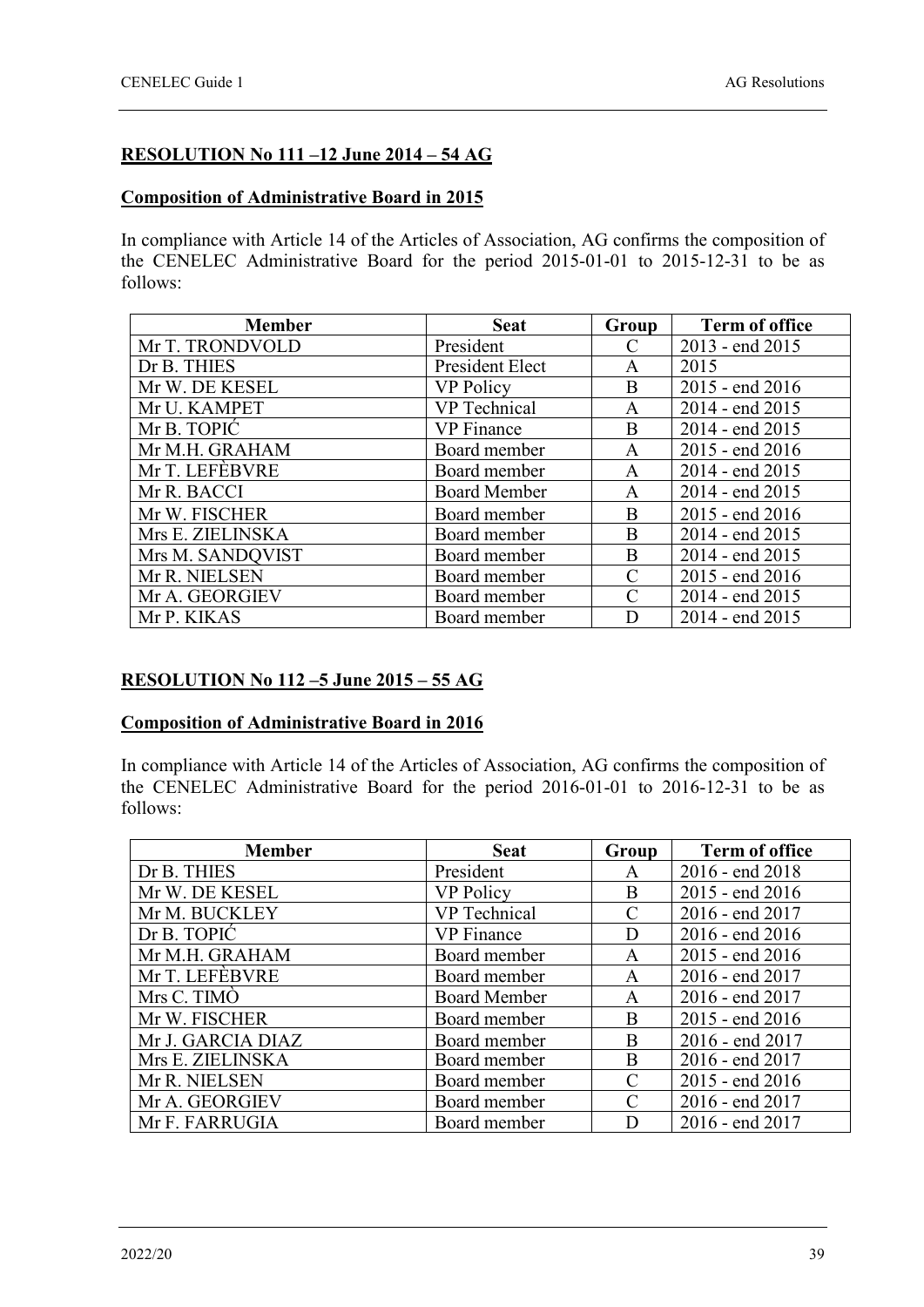#### **RESOLUTION No 113 –8 June 2016 – 56 AG**

#### **Composition of Administrative Board in 2017**

In compliance with Article 14 of the Articles of Association, AG confirms the composition of the CENELEC Administrative Board for the period 2017-01-01 to 2017-12-31 to be as follows:

| <b>Member</b>     | <b>Seat</b>         | Group         | <b>Term of office</b> |
|-------------------|---------------------|---------------|-----------------------|
| Dr B. THIES       | President           | $\mathsf{A}$  | $2016$ - end $2018$   |
| Mr W. DE KESEL    | VP Policy           | B             | $2017$ - end $2018$   |
| Mr M. BUCKLEY     | <b>VP</b> Technical | C             | 2016 - end 2017       |
| Mr K. SAARINEN    | <b>VP</b> Finance   | $\mathcal{C}$ | $2017$ - end $2018$   |
| Mr D. DOSSETT     | Board member        | $\mathsf{A}$  | $2017$ - end $2018$   |
| Mr T. LEFEBVRE    | Board member        | $\mathsf{A}$  | 2016 - end 2017       |
| Mrs C. TIMO       | Board member        | $\mathsf{A}$  | 2016 - end 2017       |
| Mr A. RICHERT     | Board member        | B             | 2017 - end 2018       |
| Mr J. GARCIA DIAZ | Board member        | B             | $2016$ - end $2017$   |
| Mrs E. ZIELINSKA  | Board member        | B             | $2016$ - end $2017$   |
| Mr A. GEORGIEV    | Board member        | C             | 2016 - end 2017       |
| Mr F. FARRUGIA    | Board member        | D             | $2016$ - end $2017$   |
| Mr L. DAVCHEV     | Board member        | D             | 2017 - end 2018       |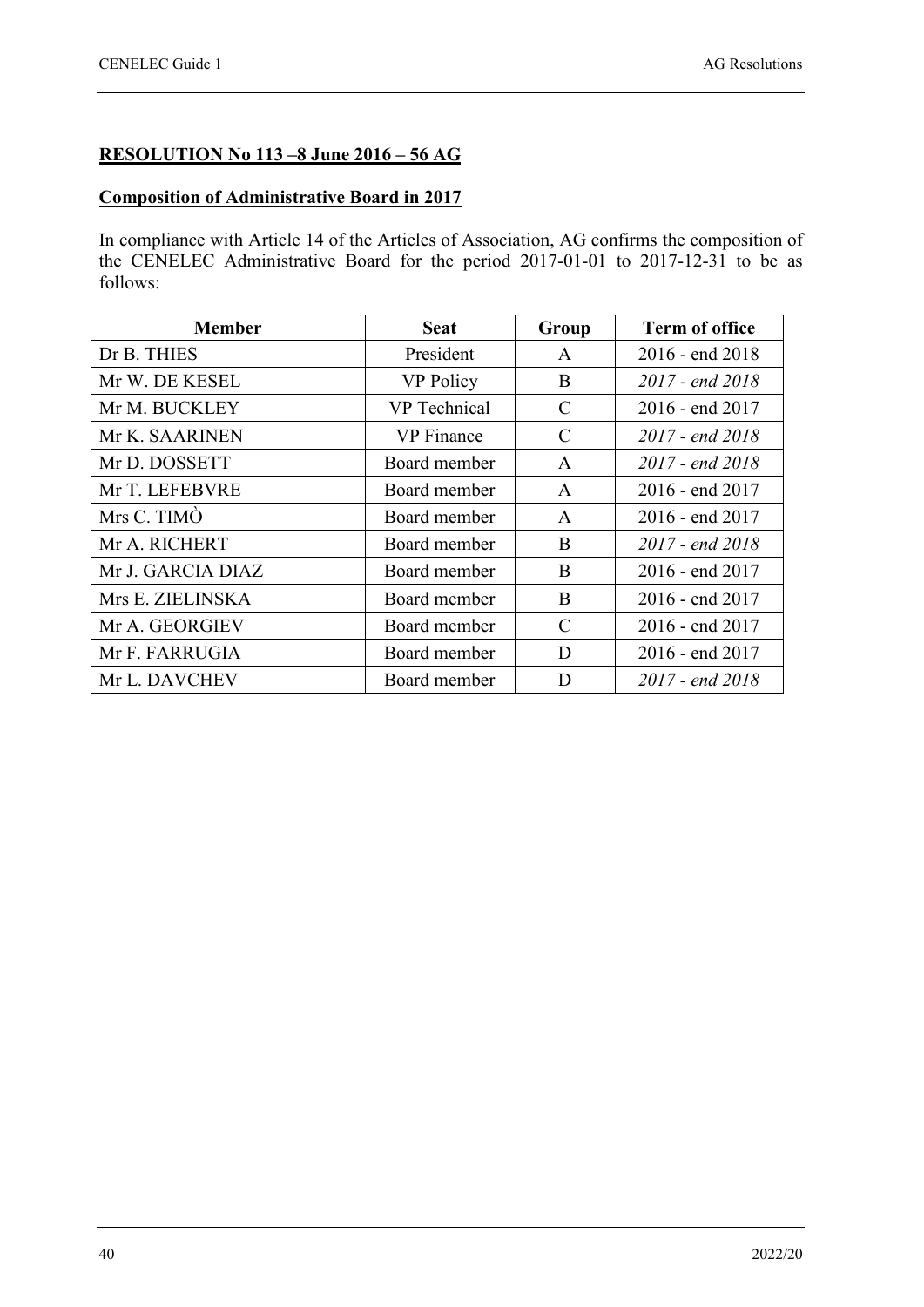#### **RESOLUTION No 114 –23 November 2016 – ExAG**

#### **Composition of Administrative Board in 2017**

| <b>Member</b>     | <b>Seat</b>      | Group         | <b>Term of office</b> |
|-------------------|------------------|---------------|-----------------------|
| Dr B. THIES       | President        | A             | $2016$ - end $2018$   |
| Mr W. DE KESEL    | <b>VP Policy</b> | B             | $2017$ - end $2018$   |
| Mr M. BUCKLEY     | VP Technical     | C             | 2016 - end 2017       |
| Mr K. SAARINEN    | VP Finance       | $\mathcal{C}$ | $2017$ - end $2018$   |
| Mr D. DOSSETT     | Board member     | A             | 2017 - end 2018       |
| Mr J. LEVET       | Board member     | A             | 2017 - end 2017       |
| Mrs C. TIMO       | Board member     | $\mathsf{A}$  | 2016 - end 2017       |
| Mr A. RICHERT     | Board member     | B             | 2017 - end 2018       |
| Mr J. GARCIA DIAZ | Board member     | B             | 2016 - end 2017       |
| Mrs E. ZIELINSKA  | Board member     | B             | $2016$ - end $2017$   |
| Mr A. GEORGIEV    | Board member     | C             | 2016 - end 2017       |
| Mr F. FARRUGIA    | Board member     | D             | 2016 - end 2017       |
| Mr L. DAVCHEV     | Board member     | D             | $2017$ - end $2018$   |

#### **RESOLUTION No 115 – 20 November 2017 - ExAG**

| <b>Member</b>     | <b>Seat</b>         | Group         | <b>Term of office</b> |
|-------------------|---------------------|---------------|-----------------------|
| Dr B. THIES       | President           | A             | $2016$ - end $2018$   |
| Mr D. STURTEWAGEN | President Elect     | B             | 2018 - end 2018       |
| Mr W. DE KESEL    | <b>VP Policy</b>    | B             | $2017$ - end $2018$   |
| Mr J. GARCIA DIAZ | <b>VP</b> Technical | B             | 2018 - end 2019       |
| Mr K. SAARINEN    | <b>VP</b> Finance   | $\mathcal{C}$ | $2017$ - end $2018$   |
| Mr D. DOSSETT     | Board member        | A             | 2017 - end 2018       |
| Mr J. LEVET       | Board member        | A             | 2018 - end 2019       |
| Mrs C. TIMO       | Board member        | A             | 2018 - end 2019       |
| Mr A. RICHERT     | Board member        | B             | 2017 - end 2018       |
| Mr W. KONECKI     | Board member        | B             | 2018 - end 2019       |
| Mrs G. LARKIN     | Board member        | $\mathcal{C}$ | 2018 - end 2019       |
| Mrs K.H. LIND     | Board member        | $\mathcal{C}$ | 2018 - end 2019       |
| Mr F. FARRUGIA    | Board member        | D             | 2018 - end 2019       |
| Mr L. DAVCHEV     | Board member        | D             | 2017 - end 2018       |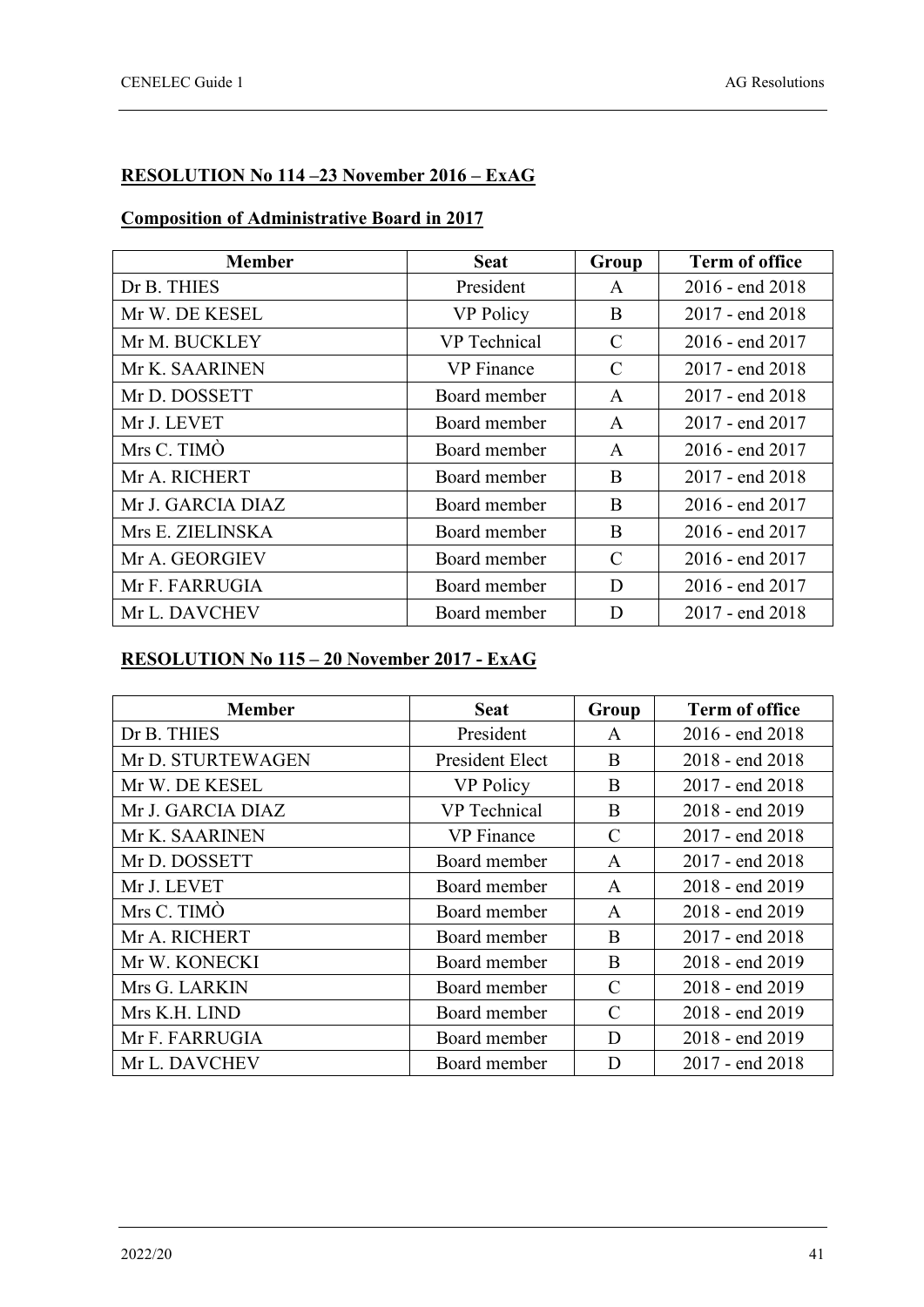| <b>Member</b>            | <b>Seat</b>       | Group         | <b>Term of office</b> |
|--------------------------|-------------------|---------------|-----------------------|
| Mr Daniël STURTEWAGEN    | President         | B             | 2019 - end 2021       |
| Mr Bernhard THIES        | <b>VP Policy</b>  | $\mathsf{A}$  | 2019 - end 2020       |
| Mr Francisco GARCIA DIAZ | VP Technical      | B             | 2018 - end 2019       |
| Mr Kimmo SAARINEN        | <b>VP</b> Finance | $\mathcal{C}$ | 2019 - end 2020       |
| Mr David BELL            | Board member      | $\mathbf{A}$  | 2019 - end 2020       |
| Mr Jacques LEVET         | Board member      | $\mathsf{A}$  | 2018 - end 2019       |
| Mr Ivano VISINTAINER     | Board member      | $\mathsf{A}$  | 2019 - end 2019       |
| Mr Jan-Anders RICHERT    | Board member      | B             | 2019 - end 2020       |
| Mr Wojciech KONECKI      | Board member      | B             | 2018 - end 2019       |
| Mrs Mary LARKIN          | Board member      | $\mathcal{C}$ | 2018 - end 2019       |
| Mrs Kristin LIND         | Board member      | $\mathcal{C}$ | 2018 - end 2019       |
| Mr Francis FARRUGIA      | Board member      | D             | 2018 - end 2019       |

#### **RESOLUTION No 116 – 15 February 2019 – CLC/AG by correspondence**

#### **RESOLUTION N° 117 – 6 June 2019**

| <b>Member</b>         | <b>Seat</b>         | Group         | <b>Term of office</b> |
|-----------------------|---------------------|---------------|-----------------------|
| Mr Daniël STURTEWAGEN | President           | B             | 2019 - end 2021       |
| Mr Berhnard THIES     | VP Policy           | A             | $2019$ - end $2020$   |
| Mr Javier GARCIA DIAZ | VP Technical        | B             | 2020                  |
| Mr Kimmo SAARINEN     | <b>VP</b> Finance   | C             | 2019 - end 2020       |
| Mr DAVID BELL         | Board Member        | $\mathsf{A}$  | $2019$ - end $2020$   |
| Mr Ivano VISINTAINER  | <b>Board Member</b> | $\mathsf{A}$  | 2020 - end 2021       |
| Mr Frédéric VAILLANT  | <b>Board Member</b> | A             | 2020 - end 2021       |
| Mr Jan-Anders RICHERT | <b>Board Member</b> | B             | 2019 - end 2020       |
| Mrs Iuliana CHILEA    | Board member        | B             | 2020 - end 2021       |
| Wojciech KONECKI      | <b>Board Member</b> | B             | 2020 - end 2021       |
| Mrs Mary LARKIN       | Board member        | $\mathcal{C}$ | 2020 - end 2021       |
| Mrs Kristin LIND      | Board member        | $\mathcal{C}$ | 2020 - end 2021       |
| Mr Charalambos KAMMAS | Board member        | D             | $2019$ - end $2020$   |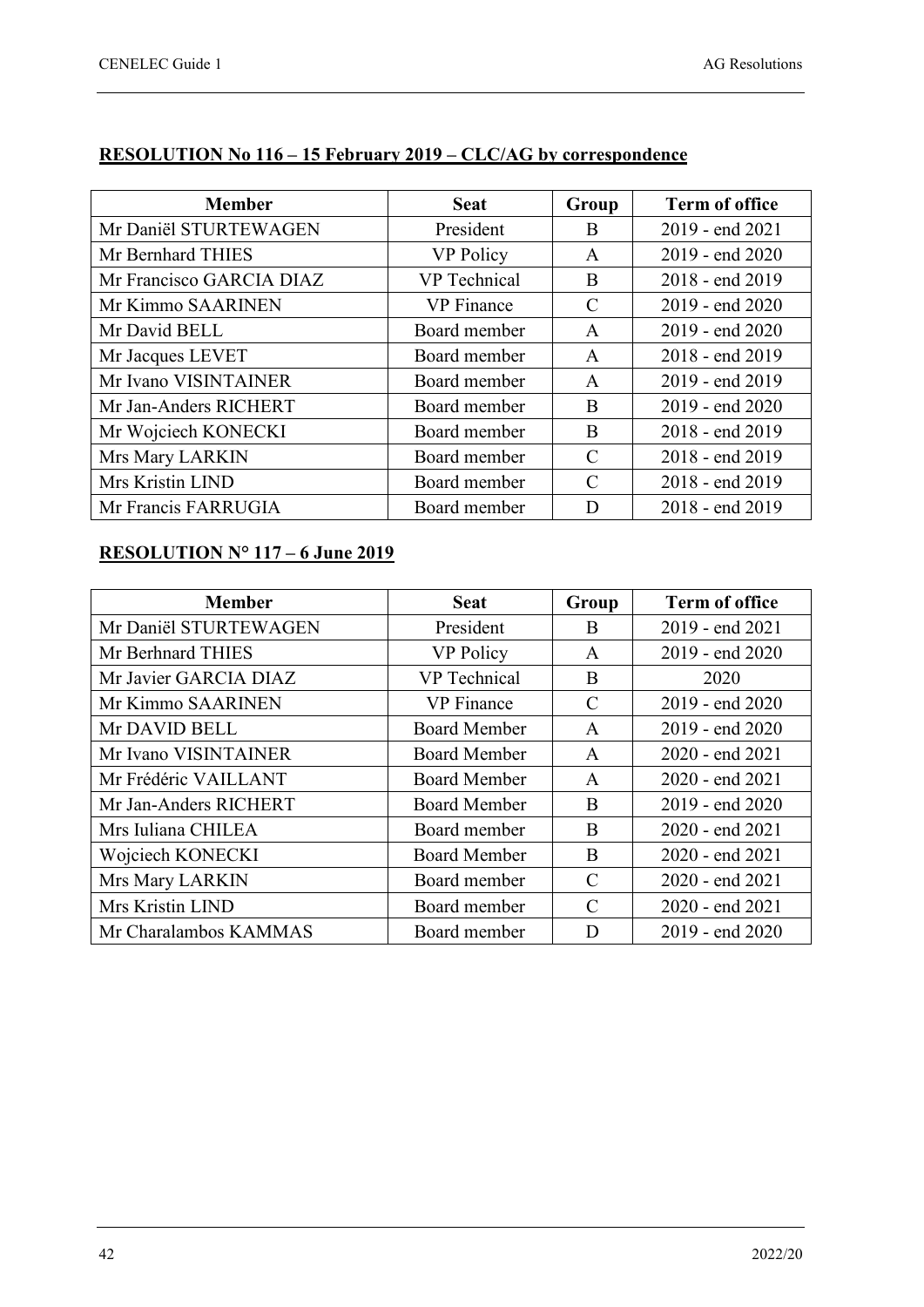#### **RESOLUTION N° 118 – 26 November 2020**

| <b>Member</b>          | <b>Seat</b>            | Group         | <b>Term of office</b> |
|------------------------|------------------------|---------------|-----------------------|
| Mr Daniël STURTEWAGEN  | President              | B             | $2019 - end 2021$     |
| Mrs Géraldine LARKIN   | <b>VP Policy</b>       | C             | $2021 - end 2021$     |
| Mr Frédéric VAILLANT   | <b>VP</b> Technical    | $\mathsf{A}$  | $2021 - end 2022$     |
| Mr Ivano VISINTAINER   | <b>VP</b> Finance      | A             | $2021 - end 2021$     |
| Mr Wolfgang NIEDZIELLA | Board member           | $\mathbf{A}$  | $2021 - end 2022$     |
|                        | <b>President Elect</b> |               | $2021 - end 2021$     |
| Mr David BELL          | Board member           | A             | $2021 -$ end 2022     |
| Mr Karl-Heinz MAYER    | Board member           | B             | $2021 - end 2022$     |
| Mrs Iuliana CHILEA     | Board member           | B             | $2020 - end 2021$     |
| Mr Wojciech KONECKI    | Board member           | B             | $2020 - end 2021$     |
| Mrs Kristin LIND       | Board member           | C             | $2020 - end 2021$     |
| Mr Ivelin BUROV        | Board member           | $\mathcal{C}$ | $2021 - end 2022$     |
| Mr Charalambos KAMMAS  | Board member           | D             | $2021 - end 2022$     |
| Mr Ingars PILMANIS     | Board member           | D             | $2021 -$ end 2022     |

#### **RESOLUTION N° 119 –25 November 2021**

| <b>Member</b>          | <b>Seat</b>           | Group         | <b>Term of office</b> |
|------------------------|-----------------------|---------------|-----------------------|
| Mr Wolfgang NIEDZIELLA | President             | A             | $2022 - end 2024$     |
| Mr Frédéric VAILLANT   | <b>VP</b> Technical   | A             | $2021 -$ end 2022     |
| Mrs Femke AARTS        | <b>VP</b> Finance     | B             | $2022 - end 2023$     |
| Mrs Ewa ZIELIŃSKA      | <b>VP Policy</b>      | B             | $2022 - end 2023$     |
| Mr Giuseppe MOLINA     | ordinary Board member | A             | $2022 - end 2023$     |
| Mr David BELL          | ordinary Board member | A             | $2021$ – end $2022$   |
| Mr Karl-Heinz MAYER    | ordinary Board member | B             | $2021 - end 2022$     |
| Mr Anders RICHERT      | ordinary Board member | B             | $2022 - end 2023$     |
| Mr Ivelin BUROV        | ordinary Board member | $\mathcal{C}$ | $2021 - end 2022$     |
| Mrs Anna TANSKANEN     | ordinary Board member | C             | $2022 - end 2023$     |
| Mr Enda McDONNELL      | ordinary Board member | C             | $2022 - end 2023$     |
| Mr Charalambos KAMMAS  | ordinary Board member | D             | $2021 - end 2022$     |
| Mr Ingars PILMANIS     | ordinary Board member | D             | $2021 - end 2022$     |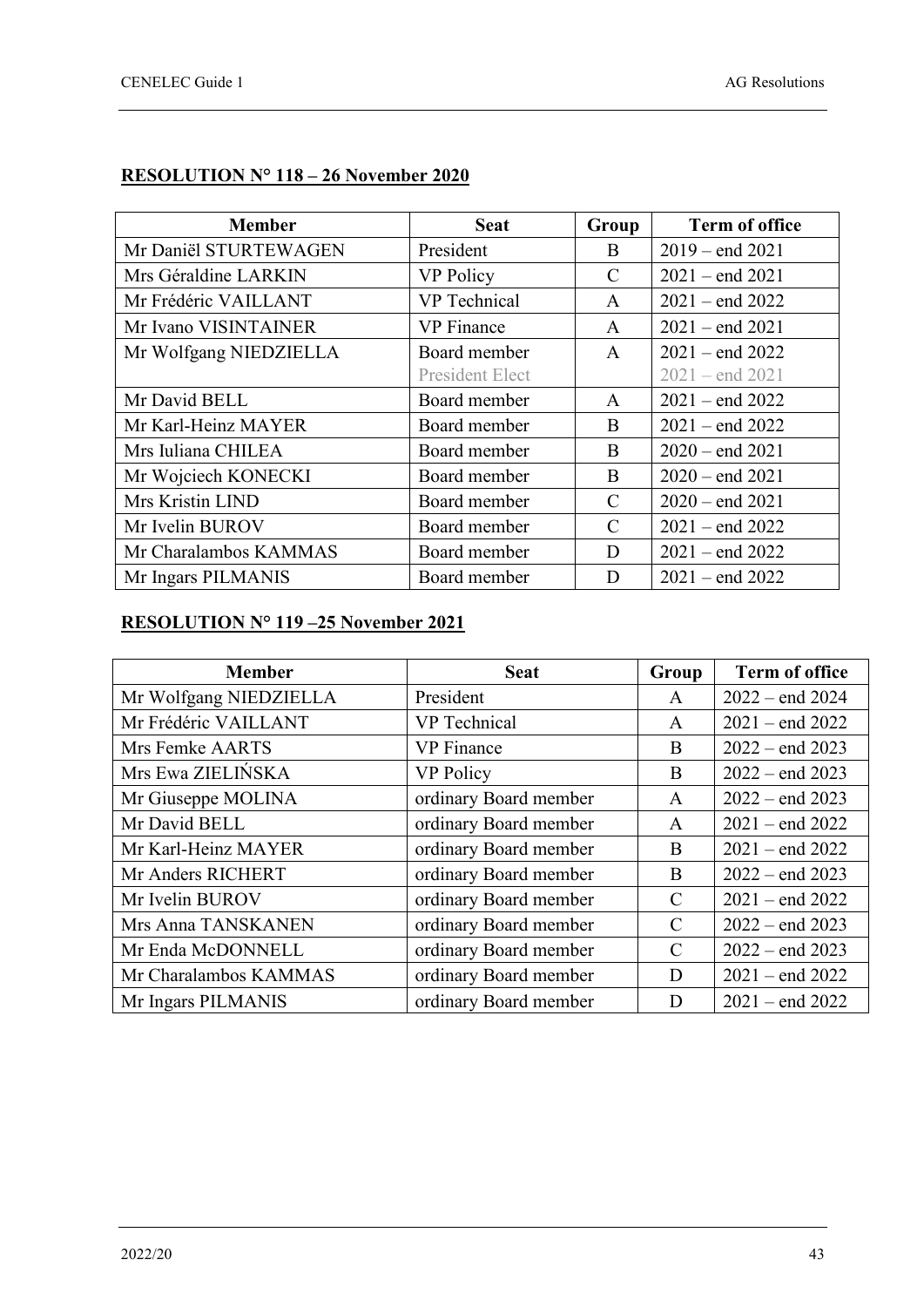### **General Assembly meetings held so far**

#### *CENELEC (de facto association created by amalgamating CENEL and CENELCOM)*

|                   |                     | Chairman of the meeting |      |
|-------------------|---------------------|-------------------------|------|
| <b>AMSTERDAM</b>  | 28/30 May 1973      | Mr WINCKLER             | (DE) |
| <b>LONDON</b>     | 28/30 November 1973 | Mr METRAUX              | (CH) |
| <b>ZURICH</b>     | 6/8 May 1974        | Mr WINCKLER             | (DE) |
| <b>ROME</b>       | 25/27 November 1974 | Mr WINCKLER             | (DE) |
| <b>COPENHAGEN</b> | 12/14 May 1975      | Mr MICHOUDET            | (FR) |
| <b>FRANKFURT</b>  | 3/4 December 1975   | Mr MICHOUDET            | (FR) |
| <b>DUBLIN</b>     | 26/28 April 1976    | Mr MICHOUDET            | (FR) |
| <b>PARIS</b>      | 25/26 November 1976 | Mr MICHOUDET            | (FR) |

#### *CENELEC (International Association under Belgian Law)*

|                     |      |                      | Chairman of the meeting |      |
|---------------------|------|----------------------|-------------------------|------|
| <b>STOCKHOLM</b>    | 01AG | 3/4 May 1977         | Mr MICHOUDET            | (FR) |
| <b>VIENNA</b>       | 02AG | 17/18 October 1977   | Mr MICHOUDET            | (FR) |
| <b>OSLO</b>         | 03AG | 24/25 April 1978     | Mr EDWARDS              | (GB) |
| <b>BRUGES</b>       | 04AG | 23/24 October 1978   | Mr EDWARDS              | (GB) |
| <b>HELSINKI</b>     | 05AG | 3/4 May 1979         | Mr EDWARDS              | (GB) |
| <b>MADRID</b>       | 06AG | 14/20 November 1979  | Mr EDWARDS              | (GB) |
| <b>SCHEVENINGEN</b> | 07AG | 23/25 April 1980     | Mr FABRIZI              | (TT) |
| <b>ZURICH</b>       | 08AG | 1/3 October 1980     | Mr FABRIZI              | (TT) |
| <b>LUXEMBOURG</b>   | 09AG | 6/8 May 1981         | Mr FABRIZI              | (TT) |
| <b>LONDON</b>       | 10AG | 28/30 October 1981   | Mr FABRIZI              | (TT) |
| <b>COPENHAGEN</b>   | 11AG | 26/28 April 1982     | Mr AUTESSERRE           | (FR) |
| <b>ATHENS</b>       | 12AG | 25/27 October 1982   | Mr AUTESSERRE           | (FR) |
| <b>FLORENCE</b>     | 13AG | 27/28 April 1983     | Mr AUTESSERRE           | (FR) |
| <b>NICE</b>         | 14AG | 15/16 November 1983  | Mr AUTESSERRE           | (FR) |
| <b>DUBLIN</b>       | 15AG | 9/11 May 1984        | Mr WIECHERS             | (NL) |
| <b>BERLIN</b>       | 16AG | 29/31 October 1984   | Mr WIECHERS             | (NL) |
| <b>STOCKHOLM</b>    | 17AG | 9/11 May 1985        | Mr WIECHERS             | (NL) |
| <b>MAASTRICHT</b>   | 18AG | 26/27 September 1985 | Mr WIECHERS             | (NL) |
| <b>GHENT</b>        | 19AG | 6/7 May 1986         | Dr KIRKHAM              | (IE) |
| <b>VIENNA</b>       | 20AG | 28/29 October 1986   | Dr KIRKHAM              | (IE) |
| <b>JEREZ</b>        | 21AG | 28/29 April 1987     | Dr KIRKHAM              | (IE) |
| <b>OSLO</b>         | 22AG | 20/21 October 1987   | Dr KIRKHAM              | (IE) |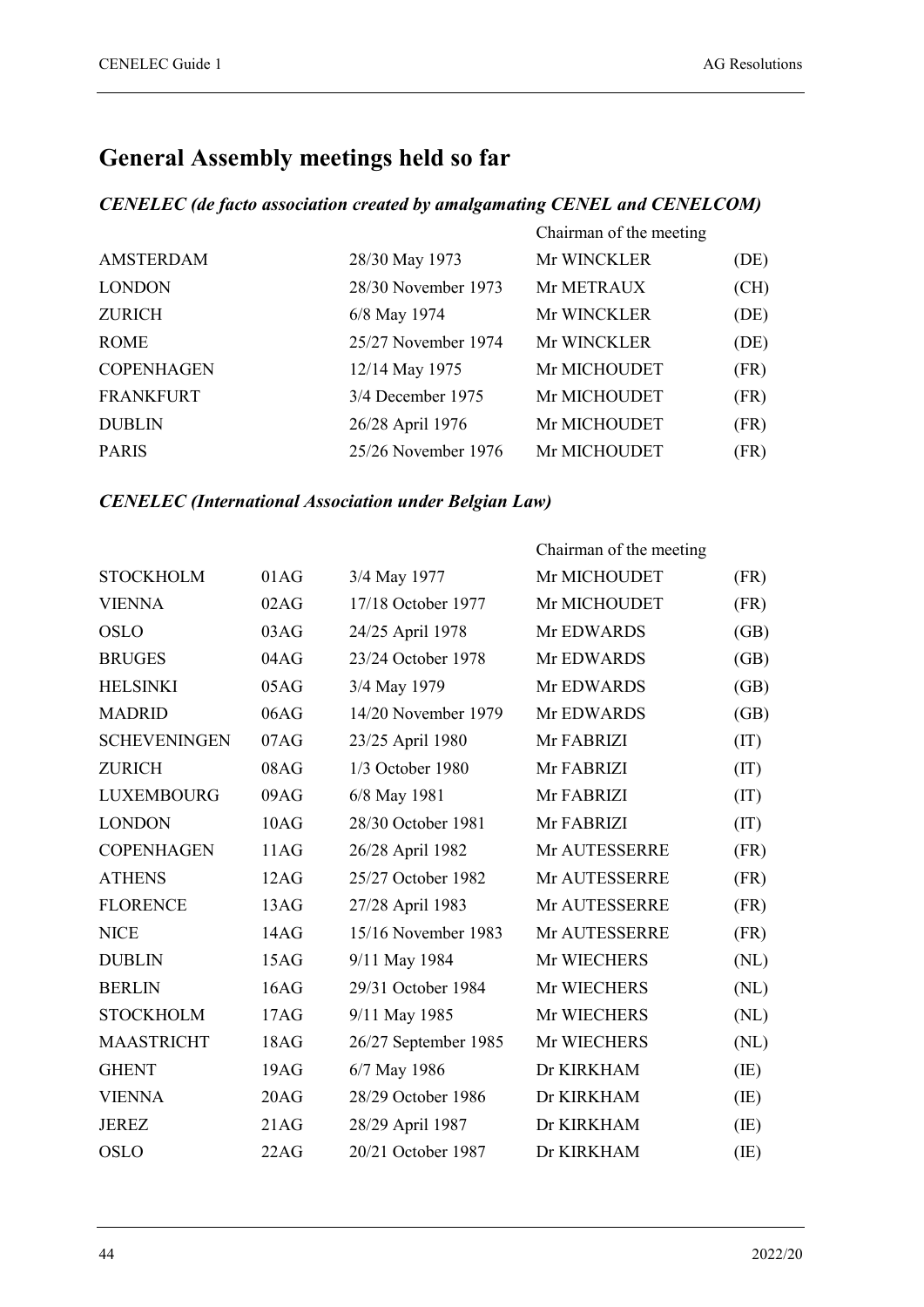|                    |        |                     | Chairman of the meeting |      |
|--------------------|--------|---------------------|-------------------------|------|
| <b>VILAMOURA</b>   | 23AG   | 10/11 May 1988      | Mr WINCKLER             | (DE) |
| <b>HELSINKI</b>    | 24AG   | 8/9 November 1988   | Mr WINCKLER             | (DE) |
| <b>RHODES</b>      | 25AG   | 2/3 May 1989        | Mr WINCKLER             | (DE) |
| <b>MUNICH</b>      | 26AG   | 10/11 October 1989  | Mr WINCKLER             | (DE) |
| <b>MANCHESTER</b>  | 27AG   | 8/9 May 1990        | Mr GADDES               | (GB) |
| <b>LUGANO</b>      | 28AG   | 13/14 November 1990 | Mr GADDES               | (GB) |
| <b>COPENHAGEN</b>  | 29AG   | 28/29 May 1991      | Mr GADDES               | (GB) |
| <b>TOULOUSE</b>    | 30AG   | 29/31 October 1991  | Mr GADDES               | (GB) |
| <b>ISCHIA</b>      | 31AG   | 12/13 May 1992      | Dr COMELLINI            | (IT) |
| <b>LUXEMBOURG</b>  | 32AG   | 17/18 November 1992 | Dr COMELLINI            | (IT) |
| <b>STOCKHOLM</b>   | 33AG   | 02/03 June 1993     | Dr COMELLINI            | (TI) |
| <b>DUBLIN</b>      | 34AG   | 31 May/01 June 1994 | Mr DENOBLE              | (FR) |
| <b>VIENNA</b>      | 35AG   | 01/02 June 1995     | Mr DENOBLE              | (FR) |
| <b>AMSTERDAM</b>   | 36AG   | 06/07 June 1996     | Mr WANDA                | (AT) |
| <b>ANTWERP</b>     | 37AG   | 28/29 May 1997      | Mr WANDA                | (AT) |
| <b>OSLO</b>        | 38AG   | 09/10 June 1998     | Mr WANDA                | (AT) |
| <b>BRUSSELS</b>    | ExAG   | 01/12 December 1998 | Mr WANDA                | (AT) |
| <b>EDINBURGH</b>   | 39AG   | 08/09 June 1999     | Mr KELLY                | (GB) |
| <b>PRAHA</b>       | 40AG   | 06/07 June 2000     | Mr KELLY                | (GB) |
| <b>MADRID</b>      | 41AG   | 07 June 2001        | Mr SAULNIER             | (FR) |
| <b>OPORTO</b>      | 42AG   | 05 June 2002        | Mr SAULNIER             | (FR) |
| <b>HELSINKI</b>    | 43AG   | 03/04 June 2003     | Dr.SPINDLER             | (DE) |
| <b>BERLIN</b>      | 44AG   | 02/03 June 2004     | Dr SPINDLER             | (DE) |
| <b>BUDAPEST</b>    | 45AG   | 07 June 2005        | Dr SPINDLER             | (DE) |
| THESSALONIKI       | 46AG   | 08 June 2006        | Dr SPINDLER             | (DE) |
| <b>LEMESOS</b>     | 47AG   | 26 June 2007        | Dr SPINDLER             | (DE) |
| <b>BRUSSELS</b>    | 47ExAG | 12 December 2007    | Dr SPINDLER             | (DE) |
| <b>BUCHAREST</b>   | 48AG   | 26 June 2008        | Mr HARTING              | (DE) |
| <b>BRUSSELS</b>    | 48ExAG | 12 November 2008    | Mr. HARTING             | (DE) |
| <b>MADRID</b>      | 49AG   | 30 June 2009        | Mr. HARTING             | (DE) |
| <b>BRUSSELS</b>    | 49ExAG | 16 November 2009    | Mr. DOSSETT             | (UK) |
| <b>ST. JULIANS</b> | 50 AG  | 1 June 2010         | Mr. DOSSETT             | (MA) |
| <b>KRAKOW</b>      | 51 AG  | 8 June 2011         | Mr. DOSSETT             | (PL) |
| <b>ALBENA</b>      | 52 AG  | 6 June 2012         | Mr. DOSSETT             | (BG) |